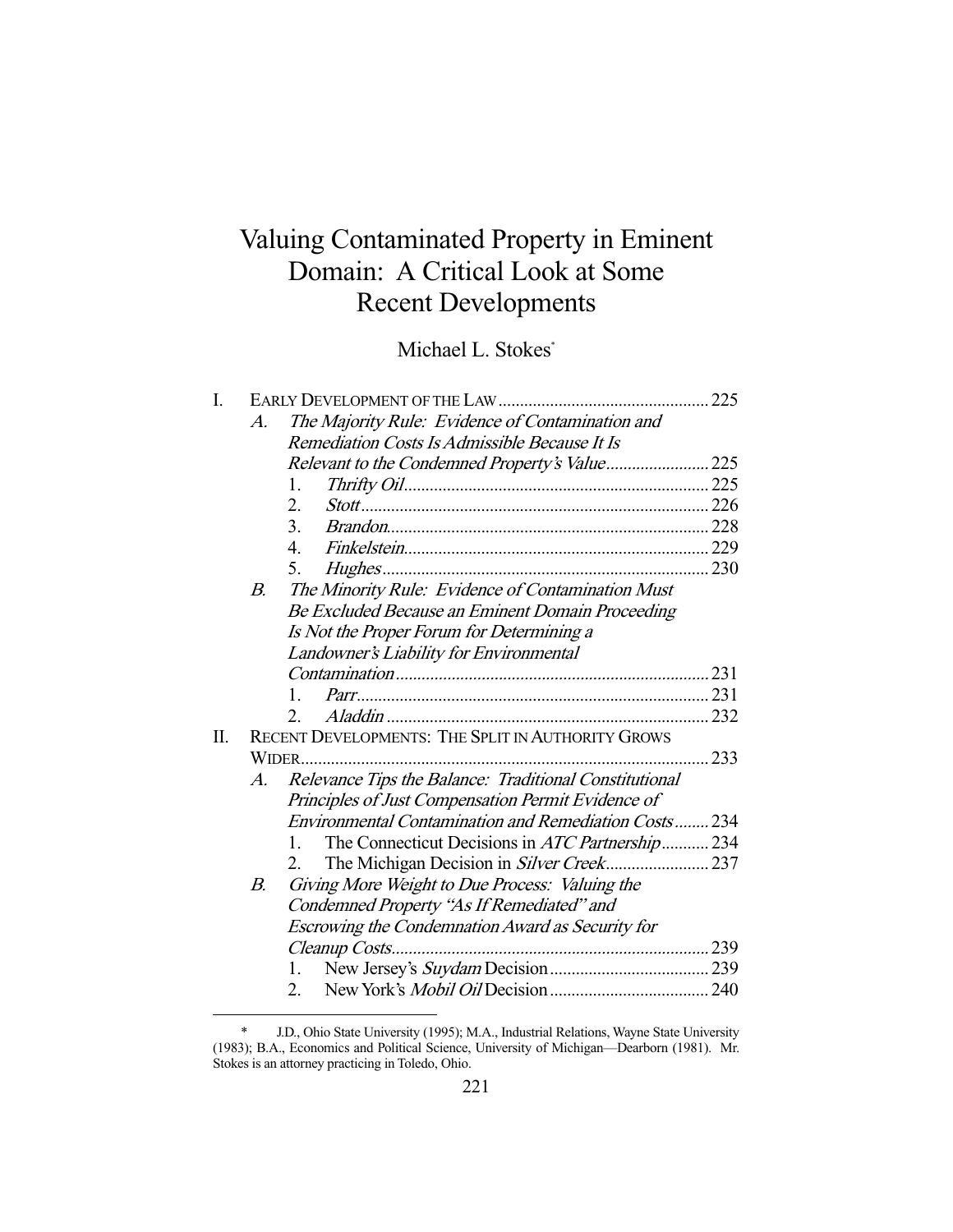| Ш.  |                 | WEIGHING THE ARGUMENTS: A CLOSER LOOK AT THE DUE      |     |
|-----|-----------------|-------------------------------------------------------|-----|
|     |                 |                                                       | 241 |
|     | A.              | The Procedural Due Process Illusion: Failing To       |     |
|     |                 | Recognize That Environmental Liability and Property   |     |
|     |                 |                                                       |     |
|     | В.              | Substantive Due Process and the Mythical "Double      |     |
|     |                 | Take"                                                 |     |
|     |                 | Rules Preventing Double Recovery by a<br>1.           |     |
|     |                 |                                                       |     |
|     |                 | Rules Preventing Double Recovery by a<br>2.           |     |
|     |                 |                                                       |     |
|     | $\mathcal{C}$ . | Additional Shortcomings of the Evidence-Limiting      |     |
|     |                 |                                                       |     |
|     |                 | Admitting Foundational Evidence About<br>1.           |     |
|     |                 | Contamination To Support an Opinion on Stigma         |     |
|     |                 | Damages, While Excluding Evidence About               |     |
|     |                 | Remediation, May Invite the Jury To Speculate         |     |
|     |                 |                                                       |     |
|     |                 | Not All "Contamination" Is Subject to a Cost-<br>2.   |     |
|     |                 |                                                       |     |
|     |                 | The Evidence-Limiting Approach Is Overly Broad<br>3.  |     |
|     |                 |                                                       |     |
|     |                 | Valuing Contaminated Property "As If<br>4.            |     |
|     |                 | Remediated" Overlooks Factors Other than              |     |
|     |                 | Cleanup Cost That Bear on the Property's Market       |     |
|     |                 |                                                       |     |
|     | D.              |                                                       |     |
| IV. |                 | <b>OTHER FACTORS FAVORING ADMISSIBILITY OF</b>        |     |
|     |                 |                                                       |     |
|     | A.              | Considering the Effect of Contamination on Property   |     |
|     |                 | Value in Eminent Domain Promotes Consistency with     |     |
|     |                 |                                                       |     |
|     |                 |                                                       |     |
|     |                 | 2.                                                    |     |
|     |                 | 3.                                                    |     |
|     |                 | Seller's Negligent or Fraudulent Nondisclosure  264   |     |
|     | В.              | The Effect of Contamination on Property Value Is      |     |
|     |                 |                                                       |     |
|     |                 | Cleanups of Petroleum Contamination May Be<br>1.      |     |
|     |                 |                                                       |     |
|     |                 | 2.                                                    |     |
|     |                 | 3.<br>The Availability of Environmental Insurance 266 |     |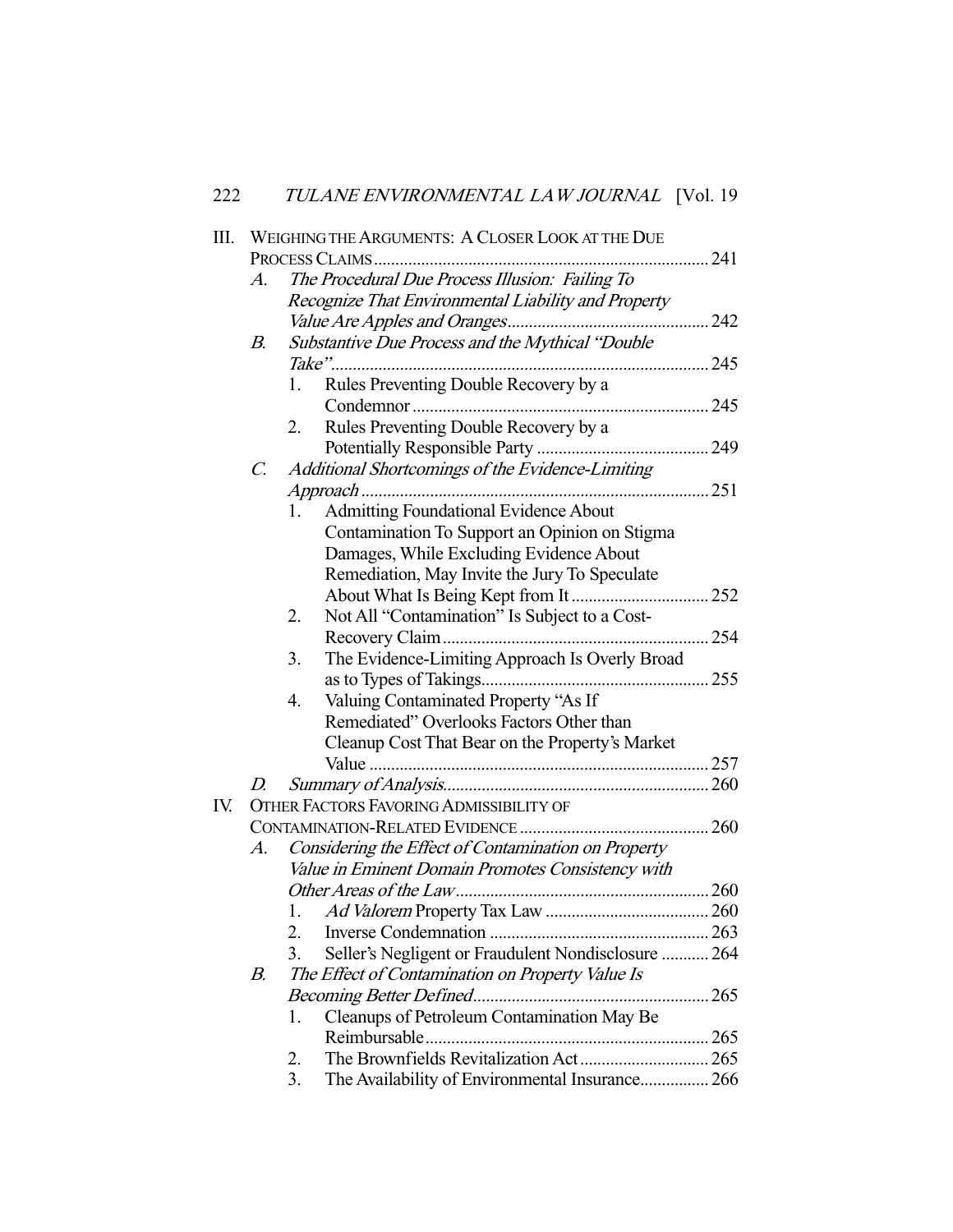## 2006] VALUING CONTAMINATED PROPERTY 223

 When a government agency uses the power of eminent domain to acquire private property for public use, it must compensate the landowner appropriately. The Fifth Amendment to the United States Constitution declares that private property shall not "be taken for public use, without just compensation." State constitutions impose similar requirements. Ohio's, for example, provides that when private property is taken for building public roads, "a compensation shall be made to the owner, in money."2

 The usual measure of that constitutionally required compensation is the amount of money the property would command at a voluntary sale. The Fifth Amendment's "just compensation" clause, the United States Supreme Court explained, generally means the owner is entitled to "the fair market value of the property on the date it is appropriated. Under this standard, the owner is entitled to receive 'what a willing buyer would pay in cash to a willing seller' at the time of the taking."3

 If current information about market transactions involving similar properties is available, an appraiser can arrive at a fairly accurate estimate of the condemned property's market value. However, when a condemned property is environmentally contaminated, there are few, if any, market sales or leases to rely upon, because there are fewer such properties and they sell less readily.

 Many courts, faced with this problem, have attempted to overcome the lack of market data by allowing evidence of the cost of environmental remediation, which the fact-finder can deduct from the expected market value of the uncontaminated property.<sup>4</sup> This straightforward approach

<sup>1.</sup> U.S. CONST. amend. V.<br>2. OHIO CONST. art. I. 8 1

OHIO CONST. art. I, § 19.

 <sup>3.</sup> Kirby Forest Indus., Inc. v. United States, 467 U.S. 1, 9-10 (1984) (internal citations omitted). For appraisers valuing property to be acquired by the federal government, the market value standard is more precisely defined as follows:

Market value is the amount in cash, or on terms reasonably equivalent to cash, for which in all probability the property would have sold on the effective date of the appraisal, after a reasonable exposure time on the open competitive market, from a willing and reasonably knowledgeable seller to a willing and reasonably knowledgeable buyer, with neither acting under any compulsion to buy or sell, giving due consideration to all available economic uses of the property at the time of the appraisal.

James D. Eaton, Dep't of Justice, Uniform Appraisal Standards for Federal Land Acquisitions § B-2, at 30 (2000), *available at* http://www.usdoj.gov/enrd/land-ack/yb2001.pdf.

 <sup>4.</sup> See, e.g., Ne. Conn. Econ. Alliance, Inc. v. ATC P'ship, 776 A.2d 1068, 1079-80 (Conn. 2001) (citing cases).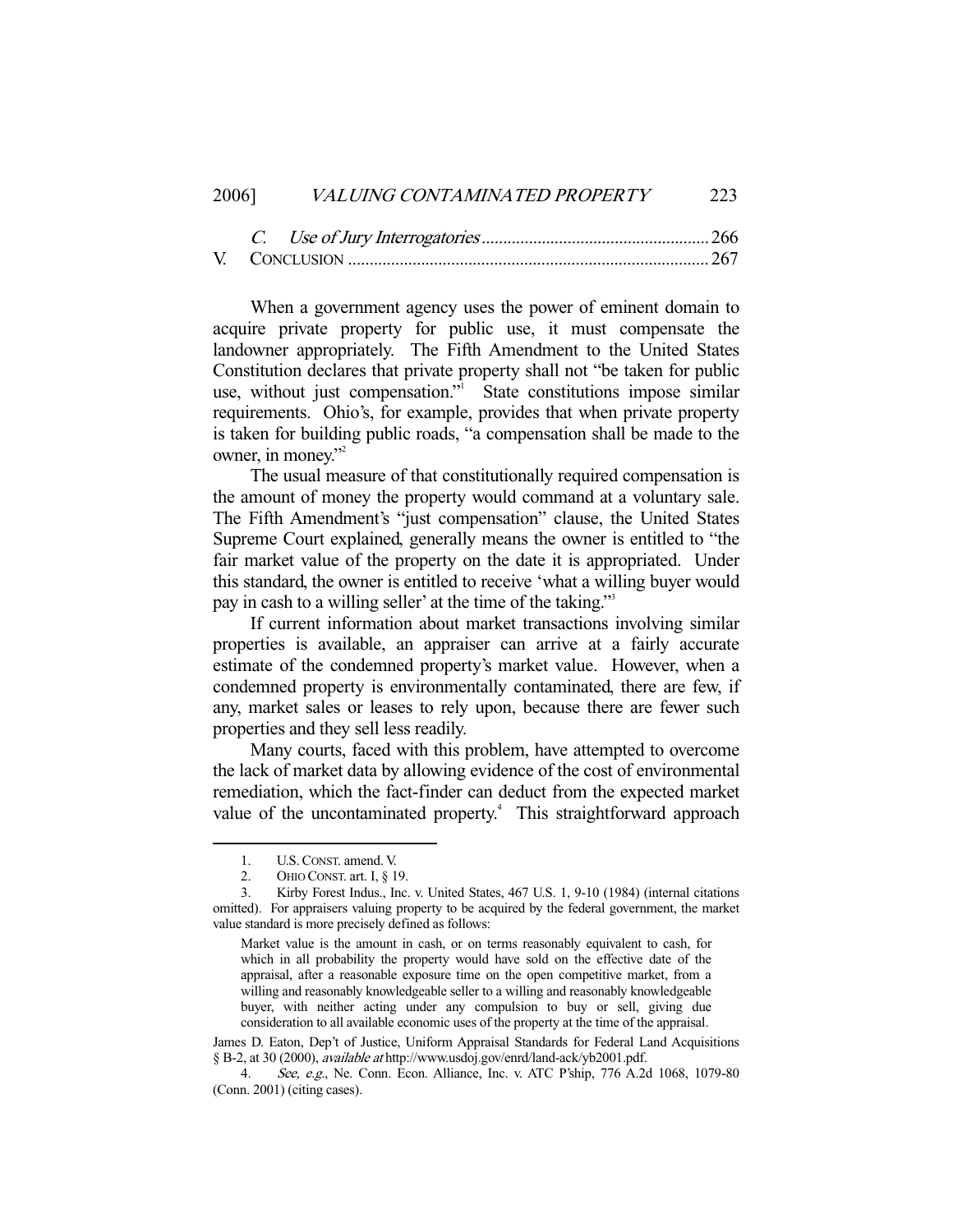seemingly mirrors the market by allowing expert witnesses and the jury to treat unremediated environmental contamination like unrepaired fire or flood damage, the cost of which an open-market buyer would expect the seller to deduct from the purchase price.

 Unlike the owner of a fire- or flood-damaged property, however, the owner of an environmentally contaminated property might have a legal duty to clean it up—a duty that continues even after title to the property is transferred.<sup>5</sup> In theory, this might mean the owner of a condemned property would have to pay twice for its environmental contamination: once by a reduced condemnation award, and a second time through an environmental cost-recovery action.<sup>6</sup> To prevent this result, and to avoid a premature finding of environmental liability, some courts have refused to allow jurors to hear evidence of contamination in eminent domain cases.<sup>7</sup> But this approach, too, is open to criticism. As one court put it:

Excluding contamination evidence, as a matter of law, is likely to result in a fictional property value—a result that is inconsistent with the principles by which just compensation is calculated. It blinks at reality to say that a willing buyer would simply ignore the fact of contamination, and its attendant economic consequences, including specifically the cost of remediation, in deciding how much to pay for property.<sup>8</sup>

 Over the past decade, a significant split in authority has developed over this issue. Most courts do admit evidence of environmental contamination, reasoning that it is relevant to the condemned property's fair market value. Some, however, exclude it entirely, reasoning that the condemnor could recover its remediation costs in an environmental law action, which is the appropriate forum for determining such liability. More recently, still other courts have taken a compromise position,

 <sup>5.</sup> See Comprehensive Environmental Response, Compensation and Liability Act, 42 U.S.C. §§ 9601-9675 (2000).

 <sup>6.</sup> See generally Paul W. Moomaw, Notes & Comments, Fire Sale! The Admissibility of Evidence of Environmental Contamination To Determine Just Compensation in Washington Eminent Domain Proceedings, 76 WASH. L. REV. 1221, 1221-22 (2001) (arguing that adjudication of environmental contamination in an eminent domain proceeding "raises various troubling issues, including procedural due process concerns and the risk of double liability for the landowner"); Jeffrey Dworin, *Doing a Double Take: Environmental Damage Suits and Eminent* Domain, 1996 MICH. ST. L. REV. 687 (discussing potential for condemnation followed by a suit for environmental remediation).

 <sup>7.</sup> See, e.g., Aladdin, Inc. v. Black Hawk County, 562 N.W.2d 608, 610-18 (Iowa 1997) (finding procedural and policy considerations supporting the exclusion of evidence of contamination and cost of cleanup in eminent domain proceedings); Dep't of Transp. ex rel. People v. Parr, 633 N.E.2d 19, 23 (Ill. App. 1994) (admitting evidence of remediation cost in an eminent domain proceeding deprives property owners of their rights and defenses under a state statute).<br>8.

Ne. Conn. Econ. Alliance, Inc., 776 A.2d at 1080.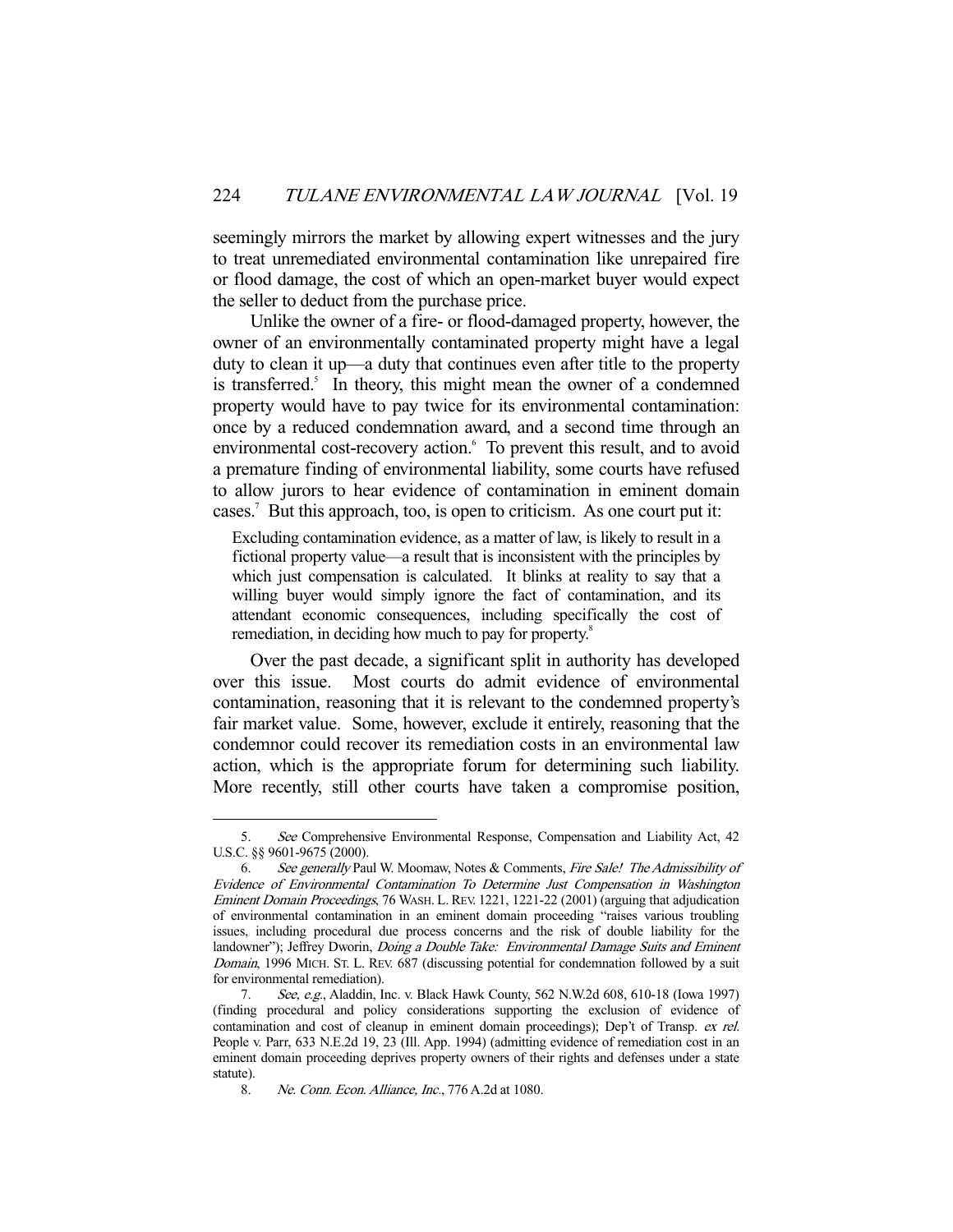limiting contamination evidence to that which is probative of the property's value in a remediated state, and then allowing some of the condemnation award to be escrowed until environmental liability has been determined.

 This Article will discuss these three general approaches to valuation of contaminated property in eminent domain and the reasoning that supports each of them. It will then examine some of the assumptions underlying the evidence-excluding and evidence-limiting approaches and discuss whether the expressed due process concerns justify the exclusion (or limitation) of contamination-related data that would be relevant to an actual market transaction. Finally, it will explore some implications that the courts have not addressed, and suggest how they should be handled in eminent domain litigation.

# I. EARLY DEVELOPMENT OF THE LAW

 During the 1990s, courts confronted with the problem of valuing contaminated property for eminent domain purposes adopted two basic approaches. Most considered evidence of the contamination's effect on the property's value to be relevant and allowed its introduction, at least if an adequate factual predicate was first laid. Two courts, however, refused to let the jury hear evidence of contamination in the eminent domain trial, reasoning that it would be tantamount to adjudicating environmental liability without the procedural safeguards the landowner would enjoy in an environmental cost-recovery proceeding.

# A. The Majority Rule: Evidence of Contamination and Remediation Costs Is Admissible Because It Is Relevant to the Condemned Property's Value

1. Thrifty Oil

-

 The first reported appellate decision on valuation of contaminated property taken for public use<sup>9</sup>—Redevelopment Agency of Pomona v.

<sup>9.</sup> An earlier decision in *Department of Health v. Hecla Mining*, 781 P.2d 122 (Colo. App. 1989), dealt with uranium-contaminated land being condemned for remediation under the federal Uranium Mill Tailings Radiation Control Act. Valuation of land condemned because it is contaminated, rather than because it is needed for a public use such as highway construction, is outside the scope of this Article. Interestingly, however, the Hecla Mining court agreed that the value of the condemned property had to be "based on the use and adaptability of the property in its contaminated condition." Id. at 126; see also Dep't of Health v. The Mill, 887 P.2d 993 (Colo. 1994) (holding Colorado's rule against considering public project's enhancement of condemned property's value dictated that public cleanup of uranium contamination could not be considered in establishing just compensation for taking).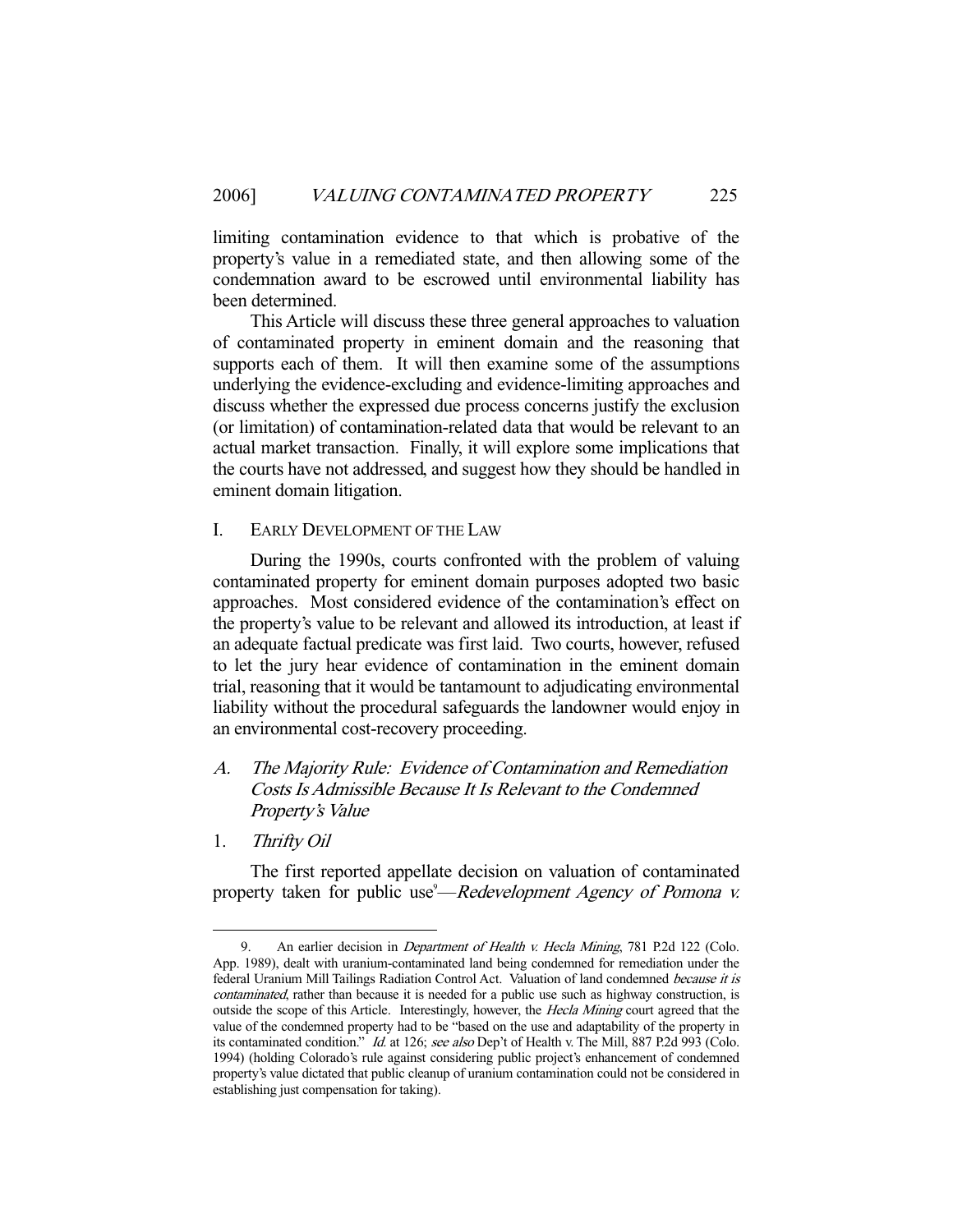Thrifty Oil Co., from 1992—dealt with condemnation of a gas station that had petroleum-contaminated soil.<sup>10</sup> The landowner argued that evidence of remediation costs was not properly before the jury and, even if it was, the condemnor had engaged in a "wasteful cleanup."<sup>11</sup>

The California appellate court disagreed.<sup>12</sup> With regard to the allegation of excessive remediation costs, the court noted that "[e]xtensive cross-examination was conducted as to the proper remediation procedure and the costs of different types of remediation."<sup>13</sup> As to the more fundamental claim of inadmissibility, the court observed that all the experts had considered the contamination in determining the property's fair market value and, $14$  in any event, "[a]s a characteristic of the property which would affect its value, the remediation issue was properly before the trier of fact."<sup>15</sup>

# 2. Stott

In its 1993 decision in *City of Olathe v. Stott*, the Kansas Supreme Court followed a similar approach to valuation of petroleumcontaminated service station property, reasoning that "[o]ne of the primary purposes in any eminent domain proceeding is to determine the fair market value of the property taken. Underground petroleum contamination necessarily affects the market value of real property."<sup>16</sup> Therefore, the court concluded, "[e]vidence of such contamination is . . . admissible in an eminent domain action" unless some other reason dictated its exclusion.<sup>17</sup>

 The landowners argued that Kansas' act regulating petroleum storage tanks supplied that reason by being an exclusive remedy for

-

 Interestingly, all the experts appraised the property as if it were uncontaminated and then deducted the anticipated cost of remediation. Id.

 <sup>10. 5</sup> Cal. Rptr. 2d 687 (Cal. Ct. App. 1992).

<sup>11.</sup> *Id.* at 689 n.9.

 <sup>12.</sup> Id.

 $13.$  Id.

<sup>14.</sup> *Id.* The condemnor actually spent \$182,000 for remediation. A court-appointed expert testified that the cleanup could have been done for \$100,000, and the landowner's expert testified to \$50,000 in remediation costs. *Id.* at 689. Presumably Thrifty Oil objected to evidence of remediation costs in the first instance and, after the objection was overruled, put on evidence that the remediation could have been done more cheaply.

 <sup>15.</sup> Id.

 <sup>16. 861</sup> P.2d 1287, 1290 (Kan. 1993).

<sup>17.</sup> Id. But see Wray v. Duffy & DeBlass, Inc., No. 91-B-37, 1993 Ohio App. LEXIS 233, at \*3 (Ct. App. Jan. 19, 1993) (evidence of soil contamination and associated remedial expenses were irrelevant and inadmissible because remedial costs were necessitated by laws that only became effective after case was filed).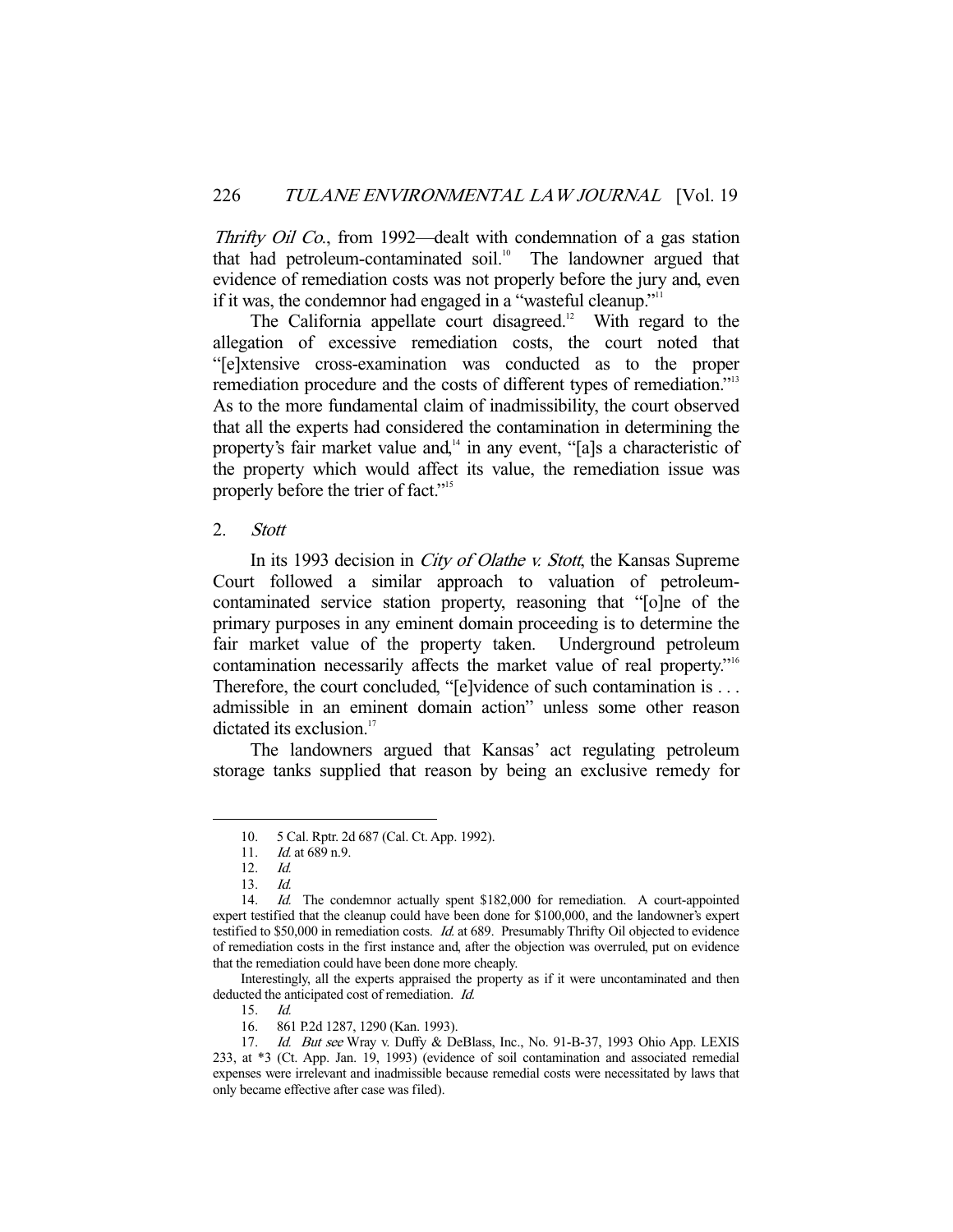petroleum contamination.<sup>18</sup> Like most states, Kansas has enacted a statute to regulate the registration, installation, and removal of petroleum underground storage tanks, require corrective action of petroleum releases, and establish a state fund to reimburse complying owners or operators for cleanup costs.19

 Under Kansas law, however, the storage tank act was not "'complete in itself' with respect to the issue of cleanup costs," so it did not preempt general eminent domain law allowing consideration of the issue in a condemnation case.<sup>20</sup> As the court noted, reimbursement was contingent and did not cover all costs associated with petroleum contamination.<sup>21</sup> Finally, the act did not cover "reduction in property value attributable to risk or stigma associated with the contamination" that might remain even after proper remediation.<sup>22</sup>

 Therefore, the trial court properly admitted evidence of the contamination, the total cleanup costs, and of the amount of those costs not reimbursable from the state fund.<sup>23</sup> Accordingly, it was proper for the condemnor's appraisal witnesses to reduce their opinion of the property's value to account for "unreimbursable cleanup costs in addition to stigma and risk."24 After considering the effect of these contamination-related factors as a whole on market value, the court held it was appropriate for the jury to have reduced the property's market value by ten percent.<sup>25</sup>

-

23. Stott, 861 P.2d at 1294.

24. *Id.* at 1298.

 25. Id. at 1290, 1298-99. The landowners also argued that evidence of contamination should have been suppressed because the condemnor hid it from them, depriving them of the

 <sup>18. 861</sup> P.2d at 1292.

<sup>19.</sup> See generally KAN. STAT. ANN. §§ 65-3401 to -3424 (2003). In 1986, Congress amended subtitle I of the Resource Conservation and Recovery Act (RCRA) to mandate financial responsibility requirements for underground storage tank owners and operators. Superfund Amendments and Reauthorization Act of 1986, Pub. L. No. 99-499, § 205, 100 Stat. 1613, 1696- 98 (1986). One option allowed states to develop regulatory programs to assure compliance with RCRA and provide funds to reimburse cleanup expenses. Id.; see also Sanders v. Warr, 646 So. 2d 647, 649 (Ala. 1994) (describing state assurance fund program). According to U.S. EPA data reported at http://www.epa.gov/swerust1/states/fndstatus.htm, as of November 2004, forty-three states had developed such programs.

 <sup>20. 861</sup> P.2d at 1292.

 <sup>21.</sup> Id.

<sup>22.</sup> *Id.* Environmental stigma has been defined as "'an adverse effect on the market's perception of the value of property containing an environmental risk even after cleanup costs have been expended or considered in estimating value." Richard J. Roddewig, Classifying the Level of Risk and Stigma Affecting Contaminated Property, in VALUING CONTAMINATED PROPERTIES 219, 221 (Richard J. Roddewig ed., 2002) (internal citation omitted). The concept of stigma, discussed more fully infra notes 166-167, encompasses a variety of buyer concerns related to contamination, such as the potential for future remediation costs, regulatory changes, higher transactional costs, and difficulty selling or leasing the property because it has been contaminated. Roddewig, supra, at 221.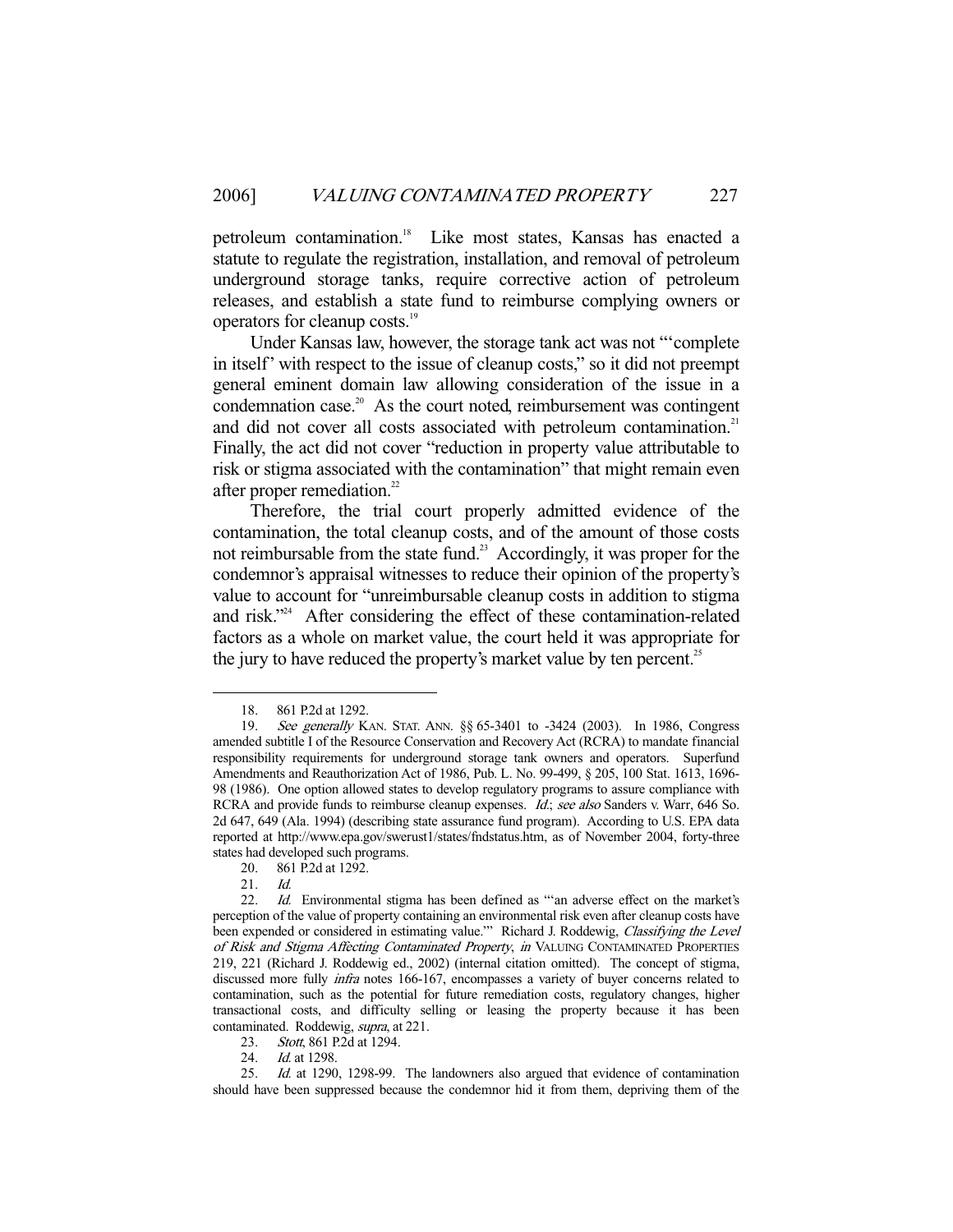#### 3. Brandon

 In its 1994 State ex rel. Department of Transportation v. Brandon decision, a Tennessee appellate court followed Thrifty Oil and Stott, holding that "there can be no doubt that the contaminated nature of the property would be evidence relevant to the issue of valuation."26

Brandon involved condemnation of part of a gasoline service station property for a state highway project.<sup>27</sup> After obtaining an order of possession, the Department of Transportation went onto the property, removed some storage tanks, and conducted testing that showed petroleum-related soil and groundwater contamination.<sup>28</sup>

 The state's environmental enforcement agency then notified the landowners of the contamination, instructing them to do further testing and abatement.<sup>29</sup> The landowners denied liability, so the Department of Transportation did the necessary remediation work.<sup>30</sup> At the condemnation trial, however, the court excluded all evidence of the contamination, even though the state presented evidence that before a market buyer could get a loan, the bank would require an environmental assessment. $31$ 

 The appeals court, however, held that "the trial court should have permitted the introduction of evidence of contamination," reasoning that if "a property's contaminated condition hinders a prospective buyer's ability to obtain a loan to purchase it, then surely that condition is relevant on the issue of valuation" in an eminent domain case. $32$ Likewise, the court held that "evidence of the cost of reasonable steps

opportunity to mitigate their own damages before the City filed suit to appropriate the property. Id. at 1289-90. The court gave this argument little credence, noting that "the landowners could not have fixed the contamination problem between the May 1989 report," in which the City's environmental consultant first reported the existence of contamination, and March 1990, when the landowners received the consultant's report detailing the extent of contamination and the options for remediation.  $Id$  at 1296. As the court pointed out, "[t]he Act requires that [the state environmental agency] approve a corrective action plan before reimbursement is available, and a plan cannot be developed until the nature and extent of the contamination is known." Id.

<sup>26. 898</sup> S.W.2d 224, 226 (Tenn. Ct. App. 1994).<br>27. Id. at 224-25.

<sup>27.</sup> *Id.* at 224-25.<br>28. *Id.* at 225.

*Id.* at 225.

 <sup>29.</sup> Id.

<sup>30.</sup> Id. The state's appraisal expert was prepared to testify that his appraised "clean value" of the property was \$72,500, which would fall to a fair market value of \$7,974.42 after a dollar-for-dollar subtraction of the \$64,525.58 the state spent on remediation. *Id.* 

 <sup>31.</sup> Id. at 225-26.

 <sup>32.</sup> Id. at 227.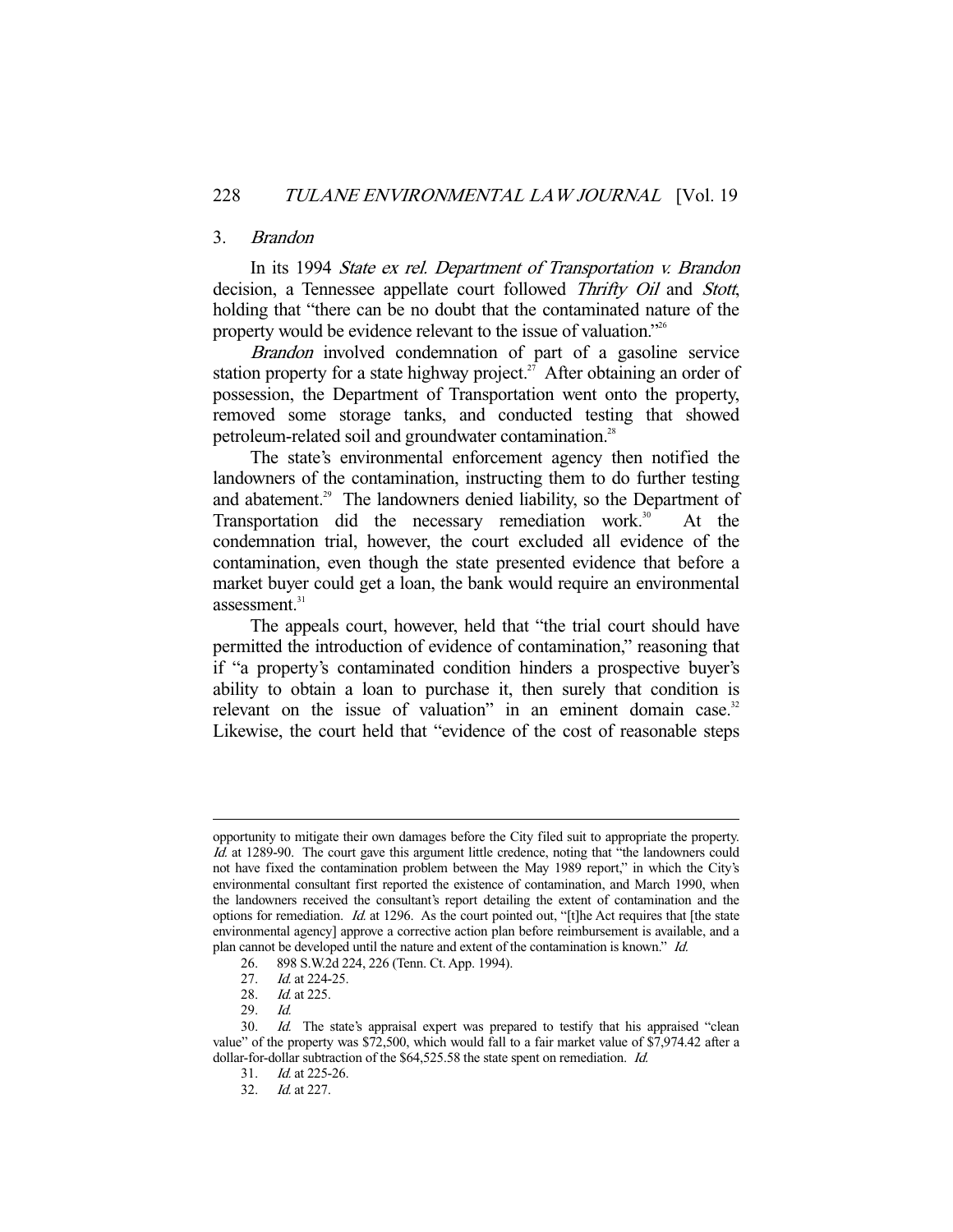taken to remedy the contamination is also relevant to the issue of the fair market value of the property taken."33

# 4. Finkelstein

-

 Like all of the cases discussed above, the Florida Supreme Court's 1995 decision in Finkelstein v. Department of Transportation dealt with a contaminated gasoline service station.<sup>34</sup> Unlike those earlier cases, however, the petroleum contamination in *Finkelstein* had already been detected and reported by the service station operator under a program that ensured reimbursement of all remediation costs.<sup>35</sup> Because those costs were reimbursable, the court held that evidence of them was irrelevant and therefore inadmissible.<sup>36</sup>

 The court recognized, however, that buyers might be reluctant to purchase a property that had been contaminated, even if it was successfully cleaned up, because of the increased risk of owning such property.37 Accordingly, if an expert testified to a decrease in market value due to contamination-related "stigma" damages, evidence of the cleaned-up contamination would be admissible to explain the basis of that opinion.<sup>38</sup> However, the court cautioned, a foundation of "facts and data reasonably relied upon by experts in the field of real property valuation" showing contamination stigma would first have to be laid, and

<sup>33.</sup> Id. In a short 1995 opinion the Court of Appeals of Georgia followed suit, holding that "the general environmental condition of the condemned property, as a former landfill requiring remediation, was a relevant factor in fairly assessing the market value of the property . . . as to all prospective buyers." Stafford v. Bryan County Bd. of Educ., 466 S.E.2d 637, 640-41 (Ga. Ct. App. 1995), *rev'd on other grounds*, 476 S.E.2d 727 (Ga. 1996).<br>34. 656 So. 2d 921, 923 (Fla. 1995); *see also* Amended Brief of

 <sup>34. 656</sup> So. 2d 921, 923 (Fla. 1995); see also Amended Brief of Petitioners, Respondent's Brief on Merits and Reply Brief of Petitioners, Finkelstein v. Dep't of Transp., No. 83-308 (Fla. 1994), available at www.law.fsu.edu/library/flsupct/83308/83308.html. The parties' briefs more fully discuss the nature of the property.

 <sup>35.</sup> Finkelstein, 656 So. 2d at 923.

 <sup>36.</sup> Id. at 924-25. The court carefully limited its holding to the facts, reserving decision as to whether remediation costs would be admissible in a valuation proceeding affecting property for which full reimbursement was not available. Id.; accord Murphy v. Town of Waterford, No. 520173, 1992 Conn. Super. LEXIS 2085, at \*22 (Conn. Super. Ct. July 9, 1992) (holding the condemnor could not require reduction for remediation costs at former gasoline service station because the costs were reimbursable by statute).

One commentator described the court's decision as "a measured step in the right direction" because "[i]t is logical to hold that evidence of contamination is relevant to value." Michael A. Sheridan, Note & Comment, Finkelstein v. Department of Transportation: The Supreme Court of Florida "Takes" a Look at Evidence of Contamination, 20 NOVA L.REV. 951, 985 (1996).

 <sup>37.</sup> Finkelstein, 656 So. 2d at 924.

<sup>38.</sup> Id. at 924-25 (holding that because the property qualified for full cleanup reimbursement at the time of the taking, it "should be valued as if the cleaning . . . had been successfully completed at the time of the taking").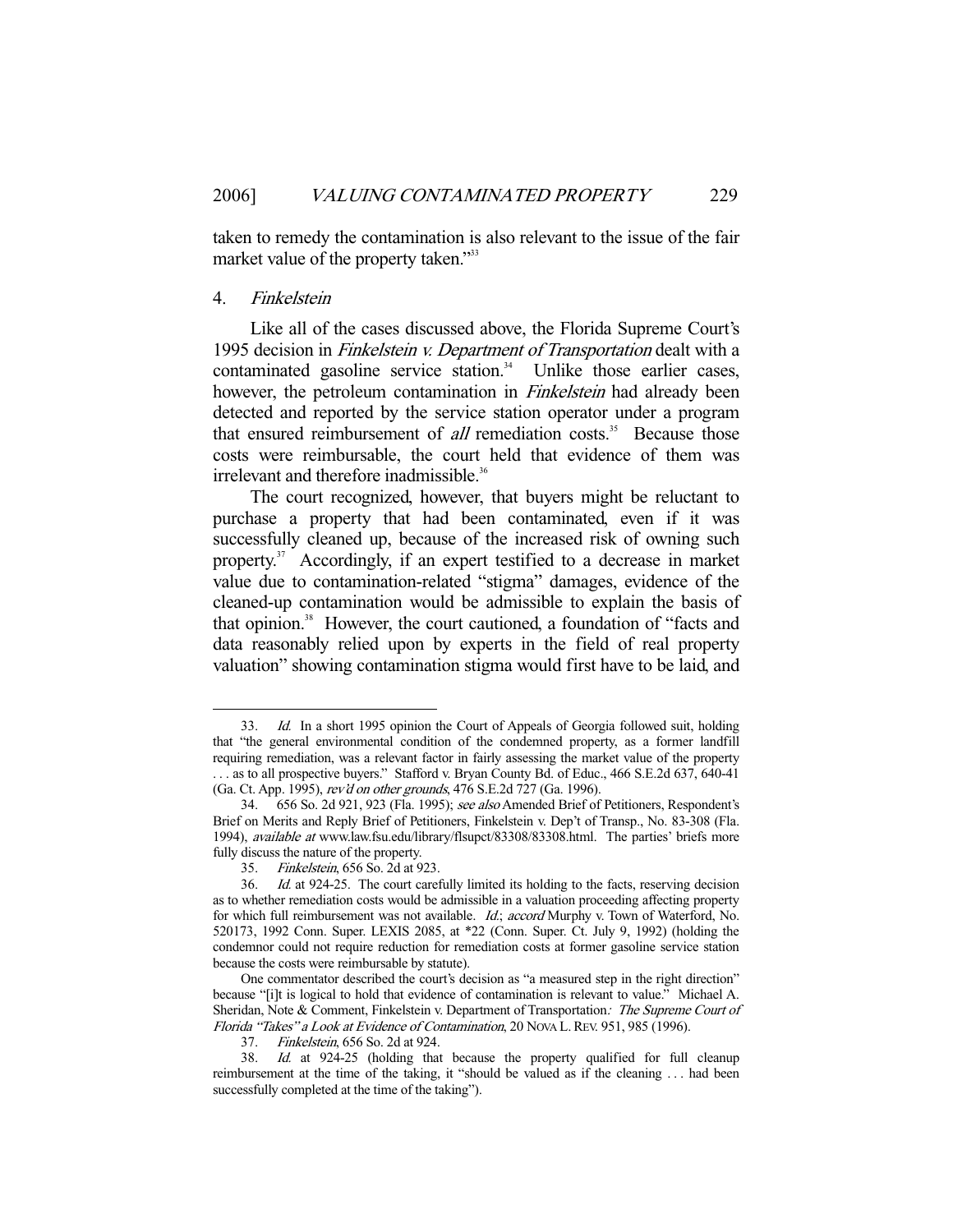evidence of contamination—because of its prejudicial nature—should be limited to what is necessary to explain the basis for the expert's opinion.<sup>39</sup>

# 5. Hughes

 In 1999, an Oregon appellate court considered yet another scenario: what happens when petroleum contamination is discovered during highway construction, but before the condemnation trial?<sup>40</sup>

 In State ex rel. Department of Transportation v. Hughes, the Oregon Department of Transportation condemned part of a motorized equipment repair business—which had been a grocery store with gas pumps from 1945 into the 1960s—for a highway project.<sup>41</sup> Neither the landowner nor the state knew of any contamination at the time the condemnation action was filed.<sup>42</sup> But during excavation for the highway project, petroleumrelated contamination was discovered.<sup>43</sup>

 At trial, evidence of this contamination was excluded because no one actually knew about it on the date the action was filed.<sup>44</sup> But the appeals court reversed, holding that the state should have been allowed to put on evidence that a reasonable buyer would have inquired into the history of the property and, upon learning of its use for gasoline sales, would have done testing that would have revealed the contamination.<sup>45</sup> According to the appeals court, "[e]vidence relating to contamination on the property and the possibility of its discovery on the date that the action was commenced would bear directly on the fair market value at that time and easily passes the threshold for relevance," which the court described as being "very low."46

 <sup>39.</sup> Id. at 925.

 <sup>40.</sup> See State ex rel. Dep't of Transp. v. Hughes, 986 P.2d 700, 701 (Or. Ct. App. 1999).

 <sup>41.</sup> Id. at 701-03.

<sup>42.</sup> *Id.* at 701.<br>43. *See id.* 

See id.

 <sup>44.</sup> See id. at 702.

<sup>45.</sup> Id. at 703-04. But see Murphy v. Waterford, 1992 Conn. Super. LEXIS 2085, at \*18-24 (Conn. Super. Ct. 1992) (finding that the condemnor knew property had been used as a gasoline service station before the taking and could have tested for contamination but did not; equitable considerations precluded condemnor from seeking setoff for remediation costs incurred after the taking).

 <sup>46.</sup> Hughes, 986 P.2d at 703.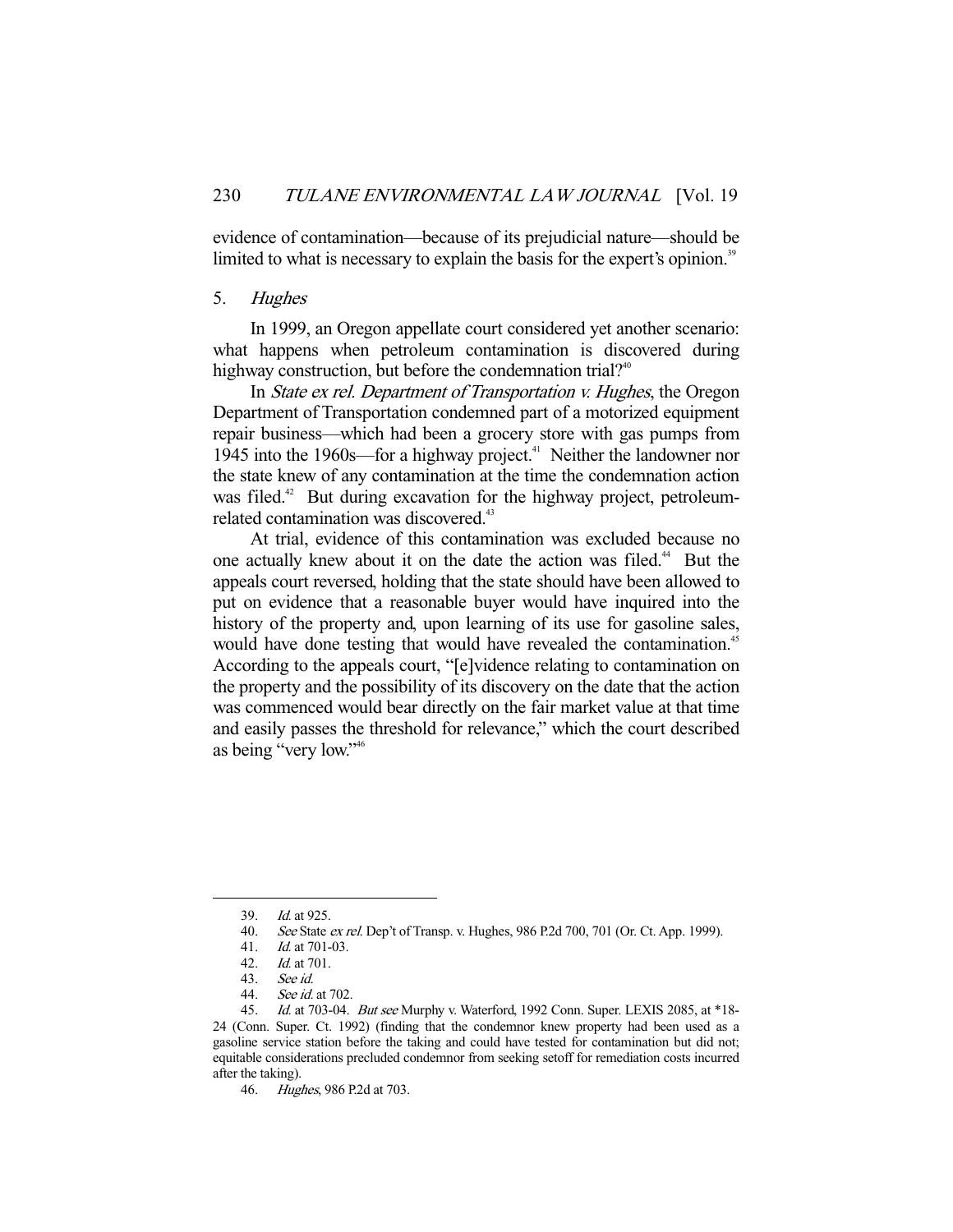B. The Minority Rule: Evidence of Contamination Must Be Excluded Because an Eminent Domain Proceeding Is Not the Proper Forum for Determining a Landowner's Liability for Environmental Contamination

#### 1. Parr

 The first reported appellate decision precluding evidence of contamination in an eminent domain proceeding—the 1994 decision of the Illinois court of appeals in *Department of Transportation v. Parr* dealt with a rather extreme factual scenario.<sup> $47$ </sup> As the court described it:

Dennis and Betty Parr . . . owned property abutting the Illinois River . . . in Peoria. In early 1990, [The Illinois Department of Transportation]IDOT informed the Parrs that the construction of [a] bridge necessitated the condemnation of their property. At that time, IDOT informed the Parrs that they owed IDOT over \$100,000 for the property's environmental remediation costs.<sup>48</sup>

 At a quick-take bench trial, the state transportation department presented evidence that the property had no value "due to the alleged presence of environmental hazards on the property and the costs of removing the hazards."49 IDOT took possession of the property and entered into an agreement with the Illinois Environmental Protection Agency "regarding the remediation procedures necessary to alleviate any contamination."50 At the hearing to award preliminary just compensation, however, the trial court precluded any evidence of environmental hazards, and then certified the question to the appeals court.<sup>51</sup>

 The appeals court rested its decision to exclude the evidence on two grounds. First, the property's environmental problems were only alleged, not shown, and in the absence of proof of an "illegal condition" the Illinois Eminent Domain Act did not authorize the admission of environmental remediation costs.<sup>52</sup>

 Second, the court reasoned that admission of evidence of contamination at an eminent domain trial would violate the landowners'

 <sup>47. 633</sup> N.E.2d 19 (Ill. App. Ct. 1994).

 <sup>48.</sup> Id. at 20.

<sup>49.</sup> *Id.*<br>50. *Id.* 

*Id.* at 21.

 <sup>51.</sup> See id.

 <sup>52.</sup> Id. at 22. The Illinois Legislature later amended the state's eminent domain act specifically to allow evidence of "any violation of any environmental law or regulation," its effect on "the fair market value of the property," and the cost of bringing the property into "compliance with environmental laws and regulations." ILL. COMP. STAT. ANN. 5/7-119 (West 2004).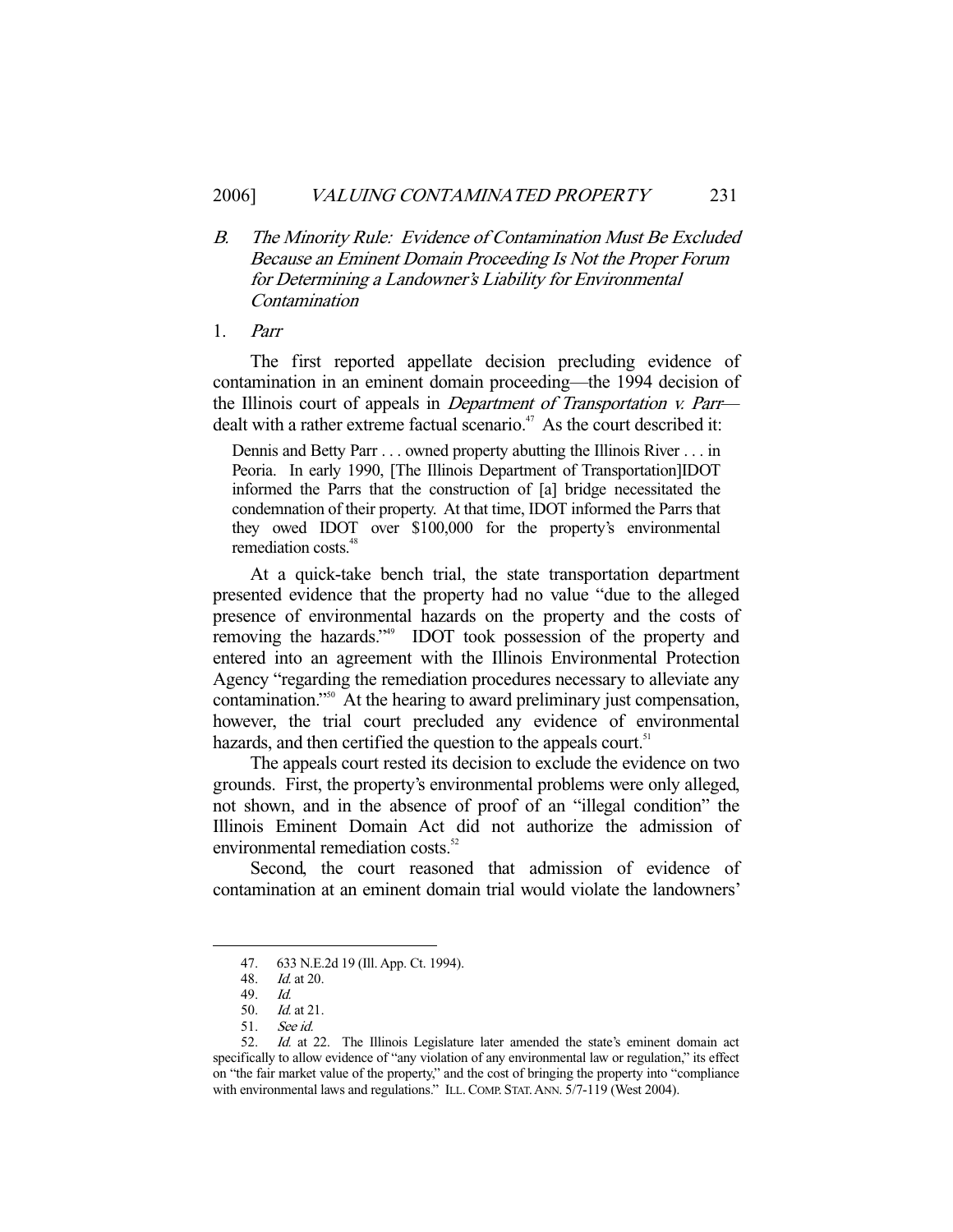procedural due process rights.<sup>53</sup> Under the state's environmental protection act, they were entitled to an administrative hearing in which the complainant would have to prove the landowners caused a violation of the act and the landowners could file a third-party action against other responsible persons.<sup>54</sup> Neither of these protections would have been available to them in the eminent domain proceeding.<sup>55</sup>

 Tellingly, the court observed that after IDOT took possession of the Parrs' property, it was "legally entitled to commence an enforcement action to recover environmental remediation costs but did not do so."56 Therefore, in the court's view, "permitting IDOT to admit evidence of remediation costs in an eminent domain proceeding would effectively allow IDOT to recover these costs without adhering to the procedures established to provide that remedy."<sup>57</sup>

# 2. Aladdin

In its 1997 decision in Aladdin, Inc. v. Black Hawk County, a narrowly divided Iowa Supreme Court agreed with the *Parr* rationale, holding that procedural due process required the contamination issue to be adjudicated in an environmental proceeding where the complainant "must prove the owner generated the contamination" to recover cleanup costs.58 As the court observed, "[i]f the DNR or a citizen can prove the owner is legally responsible, and cleanup costs are incurred, such costs can be recovered from the owner after the condemnation proceeding has been completed."<sup>59</sup> Two members of the court joined the opinion, and two others concurred in the result.<sup>60</sup>

 The plurality opinion noted, but did not distinguish, the decisions from several other jurisdictions admitting evidence of contamination and cleanup costs in eminent domain proceedings.<sup>61</sup> Rather significantly, it

 <sup>53.</sup> Parr, 633 N.E.2d at 22. While the amendment to Illinois's eminent domain statute allowing evidence of contamination and remediation costs eliminates the *Parr* court's first ground for exclusion, it does not address the court's due process concern; neither does any subsequent appellate decision. IDOT does take remediation costs into account in valuing the entire property if the Illinois EPA has assessment or remediation data on file. ILL. DEP'T OF TRANSP., LAND ACQUISITION MANUAL 2.02-19, VALUATION OF CONTAMINATED PROPERTY (rev. 11/02), available at http://www.dot.state.il.us/landacq/lamanual/ch2/chapter%202%20Text.pdf.

<sup>54.</sup> See Parr, 633 N.E. 2d at 22-23.<br>55. See id. at 23.

See id. at 23.

 <sup>56.</sup> Id.

<sup>57.</sup> *Id.*<br>58. 56.

 <sup>58. 562</sup> N.W.2d 608, 615 (Iowa 1997).

 <sup>59.</sup> Id.

 <sup>60.</sup> Id. at 617 (Harris and Lavorato, JJ., concurring).

 <sup>61.</sup> Id. at 616-17.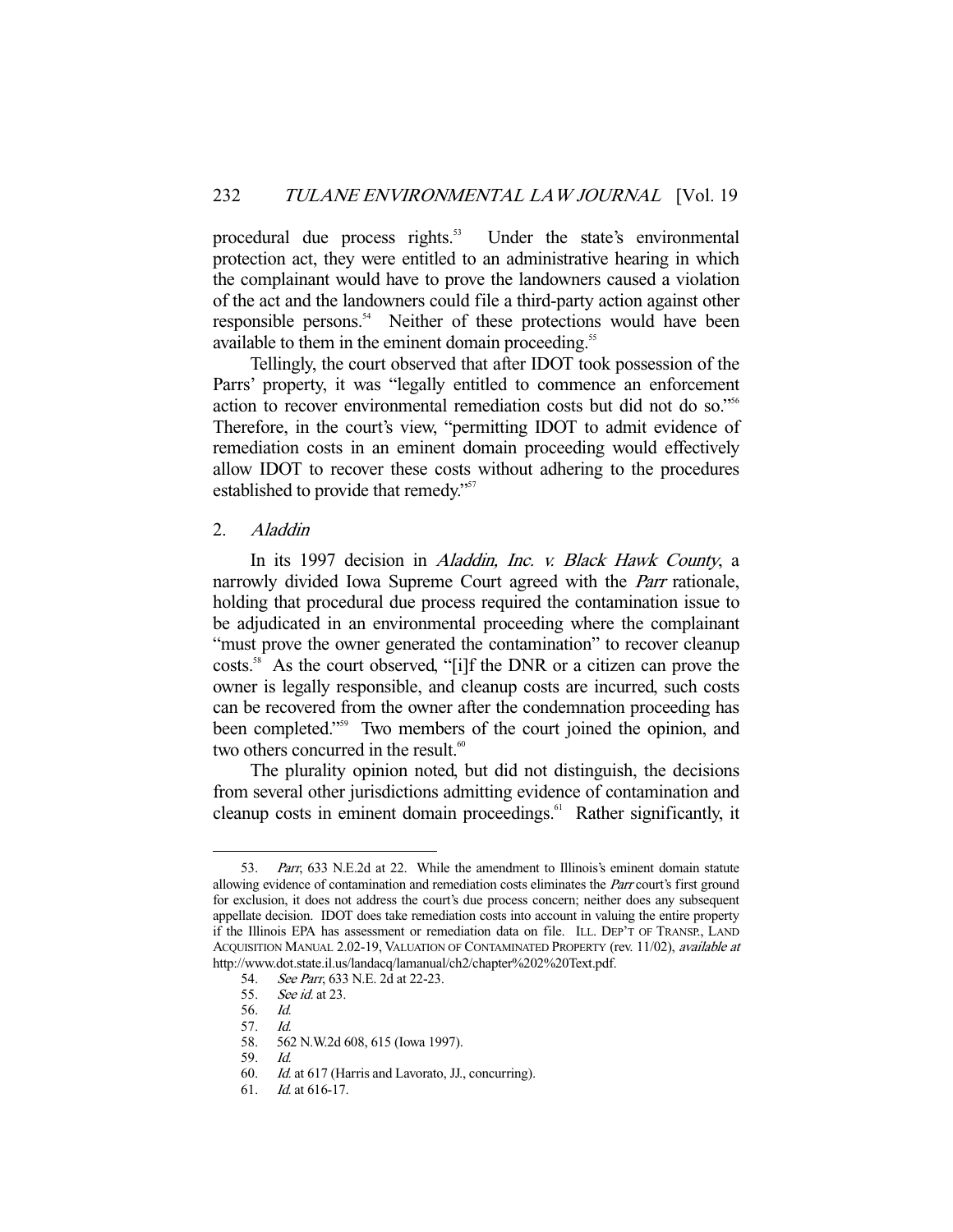also noted that Iowa law permitted evidence of contamination and estimated cleanup cost as a factor affecting market value for tax assessment purposes, but distinguished the concept of "just compensation" in eminent domain from market value for tax assessment. $62$ 

 Three justices, however, strongly disagreed with the court's conclusion.63 To them, whether Aladdin was legally accountable for the contamination had no bearing on the value of its property. $64$  As they explained:

What is really at issue here is the effect that the environmental contamination of Aladdin's property would have on the decision of a willing buyer to purchase it. The cost of cleaning up the contamination is only one element that a buyer would consider in this regard, but it is a very important element. A buyer would take this circumstance into consideration irrespective of whether it believed that it could be legally compelled to pay for that cost.<sup>65</sup>

 The dissenters also underscored the court's previous recognition, in a tax case, "that ordinarily market value for contaminated property can be established in the usual manner, i.e., through the testimony of expert witnesses."<sup>66</sup> Since the record included testimony from expert witnesses who specialized in valuing contaminated property, the dissenters concluded, there was no "illegality in the matter in which the compensation commission considered and acted upon consequences of environmental contamination."<sup>67</sup>

# II. RECENT DEVELOPMENTS: THE SPLIT IN AUTHORITY GROWS WIDER

 Since 2000, four state appellate courts have balanced the relevance of contamination against the condemnee's due process concerns. Two supreme courts, in Connecticut and Michigan, came down solidly in favor of allowing contamination and remediation cost evidence, which they viewed as being inseparably linked to the contaminated property's actual market value.<sup>68</sup> The New Jersey Supreme Court adopted an

 <sup>62.</sup> Id. at 617.

 <sup>63.</sup> Id. (Carter, J., dissenting).

 <sup>64.</sup> Id. (Carter, J., dissenting).

 <sup>65.</sup> Id. (Carter, J., dissenting).

 <sup>66.</sup> Id. at 618 (Carter, J., dissenting).

 <sup>67.</sup> Id. (Carter, J., dissenting).

 <sup>68.</sup> This link is so firmly established that, if a property's offered price is significantly less than that of comparable properties, it puts the buyer on constructive notice that environmental contamination may exist. If the buyer does not appropriately investigate that possibility, it may lose its ability to invoke Comprehensive Environmental Response, Compensation, and Liability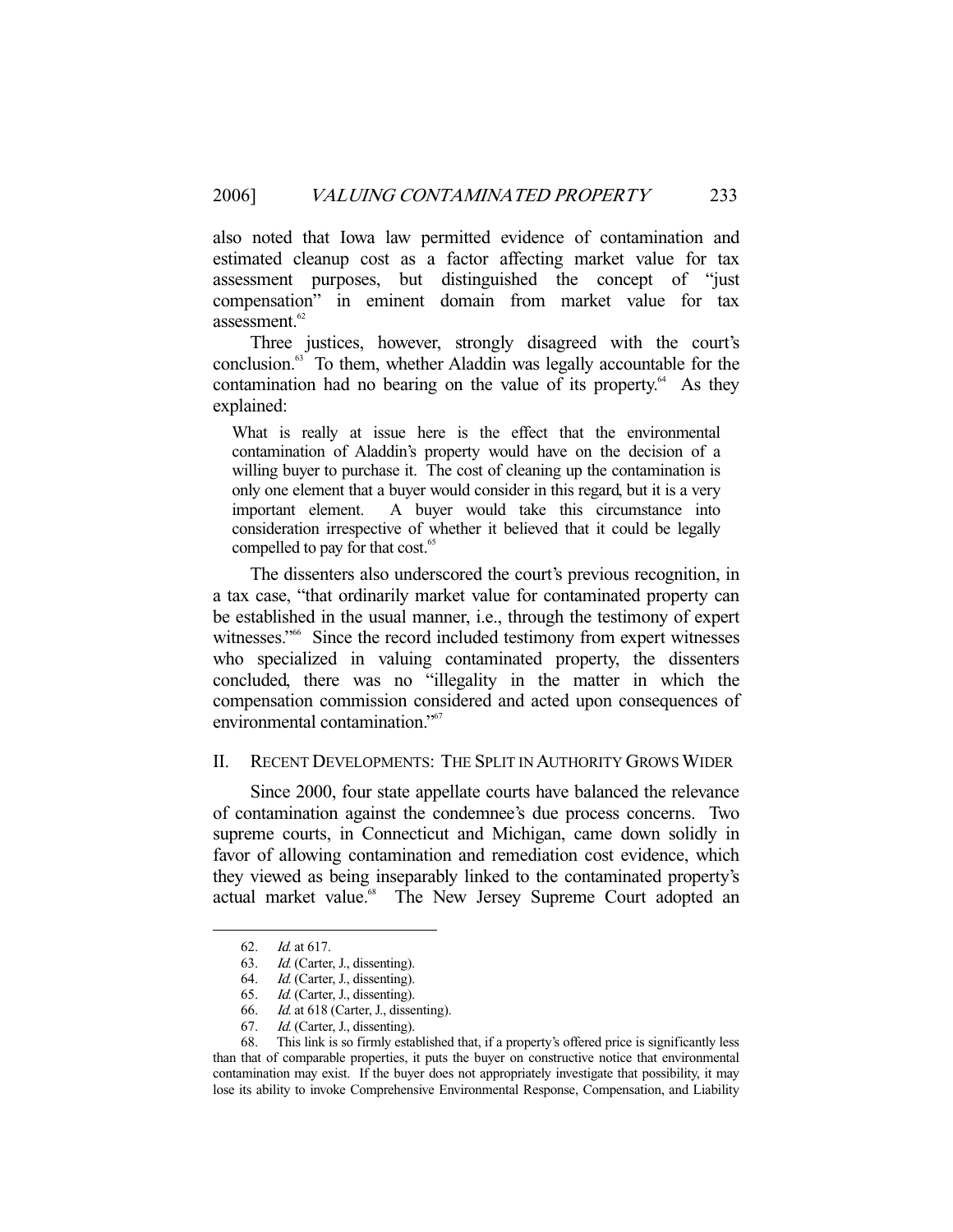alternative approach—which a New York appellate court followed admitting contamination-related evidence to show the property's value "as if remediated" and allowing the trial court to escrow the condemnation award for payment of response costs in a separate environmental action.

# A. Relevance Tips the Balance: Traditional Constitutional Principles of Just Compensation Permit Evidence of Environmental Contamination and Remediation Costs

#### 1. The Connecticut Decisions in *ATC Partnership*

 In its 2001 decision in Northeast Connecticut Economic Alliance, Inc. v. ATC Partnership, the Connecticut Supreme Court reviewed the cases on both sides of the split and decided to adopt the majority rule, declaring that "under traditional constitutional principles of just compensation, evidence of environmental contamination and remediation costs may not be excluded, as a matter of law, from a condemnation proceeding."<sup>69</sup>

 At issue was the value of a forty-acre former textile mill being condemned for economic redevelopment.<sup>70</sup> A previous owner, American Thread, had filed a document, required by Connecticut law, indicating that a release of hazardous waste had occurred at the mill complex and certifying that it would remediate the discharge as required by the state department of environmental protection.<sup>71</sup> Evidence indicated that the soil on the site, and possibly the groundwater, had been contaminated by petroleum and PCBs, and many of the buildings contained lead paint and asbestos insulation.<sup>72</sup> The condemnee, ATC Partnership, bought the property for \$2.7 million in 1987 but never used it for manufacturing.<sup>73</sup>

 The trial court precluded any evidence of environmental contamination or remediation costs, but ultimately decided the property

Act defenses. See, e.g., William H. Dolan, Recent Development, *Maintaining Innocence: All* Appropriate Inquiry Under the Small Business Liability Relief and Brownfields Revitalization Act, 8 J. SMALL & EMERGING BUS. L. 117, 127-28 (2004) (discussing the standard for "all appropriate inquiry" under the Brownfields Act including the criteria that the purchase price be compared to value of the property, if the property was not contaminated).<br>69. 776 A.2d 1068, 1076 (Conn. 2001). Given this holding the

<sup>776</sup> A.2d 1068, 1076 (Conn. 2001). Given this holding, the court did not have to decide whether a later-enacted statute, which required the fact finder to make a separate finding for remediation costs and allow the landowner to claim that as a setoff in an environmental action, had retroactive effect.

<sup>70.</sup> *See id.* at 1071.

 <sup>71.</sup> See id.

<sup>72.</sup> *See id.* at 1073-75.

 <sup>73.</sup> Id. at 1071.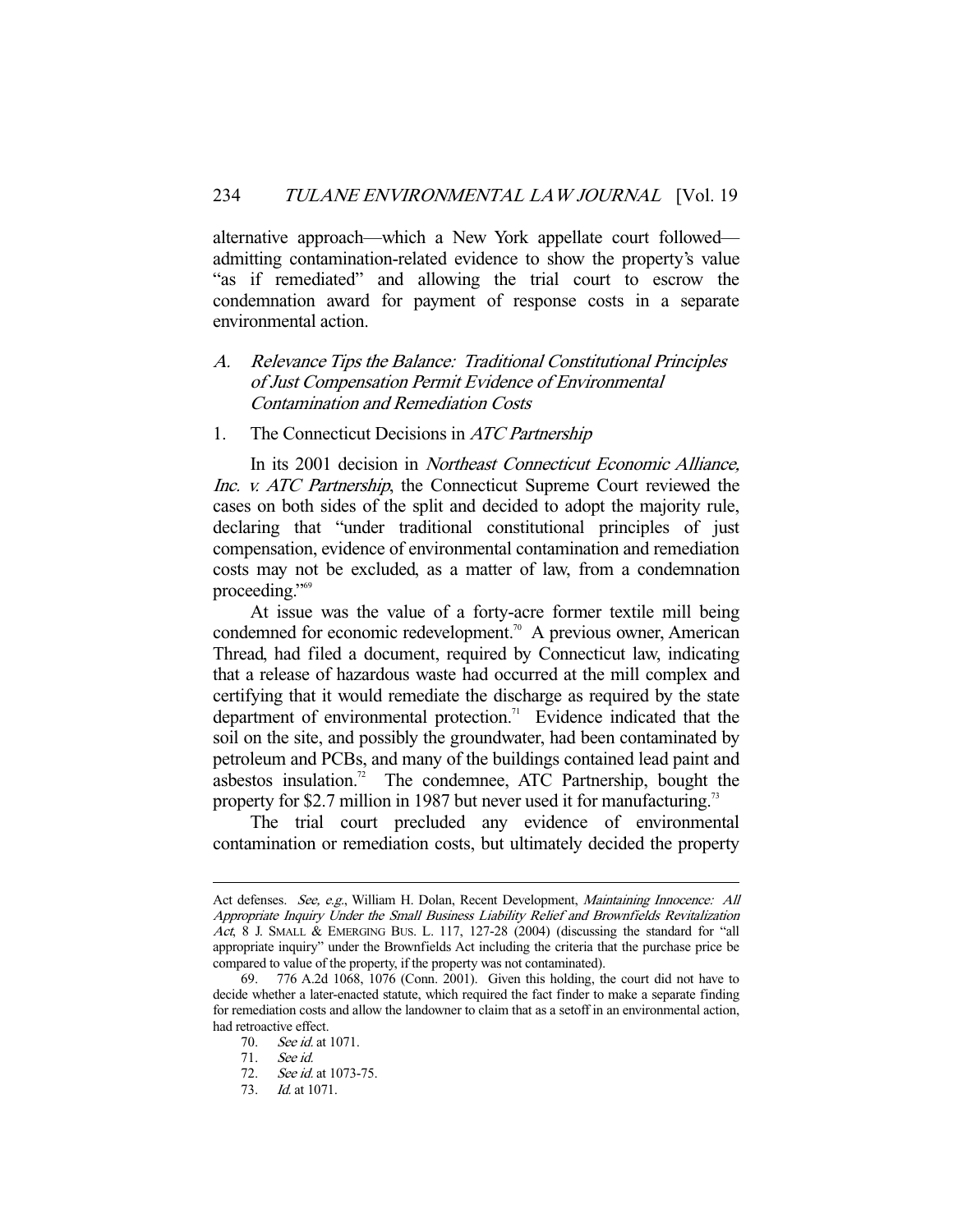was worth only  $$1,675,000$ .<sup>74</sup> The supreme court disagreed, holding that "evidence of environmental contamination and remediation costs is relevant to the valuation of real property taken by eminent domain and admissible in a condemnation proceeding to show the effect, if any, that those factors have on the fair market value of the property on the date of taking."<sup>75</sup>

 Just how to admit the evidence, however, was a matter of some disagreement among the justices.<sup>76</sup> The majority favored a broad rule of admissibility, reasoning that "[j]ust as the cost of repair of physical property damage may bear on the fair market value of property in other legal contexts . . . the cost of remediation of contamination may bear on the fair market value of property in the condemnation context."<sup>77</sup>

 Two concurring justices advocated an even broader rule, arguing that "evidence that federal and state funds may be available for reimbursement and that a polluter . . . is obligated to remediate the site, should be considered as to the effect, if any, that remediation costs may have on fair market value."<sup>78</sup>

 None of the justices gave much credence to ATC Partnership's invocation of the due process argument made in Parr and Aladdin, finding it to be misplaced.<sup>79</sup> As the court reasoned:

The condemnor is acquiring property in a given condition, and with a value based on that condition. How the property got to be that way and who is responsible has nothing to do with that determination. To deny the condemnor the right to put on evidence [of contamination] . . . because it may not reflect the owner's degree of responsibility for the condition

<sup>74.</sup> *Id.* at 1076. After oral argument on appeal, but before the supreme court decided the case, the Connecticut legislature amended the state's eminent domain act to specify, "[i]n all condemnation proceedings, environmental remediation costs shall be considered in assessing fair market value." CONN. GEN. STAT.ANN. § 48-17(d) (West 1997).

 <sup>75.</sup> Ne. Conn., 776 A.2d at 1080.

 <sup>76.</sup> See id. at 1086-87.

 <sup>77.</sup> Id. at 1081. Excluding evidence of contamination, by contrast, "would violate the well established principle that the property owner or condemnee receive what he or she would have received in the open market." Id.

 <sup>78.</sup> Id. at 1086-87 (McDonald, C.J., concurring in part and dissenting in part). The concurring justices felt that available government grants—and the potential for recovery of response costs from the former owner—might defray the remediation costs. Id. Acknowledging that "factors of stigma [and] delay and difficulty in a cleanup" might affect market value, the concurring justices emphasized that "[i]t is inconceivable that a seller having such a cost free cleanup in place would willingly give such a discount." Id. at 1086 n.1, 1087 n.1.

Conversely, the majority emphasized that, in addition to the actual costs of remediation, a purchaser of contaminated property would bear the risk of potential liability under environmental statutes, potential tort lawsuits relating to the contamination, stigma to the property even after remediation, higher financing costs, and increased regulation. *Id.* at 1080-81.

<sup>79.</sup> *See id.* at 1084.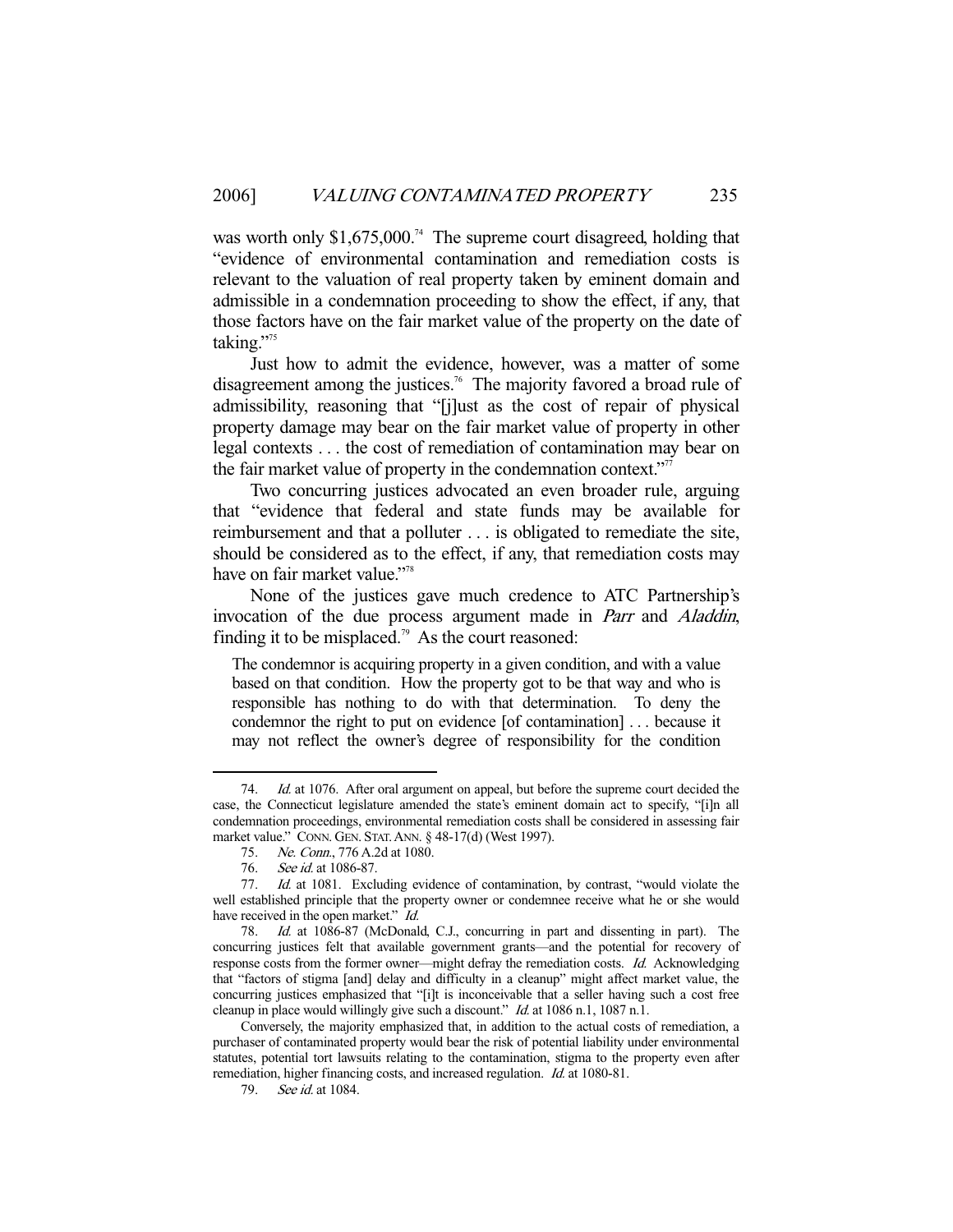misses the point of an eminent domain valuation process. If a condemnor sought to acquire a property which had been damaged by the negligence of a third party (e.g., lateral support, landslides), the condemnor would not pay the undamaged value of the property because the condition was not the owner's fault.<sup>80</sup>

 Relatedly, ATC Partnership maintained that "permitting evidence of environmental contamination in an eminent domain proceeding might result in double liability to the condemnee because the owner might face the same liability in a subsequent environmental action."<sup>81</sup> The majority dismissed this argument, observing that no remediation action had been brought against this owner (even though the release had been reported years before) and that, in any event, excluding the evidence would violate a fundamental principle of eminent domain law by giving the condemnee "an inflated and fictional value for the property."<sup>82</sup>

 In 2004, the case came before the court again—this time to decide what evidence the condemnee could present as to the effect on market value of potential sources of reimbursement for remediation costs.<sup>83</sup> The trial court assumed that a "potential buyer would seek all sources of funds to reimburse or defray the environmental costs" and, weighing the evidence after a new trial on remand, concluded that eighty percent of those costs could be recovered from the polluter and from state financial assistance, arriving at an award of  $$1,752,365$ .<sup>84</sup>

 A unanimous court had little difficulty affirming the admissibility of testimony as to the reasonable availability of a state environmental cleanup and economic development grants.<sup>85</sup> An expert had testified that the property would have been eligible for grant consideration, and that the potential availability of such grant money would have been significant to a real estate developer or purchaser.<sup>86</sup> Likening the testimony to evidence of a potential zoning change, which is admissible when "reasonably probable," the court held the testimony was proper.<sup>87</sup>

<sup>80.</sup> *Id.* at 1083.

<sup>81.</sup> *Id.* at 1083-84.

<sup>82.</sup> Id. Writing separately, one of the concurring justices suggested the trial court should be given discretion to equitably "require the condemning authority to place the diminution sum due to environmental contamination and remediation costs in trust to cover future remediation costs" incurred in responding to federal or state pollution abatement orders. Id. at 1091 (Flynn, J., concurring in part and dissenting in part).

 <sup>83.</sup> Ne. Conn. Econ. Alliance, Inc. v. ATC P'ship, 861 A.2d 473 (Conn. 2004).

 <sup>84.</sup> Id. at 480-81.

 <sup>85.</sup> Id. at 484-87.

 <sup>86.</sup> Id. at 483, 486.

 <sup>87.</sup> Id. at 484, 486.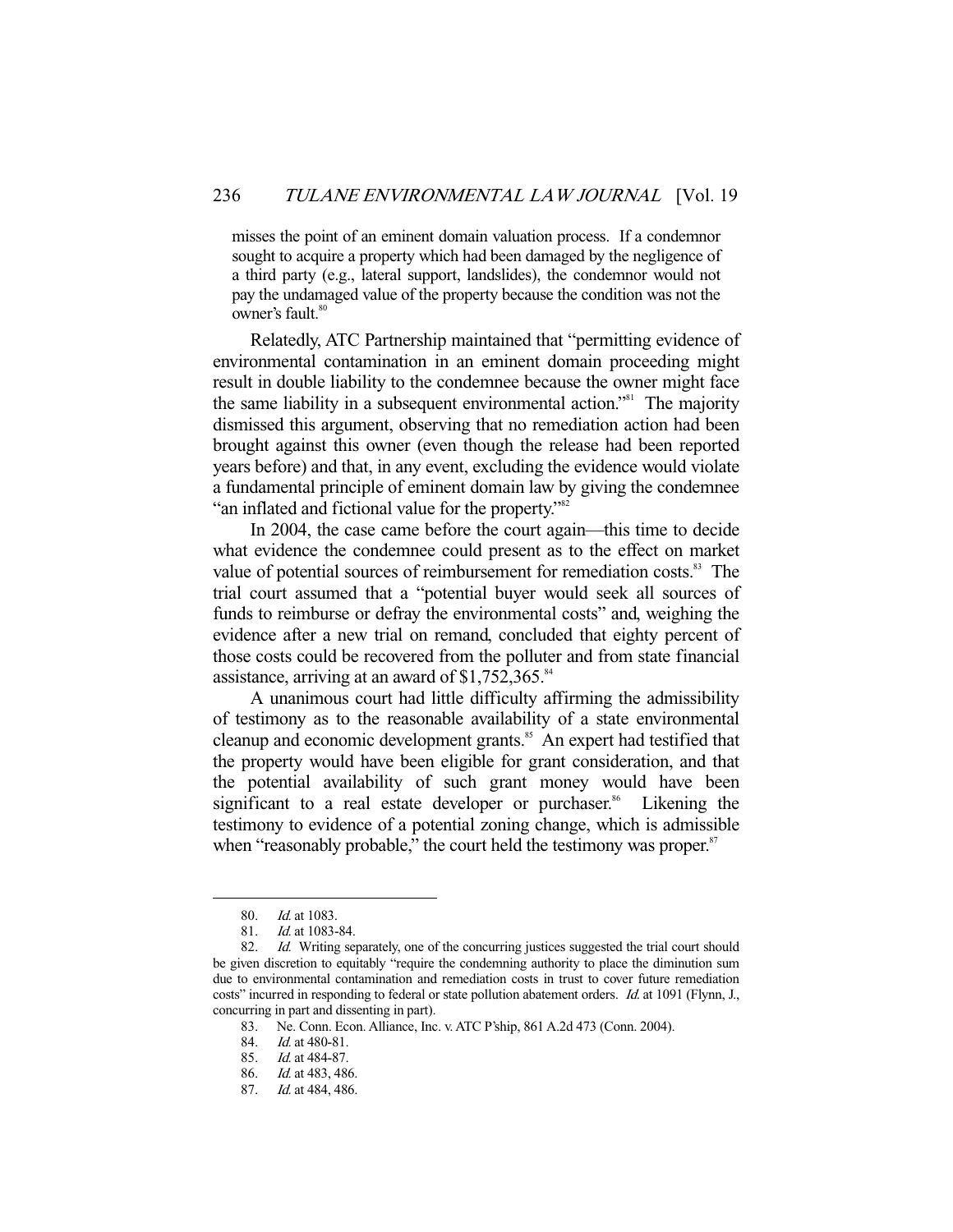Furthermore, the court noted, "[I]t would be inequitable to consider the impact of environmental contamination on the property's value . . ., but exclude evidence of grant moneys that plausibly might mitigate the negative financial impact of the pollution in the eyes of a potential buver."<sup>88</sup>

 The Connecticut Supreme Court also agreed that, in view of "the broadly inclusive approach [it had] endorsed in the context of property valuation," it was appropriate for the trial court to consider potential recovery of remediation costs from the polluter.<sup>89</sup> Following that approach to admit cost-recovery evidence, the court rather lukewarmly opined, "we cannot conclude that a prospective purchaser absolutely would not consider the reasonable possibility of such recovery.<sup>"90</sup>

## 2. The Michigan Decision in *Silver Creek*

In a 2003 opinion echoing Connecticut's first *ATC Partnership* decision, the Michigan Supreme Court announced that the state constitution's guarantee of "just compensation" was, and always has been, a legal phrase of art meaning "that the proper amount of compensation for property takes into account all factors relevant to market value," including environmental contamination and remediation costs.<sup>91</sup> Starting from that point, the court reasoned that the legislature could not have intended to restrict the evidence in an eminent domain proceeding when it enacted a statute allowing a condemnor to escrow its offer of just compensation to satisfy any judgment it might secure against the condemnee for contamination-cost recovery.<sup>92</sup>

 The Silver Creek Drain District initially followed that statutory process by escrowing its \$211,300 offer, filing a condemnation action, and reserving the right to bring a federal or state cost-recovery action

-

 91. Silver Creek Drain Dist. v. Extrusions Div., Inc., 663 N.W.2d 436, 441-44 (Mich. 2003), cert. denied, 540 U.S. 1107 (2004).

 <sup>88.</sup> Id. at 486.

<sup>89.</sup> *Id.* at 491. The court's citation to tax cases revealed a split in authority in that area, as well. Id. at 491-92. While courts generally agree that environmental contamination must be considered when assessing real property tax, they disagree on whether the potential for polluter contribution should be considered as an offset. *Id.* (citing *In re* Commerce Holding Corp. v. Bd. of Assessors, 673 N.E.2d 127, 130 (N.Y. 1996) (finding that the effect of consent order to pay cleanup costs "is a factual matter for the assessment board"); Mola Dev. Corp. v. Orange County Assessment Appeals Bd., 95 Cal. Rptr. 2d 546, 558 (2000) (finding that "[t]he idea that prudent buyers might be willing to lessen the discount that they would demand . . . [because] parties other than the seller might also have to contribute to cleanup costs simply does not accord with market reality")).

 <sup>90.</sup> Ne. Conn., 861 A.2d at 491.

<sup>92.</sup> See id. at 438, 442.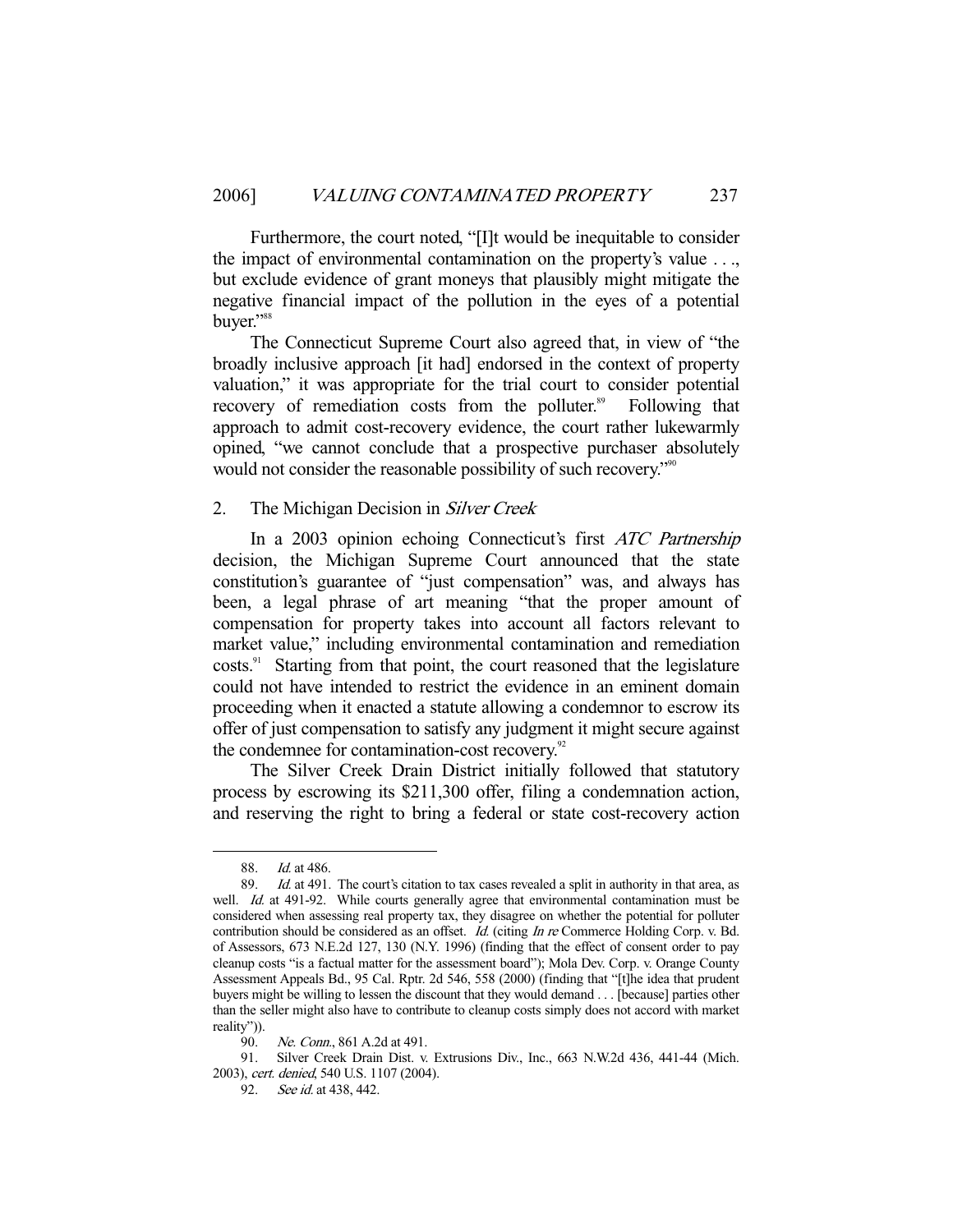against the landowner, Extrusions Division, Inc.<sup>93</sup> However, when Extrusions presented evidence that it did not cause the contamination and so could not be liable, the District agreed to release the escrow.<sup>94</sup>

 After a bench trial, the court determined that the eight-acre vacant parcel was worth \$278,800 if environmental concerns were ignored.<sup>95</sup> The court then found that, because of the environmental contamination on site, "a reasonably prudent purchaser would have required, at a minimum, a formal Type-C closure from the [state environmental agency] as a condition precedent to closing."96 After deducting the reasonable cost of that closure, the trial court concluded that the parcel's net fair market value was \$41,032.<sup>97</sup>

 The appeals court reversed, holding that since Michigan had amended its condemnation procedures act to establish a specific mechanism for dealing with environmental cost-recovery claims, that mechanism was the condemnor's exclusive remedy.<sup>98</sup> It reasoned that there "would be no purpose to these amendments if a court, in the process of determining just compensation, could simply deduct remediation costs from the fair market value of the condemned property."99 In addition, allowing remediation costs to reduce fair market value would circumvent any defenses to liability the landowner might have—a result it deemed to be particularly inequitable here, where the parties stipulated that the land was contaminated when Extrusions bought it. $100$ 

 In the eyes of the Michigan Supreme Court, however, the appeals court's reasoning was flawed because it commingled two distinct concepts: (1) the effect of contamination on fair market value in an eminent domain case and (2) liability for remediation costs in an environmental cost-recovery action.<sup>101</sup>

 A condemnation case, the court explained, is an in rem proceeding against the property itself, so "the value of the property is unaffected by

 <sup>93.</sup> Id. at 439.

<sup>94.</sup> *Id.* Under Michigan law, a court can order the condemnor to release the escrow and waive its right to seek cost-recovery if the condemnee can show it has no liability. See id. Extrusions was able to show that it had done nothing with the property after buying it except build a fence around it. Silver Creek Drain Dist. v. Extrusions Div., Inc., 630 N.W.2d 347, 349 (Mich. Ct. App. 2001).

<sup>95.</sup> Silver Creek, 663 N.W.2d at 439.

 <sup>96.</sup> Id.

 <sup>97.</sup> Id.

<sup>98.</sup> See Silver Creek, 630 N.W.2d at 353-55.

 <sup>99.</sup> Id. at 353.

 <sup>100.</sup> See id.

<sup>101.</sup> Silver Creek, 663 N.W.2d at 443.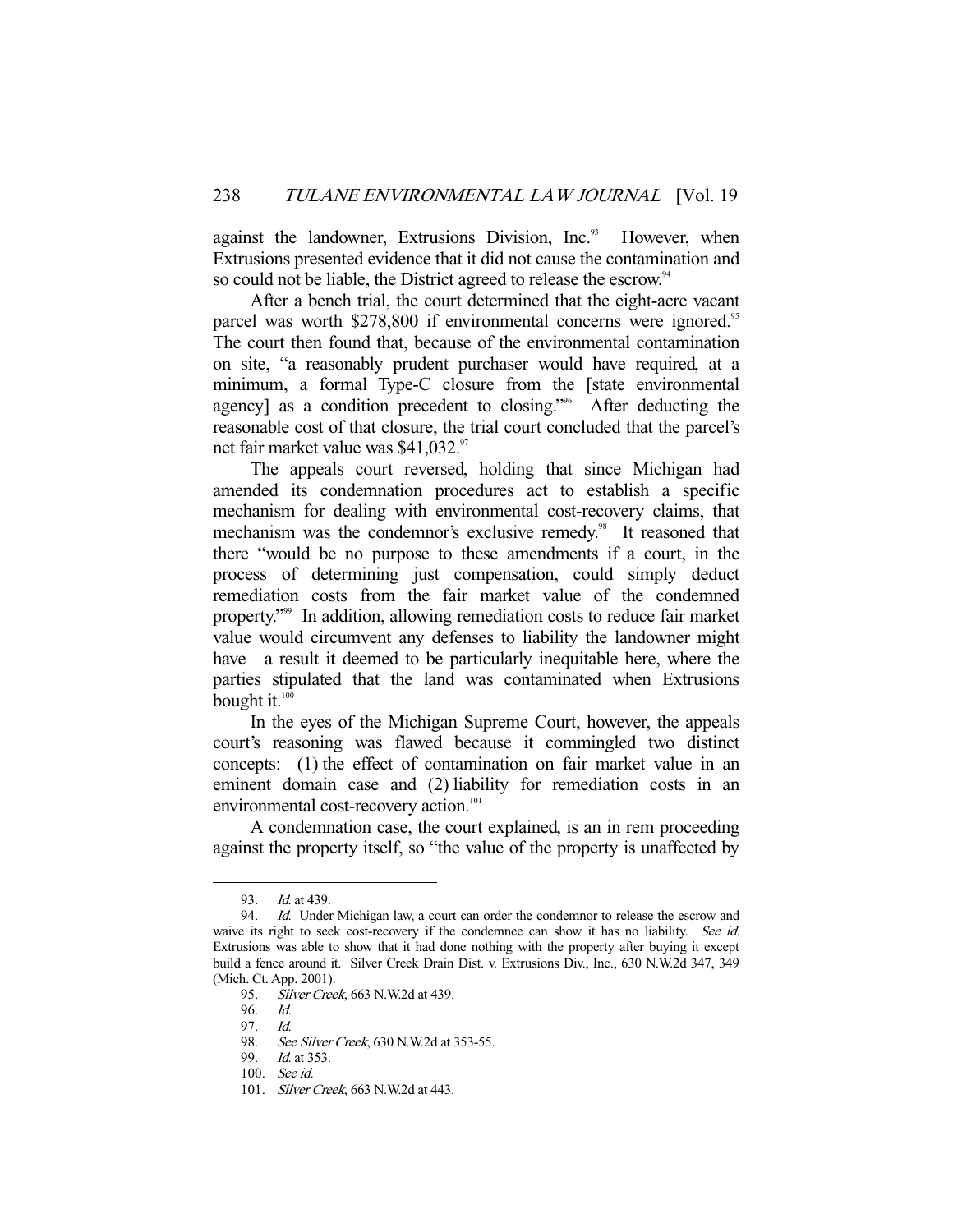whether its owner would be liable for the contaminated state of the property. The estimated costs of remediation are relevant only as they pertain to the fair market value of the property."<sup>102</sup>

 An environmental cost-recovery proceeding, by contrast, is an in personam action against the property's owner to assign liability for remediation  $costs$ .<sup>103</sup> Those costs, as the court noted, can be vastly different from the amount by which contamination affects market value—as witness the \$2.3 million actual cost of remediation versus the \$237,768 cost of a minimal cleanup for a Type-C closure.<sup>104</sup>

- B. Giving More Weight to Due Process: Valuing the Condemned Property "As If Remediated" and Escrowing the Condemnation Award as Security for Cleanup Costs
- 1. New Jersey's Suydam Decision

In its 2003 decision in Housing Authority of the City of New Brunswick v. Suydam Investors, LLC, the New Jersey Supreme Court agreed that environmental contamination could be "a relevant factor in assessing fair market value."105 That, however, was not the court's major concern. Rather, it focused on the possibility that the condemnee might end up paying twice for the contamination:

When property is devalued for contamination in condemnation, landowners first receive discounted compensation in the condemnation proceeding and then are subject to full cleanup costs, thus suffering what is colloquially denominated as a "double take." Under that scheme, the condemnor receives a windfall by ultimately obtaining the property in a remediated state at the condemnee's cost, yet paying a discounted price due to the contamination. We think that is fundamentally unfair.<sup>106</sup>

 The court recognized that, even if a contaminated property has been cleaned, its value might still be affected by "remediation stigma."<sup>107</sup> Borrowing one commentator's example, the court likened stigma to "a house with a roof that has been properly repaired," which would be less valuable to a buyer than a house with an intact roof "because of the fear

 <sup>102.</sup> Id.

 <sup>103.</sup> Id.

 <sup>104.</sup> Id. at 443 n.16.

 <sup>105. 826</sup> A.2d 673, 685 (N.J. 2003).

<sup>106.</sup> *Id.* at 686 (internal citations omitted).

 <sup>107.</sup> Id. at 685 n.4.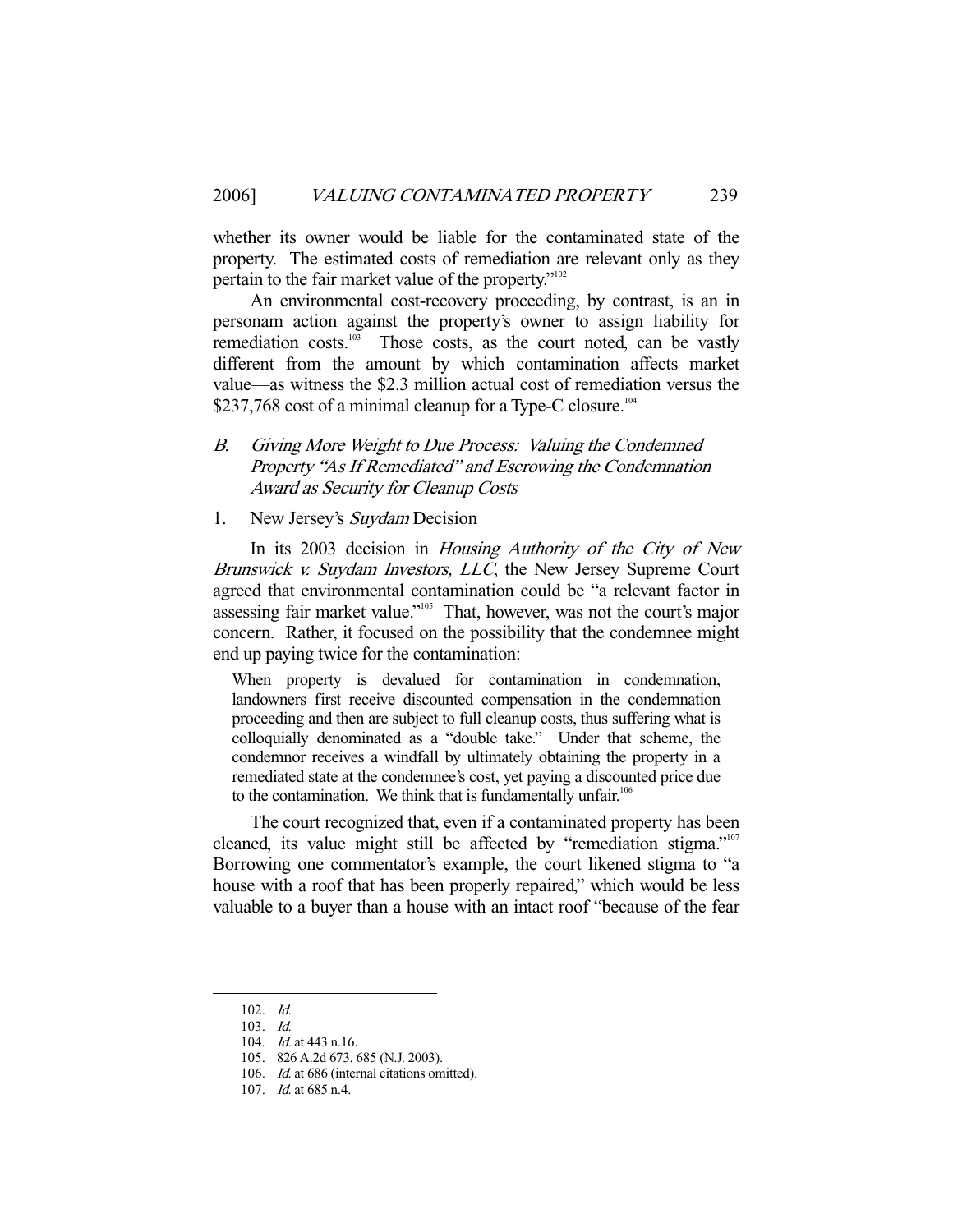of further leaks and possible hidden damage in the house."108 Therefore, the court held, a condemnor should appraise contaminated property as if it had been remediated, allowing the property to be valued on that basis at trial. $109$ 

 The court further recognized it "would be unfair . . . to value the property as if remediated and allow the condemnee to withdraw that enhanced amount without a withholding to secure" the costs incurred to put the property in that state.<sup>110</sup> Therefore, the court approved the escrow of some or all of the condemnation award until the owner's liability for cleanup costs could be determined.<sup>111</sup>

# 2. New York's *Mobil Oil* Decision

 In October 2004, a New York appeals court adopted the New Jersey court's *Suydam* approach.<sup>112</sup> As issue was the value of a six-acre petroleum storage facility, owned by Mobil Oil, that the City of New York was condemning to build a water treatment plant.<sup>113</sup> The City had also sued Mobil for environmental cleanup costs under a separate state statute, the Navigation Act.<sup>114</sup>

Following Suydam, the court held:

At the condemnation proceeding, the property should be valued "as if remediated." It must be pointed out that the valuation of property "as if remediated" is not exactly equivalent to valuation of "clean" property. As stated by Professor Nichols in his treatise on Eminent Domain, "even after remediation 'stigma' may persist, depressing value below 'fair market value.'" Thus the term "as if remediated" takes into account any residual

<sup>108.</sup> Id. (citing Robert N. Sechen, Relevance and Admissibility of Evidence of Environmental Contamination in an Eminent Domain Valuation Trial, 25 STETSON L. REV. 823, 831-32 (1996)).

 <sup>109.</sup> See id. at 687-88.

 <sup>110.</sup> Id. at 688. As the court explained, unlike most condemnation cases in which the money substitutes for the res condemned, when a contaminated property is valued as if remediated, an additional component is introduced—"the transactional cost that will be incurred to give the condemnee the benefit of the as if remediated value." Id.

<sup>111.</sup> See id. When an environmental cost-recovery claim can be adjudicated with a condemnation in one proceeding, the procedure is much simpler. See, e.g., Redevelopment Agency of S.D. v. Salvation Army, 127 Cal. Rptr. 2d 30, 36-37 (Ct. App. 2002) (noting that in the condemnation part of the suit, the parties stipulated to \$550,000 value "as if clean" and \$260,000 in estimated cleanup costs, with the condemnor reserving the right to seek other recoverable costs if the remediation was more expensive than estimated).

<sup>112</sup> See In re City of New York v. Mobil Oil Corp., 783 N.Y.S.2d 75, 80 (N.Y. App. Div. 2004).

 <sup>113.</sup> Id. at 76.

<sup>114.</sup> *Id.* at 76-77.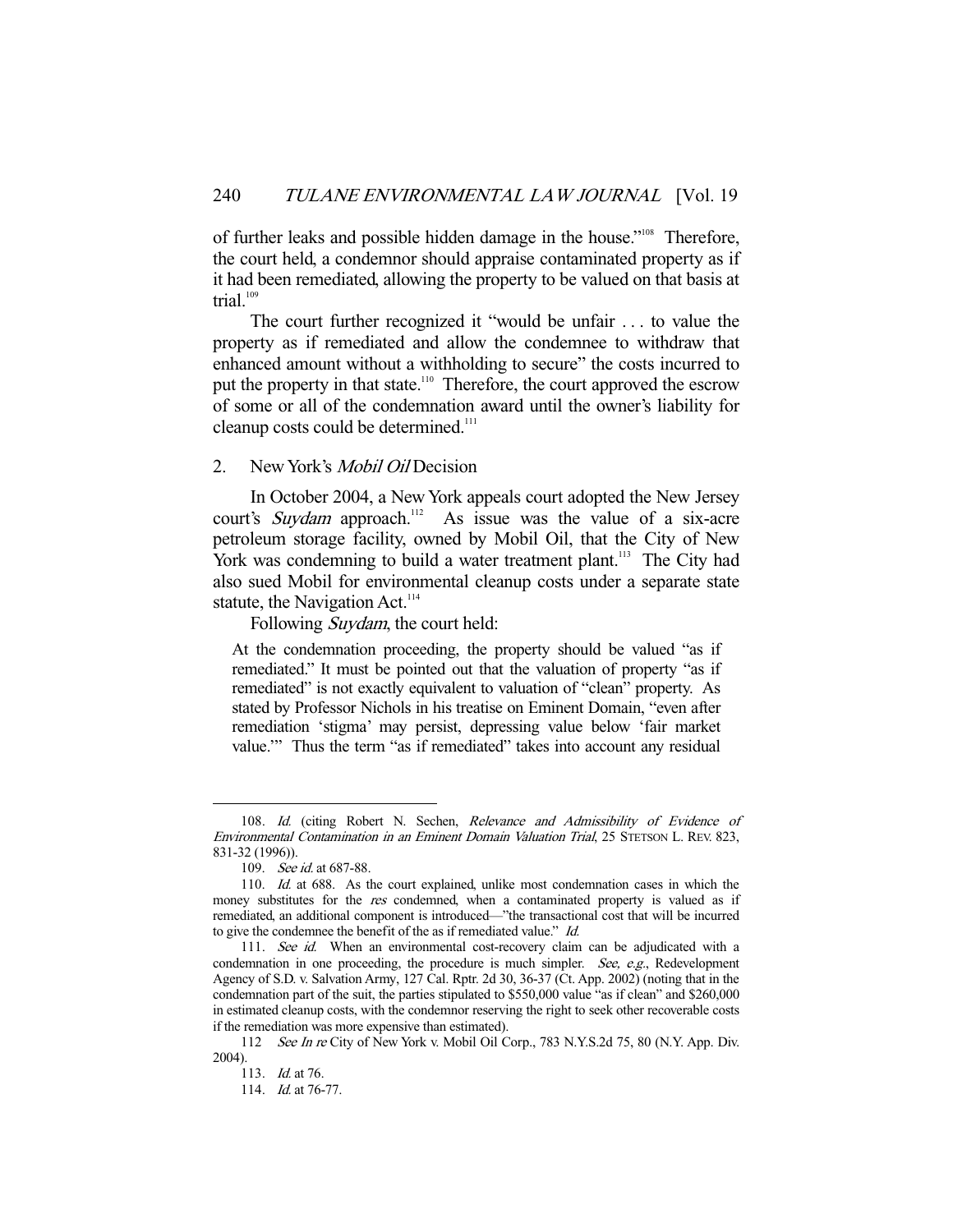stigma which may attach to real property as a result of the fact that it was previously contaminated.<sup>115</sup>

The court also agreed that it was appropriate to hold the condemnation award in escrow pending the result of the City's Navigation Act proceeding.<sup>116</sup>

# III. WEIGHING THE ARGUMENTS: A CLOSER LOOK AT THE DUE PROCESS CLAIMS

 Courts on each side of the issue have agreed that environmental contamination is relevant to the fair market value of property being condemned. Some of the opinions adopting the relevance-based approach have been rather strident about it, stressing, for example, that the exclusion of contamination evidence "blinks at reality" and would "result in a fictional property value."<sup>117</sup>

 But relevance is not the only factor governing admissibility of market data in eminent domain proceedings. Courts can and do exclude evidence relevant to value when necessary to protect other, more important interests. If an impending public project has increased or decreased property values, for example, evidence of that project-related change is excluded to avoid penalizing the condemnor or the landowner.<sup>118</sup> So the critical question is not whether evidence of So the critical question is not whether evidence of environmental contamination is relevant in an eminent domain trial, but whether a more compelling policy dictates that it should be excluded.

 Two general arguments have been made to justify excluding evidence of contamination or remediation costs. The first, a procedural due process argument, centers on the eminent domain trial itself, and the perceived risk of imposing liability for an environmental condition without the procedural safeguards that the landowner would have in an environmental cost-recovery proceeding. The second, a substantive due process argument, focuses on the perceived risk of an unfair outcome of the trial: that the condemnor might acquire not only the property (at a discount, because of the contamination) but also the right, as the property's new owner, to sue the condemnee for the cost of cleaning up the contamination.

 As the following analysis will show, however, the procedural due process argument is based on a misunderstanding of the fundamental

<sup>115.</sup> *Id.* at 80 (citations omitted).

 <sup>116.</sup> Id.

 <sup>117.</sup> Ne. Conn. Econ. Alliance, Inc. v. ATC P'ship, 776 A.2d 1068, 1080 (Conn. 2001).

 <sup>118.</sup> See United States v. Reynolds, 397 U.S. 14, 16-17 (1970).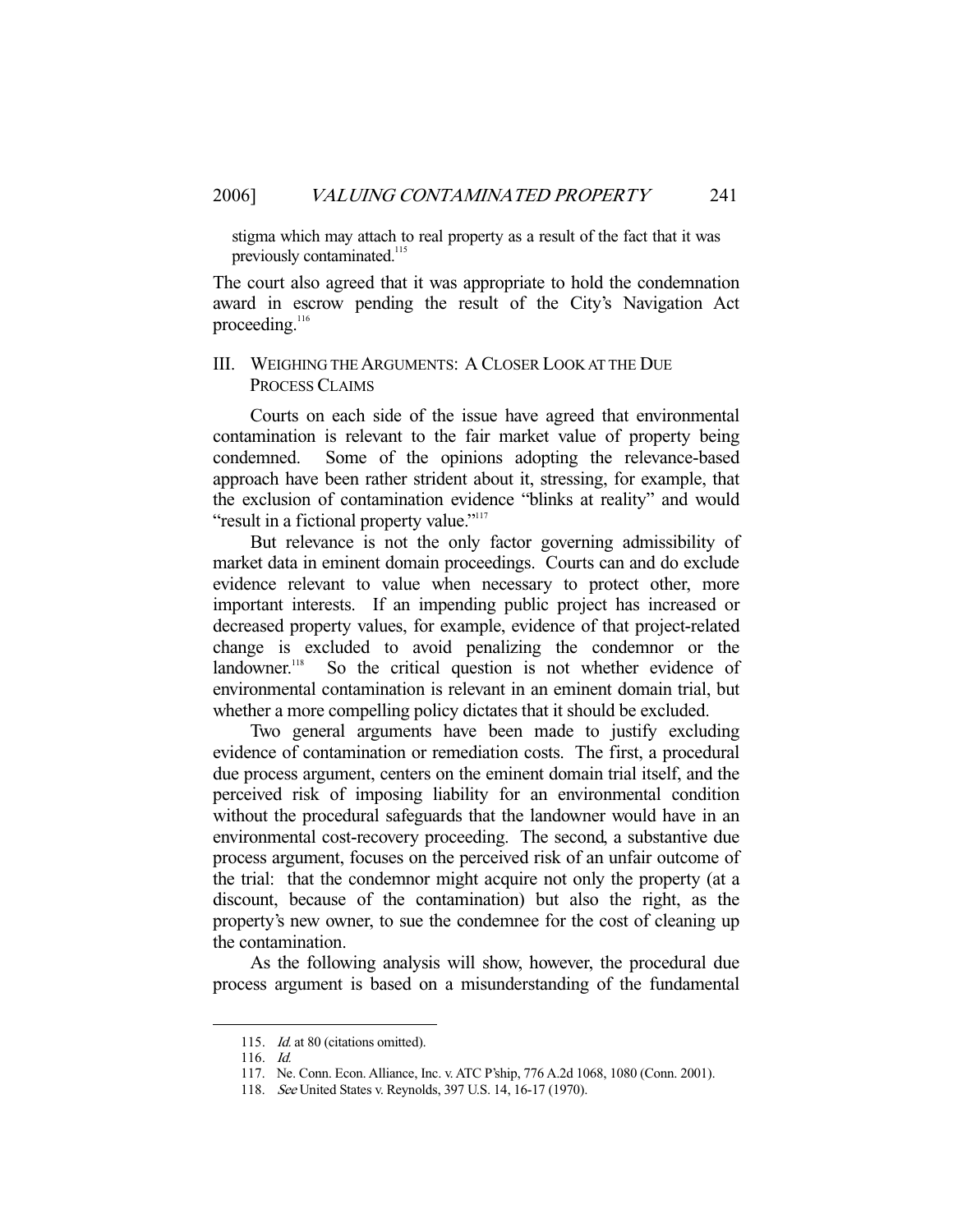nature and implications of an eminent domain proceeding, while the substantive due process argument overlooks statutory and common law provisions that prevent a "double recovery" by the condemnor. Therefore, neither argument can justify the exclusion of contaminationrelated evidence that is relevant to the condemned property's fair market value.

# A. The Procedural Due Process Illusion: Failing To Recognize That Environmental Liability and Property Value Are Apples and **Oranges**

 At first blush, the argument for excluding contamination evidence to avoid imposing environmental liability on the landowner without proper procedural safeguards seems persuasive. For example, in an eminent domain trial the jury determines property value only. By contrast, to impose liability on a landowner for environmental cleanup costs, the plaintiff might have to prove certain additional facts, such as the presence of contamination and causation. Although a defendant in an environmental proceeding can make third-party claims against other potentially responsible parties, no such option exists in an eminent domain case: the landowner is stuck with whatever diminution in property value the jury believes. Finally, in an environmental costrecovery action the property owner might have certain defenses, such as the "innocent landowner" defense, that are not available in a condemnation trial.

 On closer analysis, though, these concerns prove to be illusory. As the Michigan Supreme Court explained in its Silver Creek opinion, the error arises

by the commingling of two different concepts: (1) accounting for contamination in a determination of fair market value and (2) making an assessment of liability and damages for the cost of remediation of environmental contamination.

 As the Attorney General pointed out, a condemnation action is an in rem proceeding. An essential part of the proceeding is the determination of the fair market value of the property. Because this proceeding is not designed to assign liability for environmental contamination, the value of the property is unaffected by whether its owner would be liable for the contaminated state of the property. The estimated costs of remediation are relevant only as they pertain to the fair market value of the property.

 In contrast, a cost-recovery action under Michigan's environmentalcleanup laws is an in personam proceeding specifically designed to assign liability for remediation costs. Those costs are typically sought under [The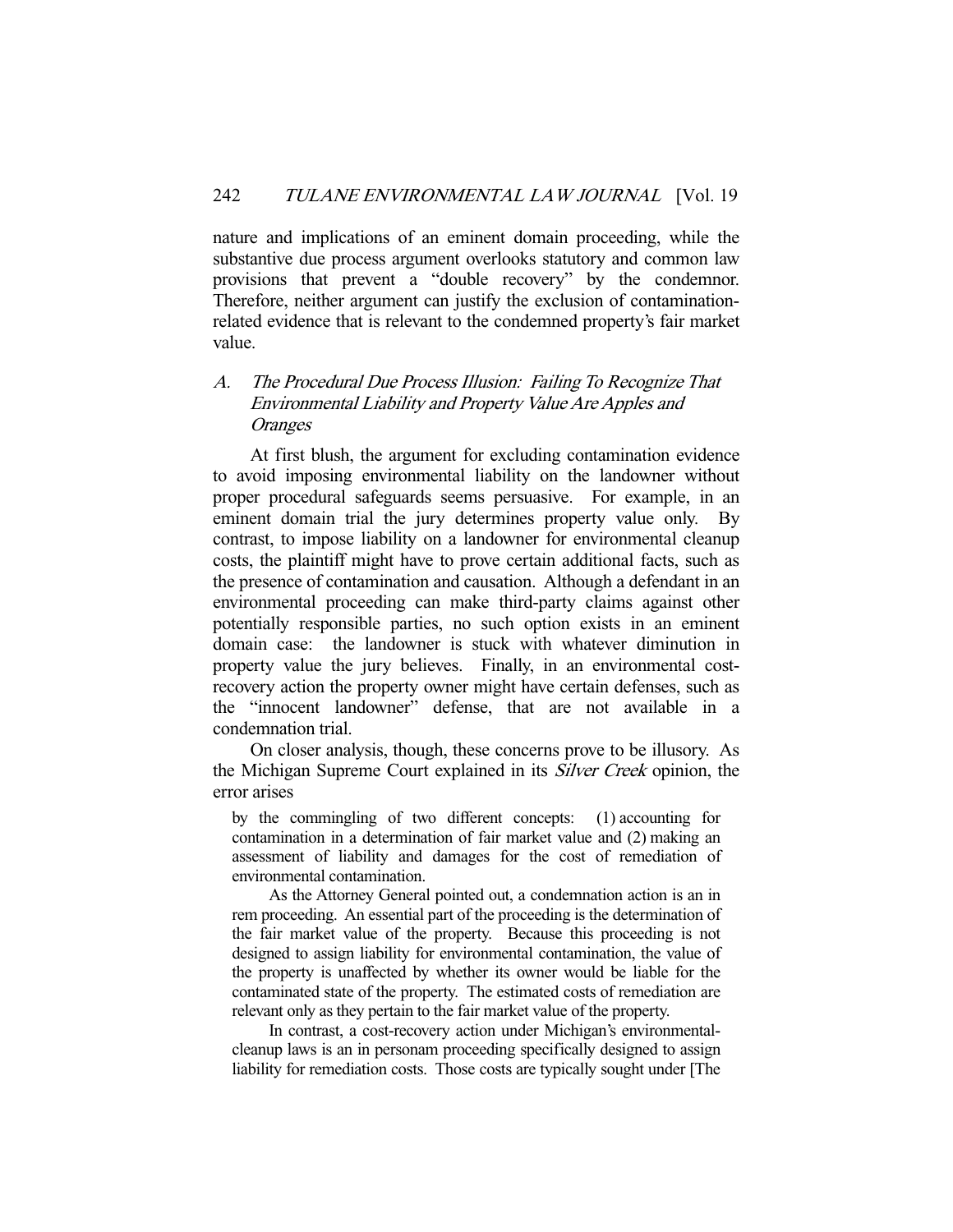Comprehensive Environmental Response, Compensation, and Liability Act] CERCLA or [state statute] and the fair market value of property is not relevant in such proceedings.<sup>1</sup>

This explanation encompasses several important points.

 First, there is no need to find liability for the contamination, or even to consider liability, in an eminent domain proceeding. The fair market value of the contaminated land would be the same no matter whether the current landowner unknowingly bought it a week before or used it to store chemical waste for decades. As the Connecticut Supreme Court put it:

The admissibility of evidence of environmental contamination does not impose . . . a fictional value on the property by virtue of the personal liabilities of the condemnee, specifically, the potential liability under the environmental statutes. Instead, it permits the trier to take into account the effect, if any, such contamination and remediation costs had on the property's fair market value on the date of taking.<sup>120</sup>

Simply put, the property is worth what it is worth whether the owner put the contamination there or not.

Second, an eminent domain suit is an action in rem.<sup>121</sup> As the United States Supreme Court explained, the action is "a taking, not of the rights of designated persons in the thing needed, but of the thing itself," and the payment for it "stands in place of the thing appropriated, and represents all interests acquired."122 Unlike in personam actions, which "adjudicate the rights and obligations of individual persons or entities," in rem actions "affect only the property before the court and carry no in personam significance, other than to foreclose any person from later seeking rights in the property subject to the in rem action."<sup>123</sup>

 <sup>119.</sup> Silver Creek Drain Dist. v. Extrusions Div., Inc., 663 N.W.2d 436, 443 (Mich. 2003), cert. denied, 540 U.S. 1107 (2004).

<sup>120.</sup> Ne. Conn. Econ. Alliance, 776 A.2d at 1083. Continuing its explanation, the court said, "the valuation trial no more allocates liability under the environmental statutes than . . . in a situation where a parcel of property, prior to a taking, is damaged by a third party tortfeasor." Id. It then compared the situation to the accidental destruction of a building before the taking, which gave rise to a suit in which the damages would be allocated among the tortfeasors. Id. Under the condemnee's argument, the court observed, "the condemnee should receive the value of the parcel as though the building had not been destroyed, merely because: (1) the building's destruction was not caused by the fault of the condemnee; and (2) there was a separate proceeding . . . designed to allocate liability." Id.

 <sup>121.</sup> See, e.g., United States v. Carmack, 329 U.S. 230, 235 n.2 (1946); United States v. Petty Motor Co., 327 U.S. 372, 376 (1946); A.W. Duckett & Co. v. United States, 266 U.S. 149, 151 (1924).

 <sup>122.</sup> United States v. Dunnington, 146 U.S. 338, 352-53 (1892) (quoting Crane v. City of Elizabeth, 36 N.J. Eq. 339, 343 (N.J. 1882)).

 <sup>123.</sup> R.M.S. Titanic, Inc. v. Haver, 171 F.3d 943, 957 (4th Cir. 1999).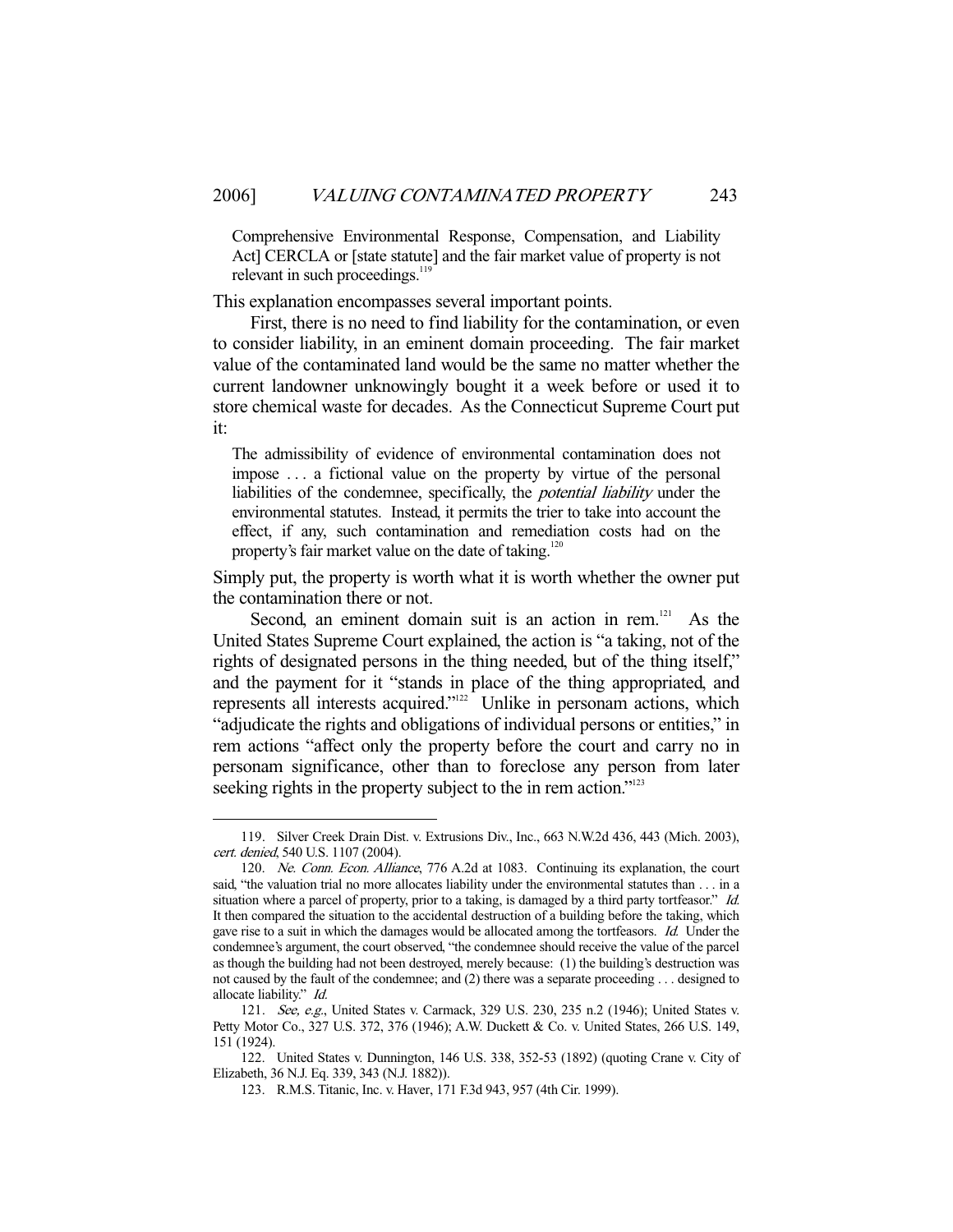Third, and relatedly, the claims and issues litigated in an eminent domain case would not have any preclusive effect on the landowner's ability to defend an environmental cost-recovery action.

 The doctrine of claim preclusion, or res judicata, is not applicable for several reasons. To begin with, res judicata acts to bar only those claims (or defenses) that could have been raised in the first proceeding.<sup>124</sup> But in an eminent domain action, the landowner's defenses normally are limited to those challenging the propriety of the taking itself.<sup>125</sup> Therefore, defenses to liability for environmental contamination could not be raised, nor should they be, because they would be irrelevant to the litigated issue of property value. In addition, the landowner's procedural concern is that a matter adjudicated in condemnation case might be used offensively against it in an environmental enforcement action. But res judicata normally is a defense, $126$  used to bar a second action, and on the very rare occasions when it is used offensively, it cannot be used to broaden or alter the plaintiff's judgment from the first proceeding.<sup>127</sup>

 The doctrine of issue preclusion, or collateral estoppel, also would not apply to the issue of landowner liability for the contamination. Since it is only the presence of contamination that is relevant to fair market value, and not liability or causation, neither of those issues would "actually" or "necessarily" be decided in the eminent domain case, ruling out any issue-preclusive effect.<sup>128</sup> Moreover, because the condemnation trial is narrowly focused on the issue of valuation, the landowner would have neither incentive nor opportunity to litigate causation or liability, making the doctrine of issue preclusion inapplicable.<sup>129</sup>

 <sup>124.</sup> See, e.g., Credit Alliance Corp. v. Williams, 851 F.2d 119, 122 (4th Cir. 1988) (holding that res judicata precluded defendant from "raising here defenses that he could have raised in the [first] action").

<sup>125.</sup> See, e.g., FED. R. CIV. P. 71A(e) (allowing an "objection or defense to the taking of the defendant's property" and "evidence as to the amount of compensation to be paid for the property" but no "other pleading or motion asserting any additional defense or objection"); United States v. 87.30 Acres of Land, 430 F.2d 1130, 1132 (9th Cir. 1970) (determining landowner's defenses are limited to those challenging the taking); Kan. Pipeline Co. v. A 200 Foot by 250 Foot Piece of Land, 210 F. Supp. 2d 1253, 1258 (D. Kan. 2002) (finding counterclaims are not permitted in an eminent domain proceeding; they must be filed in a separate action); OHIO REV. CODE ANN. § 163.09 (West 2002) (noting a landowner may deny the agency's right to appropriate, the necessity of the appropriation, or the inability of the parties to agree only). See generally 7 NICHOLS' THE LAW ON EMINENT DOMAIN § 2.07[3] (Julius L. Sackman, 3d rev. ed. 1973) (discussing condemnee's potential defenses to the taking).

 <sup>126.</sup> See St. Paul Mercury Ins. Co. v. Williamson, 224 F.3d 425, 439 (5th Cir. 2000).

 <sup>127.</sup> See Stone v. Dep't of Aviation, 296 F. Supp. 2d 1243, 1249 (D. Colo. 2003).

 <sup>128.</sup> See Brown v. Felsen, 442 U.S. 127, 139 n.10 (1979) (emphasizing collateral estoppel applies only to issues actually and necessarily decided in the first proceeding).

 <sup>129.</sup> See Parklane Hosiery Co. v. Shore, 439 U.S. 322, 331 n.15 (1979). Courts are especially reluctant to allow the offensive use of collateral estoppel to establish facts or issues in a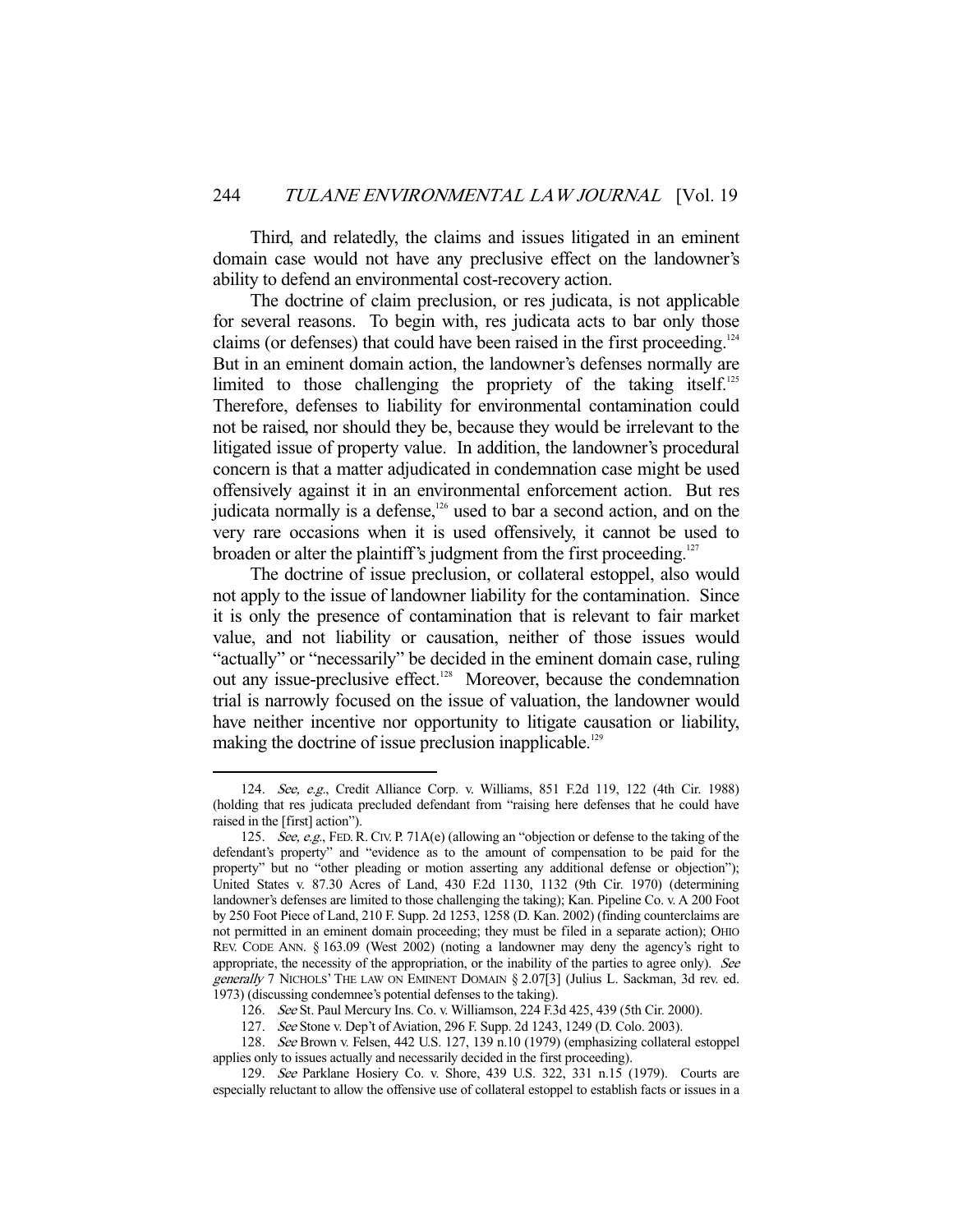Accordingly, there is little merit to the argument that evidence of contamination should be precluded from condemnation trials for procedural due process reasons. The Supreme Courts of Connecticut and Michigan have considered and rejected it, $130$  and while the New Jersey Supreme Court acknowledged the argument in its decision limiting the introduction of such evidence, it gave the argument little weight. $131$ 

#### B. Substantive Due Process and the Mythical "Double Take"

 The substantive due process argument, which hypothesizes that a condemnee might have to part with its property at a discounted price and yet still be responsible for cleanup costs, seems even more troubling. As the New Jersey Supreme Court described it:

When property is devalued for contamination in condemnation, landowners first receive discounted compensation in the condemnation proceeding and then are subject to full cleanup costs, thus suffering what is colloquially denominated as a "double-take." Under that scheme, the condemnor receives a windfall by ultimately obtaining the property in a remediated state at the condemnee's cost, yet paying a discounted price due to the contamination. We think that is fundamentally unfair. $132$ 

This argument, however, assumes that the availability of two litigation forums—an eminent domain and an environmental cost-recovery proceeding—makes possible a double recovery by the condemnor. But some specific statutory provisions, as well as the common law, make such an outcome highly unlikely.

## 1. Rules Preventing Double Recovery by a Condemnor

 The principal environmental law affecting real estate transactions is the Comprehensive Environmental Response, Compensation, and Liability Act (CERCLA).<sup>133</sup> CERCLA broadly imposes liability on

second proceeding that were incidentally litigated in a prior action. *Id.* For an example of the courts' caution in applying this doctrine, see In re Microsoft Corp. Antitrust Litigation, 355 F.3d 322, 326-27 (4th Cir. 2004) (rejecting use of offensive collateral estoppel to bar relitigation of facts "supportive" of first verdict; relevant standard was "critical and necessary" or "essential").

 <sup>130.</sup> See Silver Creek Drain Dist. v. Extrusions Div., Inc., 663 N.W.2d 436, 443 (Mich. 2003); Ne. Conn. Econ. Alliance, Inc. v. ATC P'ship, 776 A.2d 1068, 1082-83 (Conn. 2001).

 <sup>131.</sup> See Hous. Auth. of New Brunswick v. Suydam Investors, 826 A.2d 673, 685-86 (N.J. 2003); see also In re City of New York v. Mobil Oil Corp., 783 N.Y.S.2d 75, 79 (N.Y. App. Div. 2004).

 <sup>132.</sup> Suydam, 826 A.2d at 686 (internal citations omitted).

 <sup>133. 42</sup> U.S.C. §§ 9601-9675 (2000). For general information on the impact of CERCLA on real estate transactions, see, e.g., Eva M. Fromm, Edward C. Lewis & Heather M. Corken, Symposium: Environmental Law and Business in the 21st Century: Allocating Environmental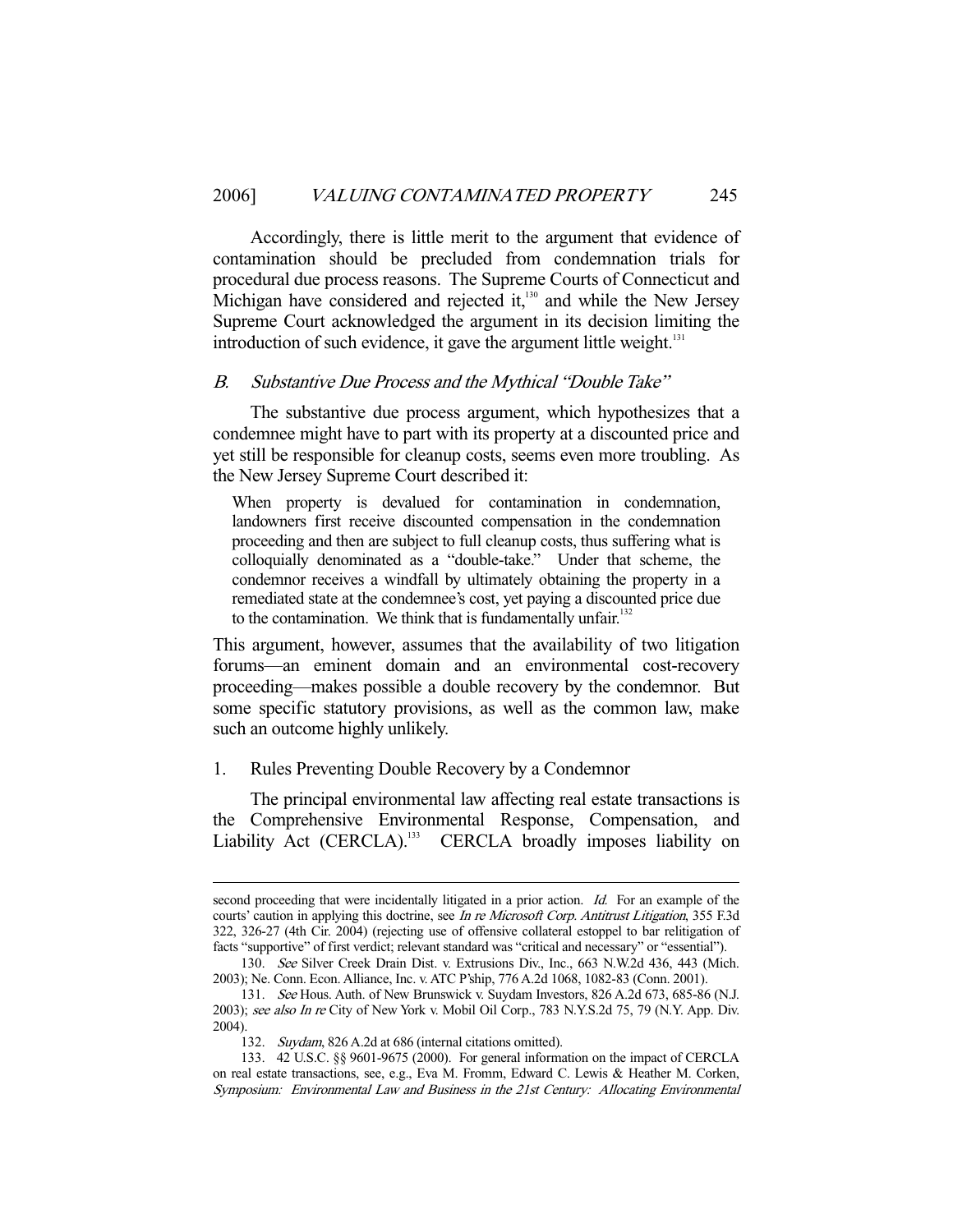current and former owners of hazardous waste sites and other potentially responsible parties (PRPs). "Once a site has been cleaned up, CERCLA provides two causes of action for a party to recover the costs incurred as a result of the cleanup effort."<sup>134</sup> If the plaintiff is not a PRP,<sup>135</sup> it may sue under 42 U.S.C. § 9607(a), which generally imposes joint and several liability on each defendant regardless of fault.<sup>136</sup> If the plaintiff is a PRP, it may seek contribution from every other PRP under 42 U.S.C.  $§ 9613(f)(1)$ , under which liability is several only and the court may allocate response costs among liable parties.<sup>137</sup>

 If a governmental entity acquires a hazardous waste site through "exercise of eminent domain authority by purchase or condemnation" and is careful about how it handles the property afterward, it will be shielded from CERCLA liability under 42 U.S.C.  $\frac{\delta}{\delta}$  9601(35)(A)(ii).<sup>138</sup> In addition, the costs incurred by a state agency in removing or remediating the hazardous waste are presumptively recoverable from former owners and other parties.<sup>139</sup>

-

 Some courts have held a condemnor to be a PRP if it acquired the property during precondemnation negotiations without filing an eminent domain lawsuit. See City of Wichita, 177 F. Supp. 2d at 1168 n.15; City of Toledo v. Beazer Materials & Servs. Inc., 923 F. Supp. 1013, 1020 (N.D. Ohio 1996). But see City of Emeryville, 2001 U.S. Dist. LEXIS 4712, at \*25 (holding that a precondemnation purchase was an exercise of eminent domain authority; noting it was "doubtful that Congress intended to require senseless litigation as a prerequisite to the defense"). Since condemnors are generally required to negotiate before filing suit (to avoid saddling condemnees with needless litigation costs, among other reasons), the *Emeryville* decision is better reasoned.

 139. Under 42 U.S.C. § 9607(a)(4)(A) (2000), costs "not inconsistent with the national contingency plan" are recoverable, and the burden of proof is on the defendant to show the inconsistency. If the governmental plaintiff is not a state agency (for example, if it is a municipality), it must show that the costs incurred were consistent with the national contingency plan. *Id.*; see, e.g., City of Phila. v. Stepan Chem. Co., 713 F. Supp. 1484, 1487-89 (E.D. Pa. 1989) (stating that a municipality may not proceed as a state under CERCLA and there is no presumption its cleanup activities are consistent with the national contingency plan).

Liabilities in Acquisitions, 22 IOWA J. CORP. L. 429, 431 (1997); 3 ENVIRONMENTAL LAW PRACTICE GUIDE § 32.01 (Michael B. Gerrard ed., 2004).

 <sup>134.</sup> Kalamazoo River Study Group v. Menasha Corp., 228 F.3d 648, 652 (6th Cir. 2000).

 <sup>135.</sup> See, e.g., City of Wichita v. Aero Holdings, Inc., 177 F. Supp. 2d 1153, 1165 (D. Kan. 2000) (reasoning "every circuit to address the issue . . . [has] conclude[d] that a PRP may not maintain an action under § 107").

<sup>136.</sup> Kalamazoo River, 228 F.3d at 653.

 <sup>137.</sup> Id.

 <sup>138.</sup> In addition to taking the property by eminent domain, this defense against CERCLA liability requires proof that the governmental entity (or its agents) did not cause the contamination, that it exercised due care after taking the property (by, for example, actively pursuing remediation), and that it took precautions against foreseeable acts by third persons (by, for example, fencing and guarding the site). See, e.g., City of Emeryville v. Elementis Pigments, Inc., No. C 99-03719 WHA, 2001 U.S. Dist. LEXIS 4712, at \*23 (N.D. Cal. Mar. 6, 2001).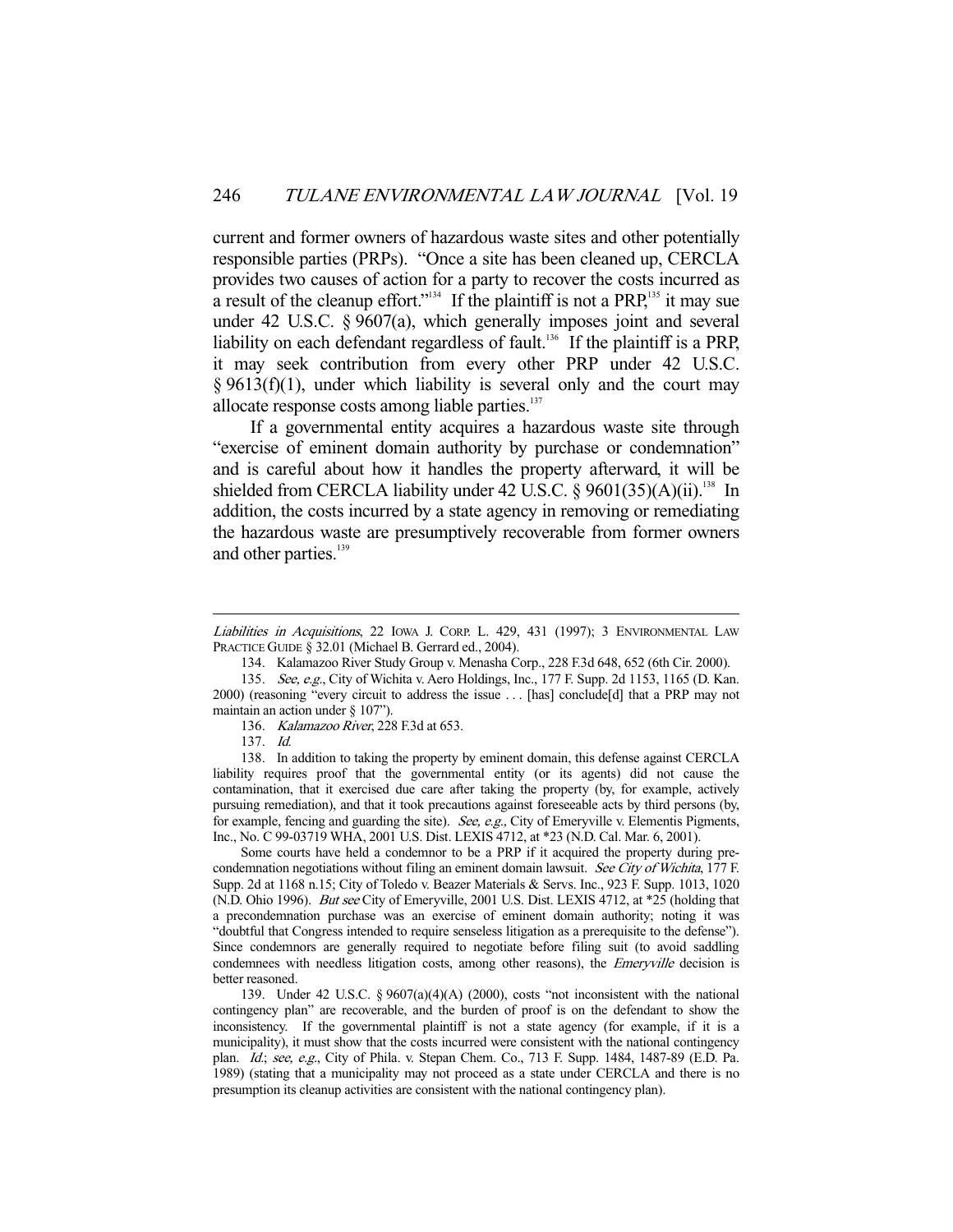Under some circumstances, a private real estate buyer, too, could sue the seller under CERCLA to recover all of its necessary response costs in dealing with environmental contamination.<sup>140</sup> And if the seller knew about the contamination and failed to disclose it or deceived the buyer about it, the buyer could sue to recover damages for the fraud, which would be measured as the difference in value between the property as-represented and as-is.<sup>141</sup>

 But what if the buyer tried to do both? It would then be in the same position as the hypothetical government agency seeking a reduced condemnation award (analogous to the fraud damages measured by difference in value) and cleanup costs. How would that buyer fare? Not very well, as it turns out, for two reasons.

 First, CERCLA contains a provision that is designed to prevent double recovery. According to 42 U.S.C. § 9614(b), "[a]ny person who receives compensation for removal costs or damages or claims pursuant to any other Federal or State law shall be precluded from receiving compensation for the same removal costs or damages or claims as provided in this Act."<sup>142</sup>

 Courts have used this section to reduce or completely offset CERCLA damages by the amount of prior judgments,<sup>143</sup> settlements, or government-funded reimbursements.144 Broadly applying the concept, one federal court recognized that the increase in property value resulting from cleanup efforts could be "compensation" that would offset

<sup>140.</sup> See 42 U.S.C. §§ 9601-9675.

 <sup>141.</sup> Id.

<sup>142.</sup> Some states have enacted similar legislation. See, e.g., ARIZ. REV. STAT. ANN. § 49-285.D (1997); HAW. REV. STAT. ANN. § 128D-18(e) (LexisNexis 2000); MINN. STAT. § 115B.13 (West 1997).

 <sup>143.</sup> In Kelley ex rel. v. John A. Biewer Co. of Schoolcraft Inc., No. 1:91-CV-1032, 1993 U.S. Dist. LEXIS 7125, at \*2-3 (W.D. Mich. 21, 1993), the State of Michigan filed a CERCLA suit addressing many of the matters that had been adjudicated in a state lawsuit decided before CERCLA's enactment. Id. at \*2. Holding that claims against shareholder Richard Biewer—who was not a party to the state lawsuit—could proceed, the court cautioned that its "opinion should not be interpreted as allowing the state a double recovery. Any amount of damages paid pursuant to the state judgment is not recoverable in this Court." Id. at \*26-27.

 <sup>144.</sup> See Boeing Co. v. Cascade Corp., 920 F. Supp. 1121, 1140 (D. Or. 1996) (noting that funds were used from settlement with other defendants to reduce liability); Price v. U.S. Navy, 818 F. Supp. 1326, 1332-33 (S.D. Cal. 1992), aff'd in part, rev'd in part, 39 F.3d 1011 (9th Cir. 1994) (finding state reimbursement and funds from settlement with other defendants entirely offset damages); see also Carson Harbor Vill., Ltd. v. Unocal Corp., 287 F. Supp. 2d 1118, 1181-82 (C.D. Cal. 2003) (determining that government-approved rent increase, granted in part because of remediation expenses, could not "result in a windfall" because it was designed to pay for higher current operating expenses, and any recovery in environmental suit had to be reflected as income in the next rent increase application).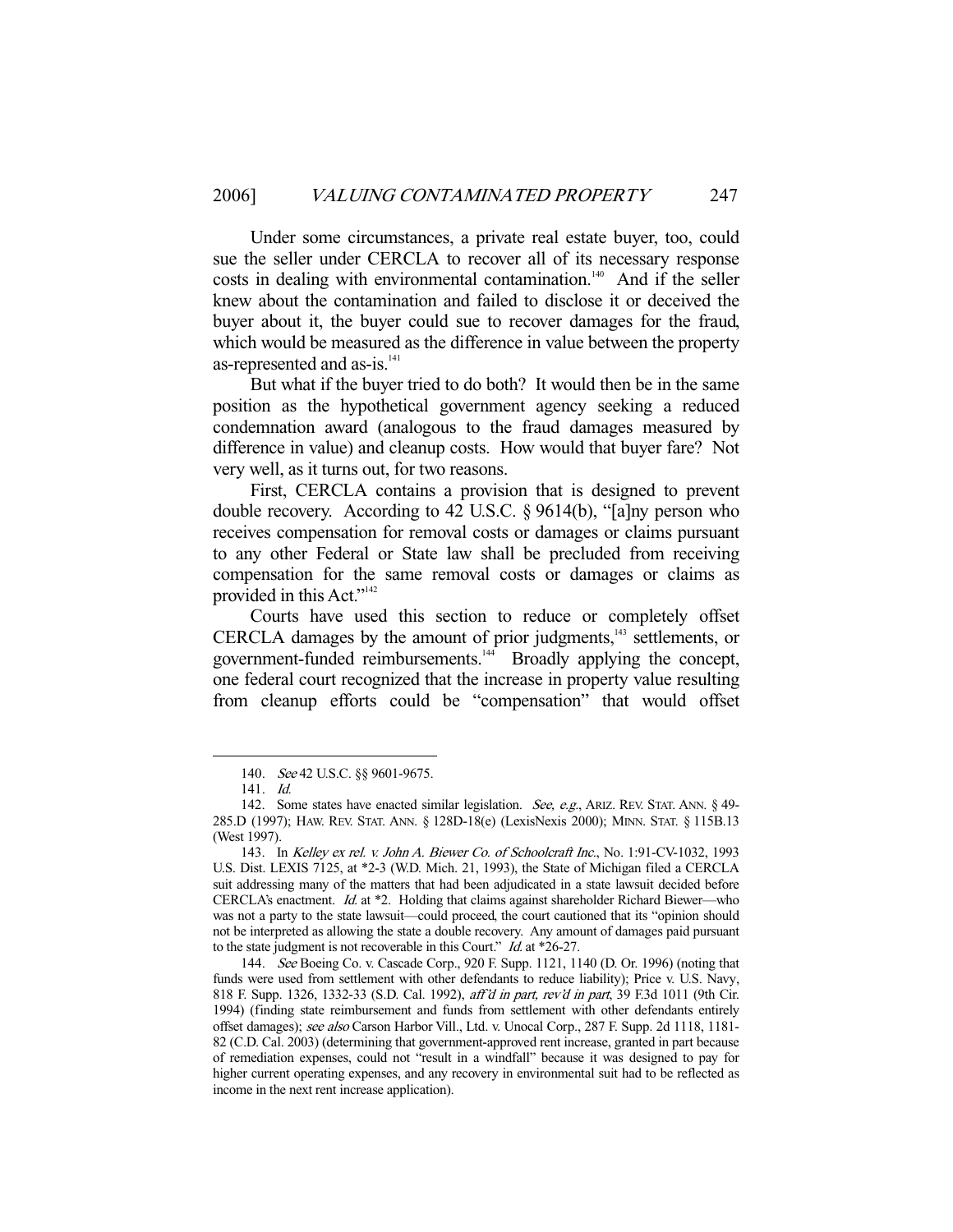damages.<sup>145</sup> Still, other federal courts have applied  $\S$  9614(b) to preempt state law damages claims, holding that to do otherwise would "leave open the possibility that the claimant could obtain a double recovery."146

 Second, and even more importantly, courts have applied the common law principle against double recovery to preclude double payment of environmental response or remediation costs.<sup>147</sup> Some courts have applied this principle to bar a property owner from seeking both environmental response costs and damages for the contamination's effect on property value, reasoning that it would amount to an impermissible double recovery.<sup>148</sup> Another federal court endorsed the principle of

 <sup>145.</sup> See Allied Corp. v. Frola, 730 F. Supp. 626, 637 (D.N.J. 1990) (assuming without deciding that increase in property value due to required cleanup of surface contamination was "compensation" under § 9614(b), but holding it would not be applicable to offset claim for damages from subsurface contamination).

 <sup>146.</sup> SC Holdings, Inc. v. A.A.A. Realty Co., No. 95-0947 (GEB) 1996 U.S. Dist. LEXIS 12428, at \*30-31 (D.N.J. Aug. 19, 1996); see also Cont'l Title Co. v. The Peoples Gaslight & Coke Co., No. 96-c-3257, 1999 U.S. Dist. LEXIS 14729, at \*13-17 (N.D. Ill. Sept. 10, 1999) ("There is no 'independent basis' under CERCLA for plaintiff's restitution claim because both the CERCLA private cost recovery claim and the restitution claim seek reparation for the same injury."). But cf. New Mexico v. Gen. Elec. Co., 335 F. Supp. 2d 1185, 1261 (D.N.M. 2004) (finding "[p]laintiffs have carefully pleaded their . . . state law claims, marking the periphery of the CERCLA remedy as their boundary, and thus avoiding the risk of an impermissible double recovery").

<sup>147.</sup> See Cont'l Title Co., 1999 U.S. Dist. LEXIS 14729, at \*16-17 (dismissing restitution claim seeking reparation for the same injury as private CERCLA cost recovery claim because permitting the plaintiff to recover for both "'would violate the equitable principle that a plaintiff may not recover twice for the same injury" (internal citation omitted)); see also Bethlehem Iron Works, Inc. v. Lewis Indus., Inc., No. 94-0752, 1996 U.S. Dist. LEXIS 14446, at \*192 (E.D. Pa. Sept. 19, 1996) (reducing cost-recovery award under state environmental statute "to avoid giving . . . double recovery" of costs also recoverable under CERCLA); Bancamerica Commercial Corp. v. Trinity Indus. Inc., 900 F. Supp. 1427, 1477 (D. Kan. 1995) (interpreting indemnity provision in lease and declining to enforce it because lessor got damages under CERCLA, and "allowing additional recovery based on the indemnity provisions contained in the lease would amount to double recovery").

 <sup>148.</sup> See Braswell Shipyards, Inc. v. Beazer E., Inc., 2 F.3d 1331, 1338-39 (4th Cir. 1993); Mondry v. Speedway Superamerica LLC, No. 96-c-2159, 1999 U.S. Dist. LEXIS 9095, at \*23-24 (N.D. Ill. May 12, 1999) (adjudicating the Resource Conservation and Recovery Act (RCRA) claim for petroleum leak; dismissing state law claim for value of affected property; plaintiff was not entitled to "both remediation and the value of her property; that would result in double recovery").

In Minyard Enterprises, Inc. v. Southeastern Chemical & Solvent Co., the United States Court of Appeals for the Fourth Circuit upheld a verdict awarding Minyard \$24,000 in past response costs and \$200,000 in loss of value of the contaminated property, reasoning that because Minyard no longer owned the property, it could not benefit from a cleanup, so no double recovery could occur. 184 F.3d 373, 383-84 (4th Cir. 1999).

The United States Court of Appeals for the Ninth Circuit acted similarly in Stanton Road Associates v. Lohrey Enterprises, 984 F.2d 1015, 1022 (9th Cir. 1993), distinguishing remediation costs from an award for extra maintenance costs and loss of use of money suffered when a buyer backed out of a transaction, and noting, "The award of damages was not intended to compensate Stanton Road for the lost market value of the property."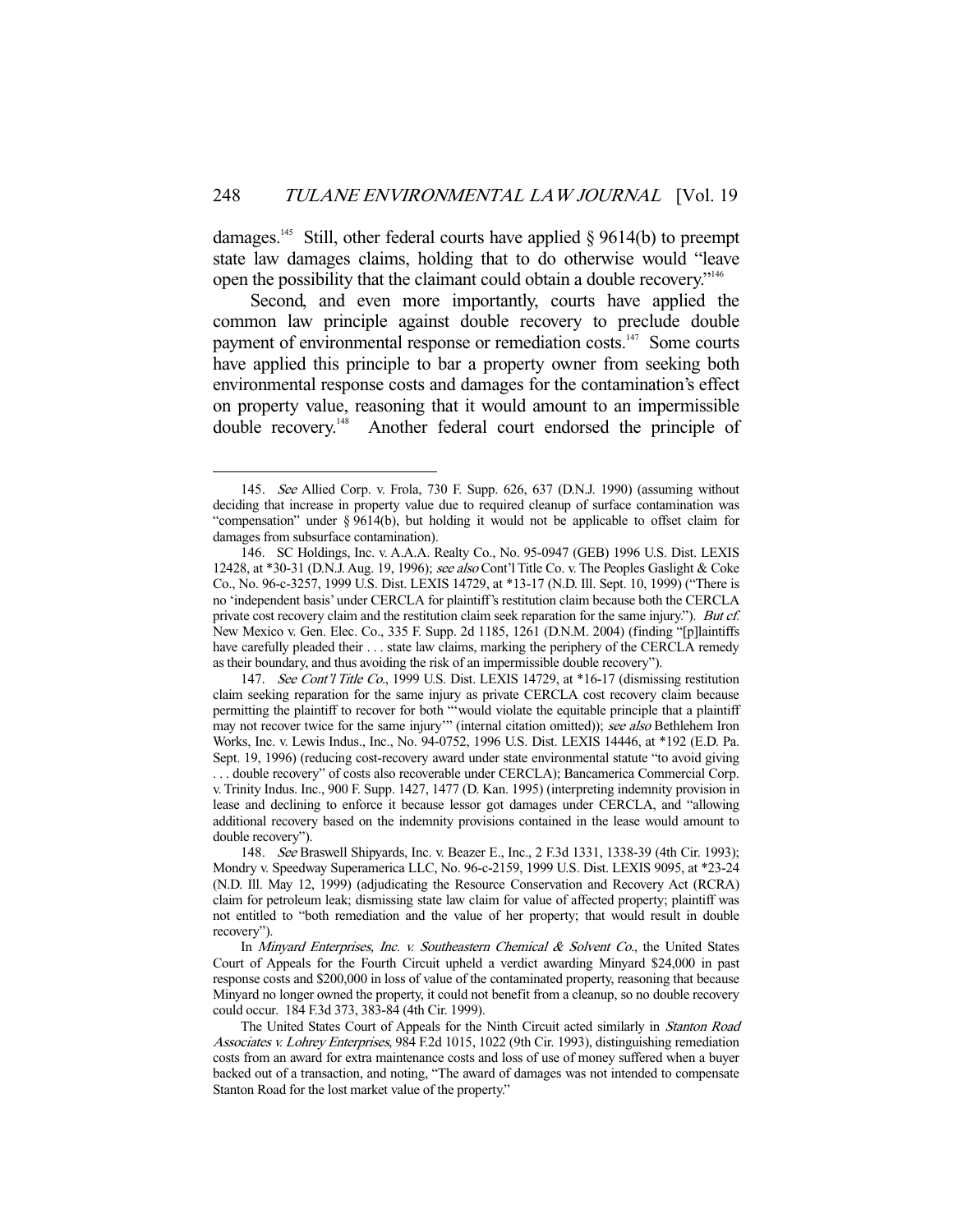awarding cleanup costs and setting off the increased value of a cleanedup site against a fraudulent concealment damages award.<sup>149</sup> Finally, yet another court permitted the defendant in an environmental lawsuit to plead prior payment of cleanup costs as an equitable defense.<sup>150</sup>

 These decisions indicate that, if a court adjudicating a condemnor's CERCLA claim for cost recovery were confronted with the "double take" scenario, it might apply  $\S 9614(b)$  to set the incurred costs off against the remediation expenses deducted from the property's "as-ifclean" value in the eminent domain action.<sup>151</sup> Even if  $\bar{\S}$  9614(b) did not apply, the court deciding the environmental cost-recovery suit clearly could apply the common law principle against double recovery to prevent the condemnor from getting a "windfall."

 Because the court adjudicating the environmental lawsuit has the power to prevent a "double take," the substantive due process argument for excluding or limiting contamination evidence from the preceding eminent domain trial has little merit.

2. Rules Preventing Double Recovery by a Potentially Responsible Party

 Depending on the facts of the case, the condemnor, too, might be a "potentially responsible party" liable for cleanup costs, either because it contributed in some way to the contamination<sup>152</sup> or because it does not

In Penn Central Corp. v. United States, a railroad acquired by eminent domain under the Regional Rail Reorganization Act of 1973 argued that the government's 1980 settlement of its condemnation case barred a subsequent CERCLA claim against it. 862 F. Supp. 437, 448 (Reg'l Rail Reorg. Ct. 1994). CERCLA became effective days after the settlement agreement was signed. *Id.* at 447-48. After reviewing the record of negotiations, the court found no indication that the parties had considered the potential for tens of millions of dollars of environmental claims when negotiating the value of the property. Id. at  $449-52$ . Since the price paid was evidently unaffected by the property's environmental condition, the court concluded that the condemnor's CERCLA claim would not "forc[e] Penn Central to pay twice for these [environmental] burdens." Id. at 453.

 <sup>149.</sup> See Gopher Oil Co. v. Union Oil Co., 955 F.2d 519, 528-29 (8th Cir. 1992).

 <sup>150.</sup> See New York v. Moulds Holding Corp., 196 F. Supp. 2d 210, 215-16 (N.D.N.Y. 2002).

 <sup>151.</sup> If a condemnor's obligation to pay for property taken is reduced, pursuant to a verdict rendered under state law, because the property is contaminated, that reduction fits conceptually within § 9614(b). The phrase "receives compensation," as used in the section, might be read to encompass a reduced obligation to pay, since it is analogous to forgiveness of a debt, which is a form of income. See, e.g., Pugh v. Comm'r, 213 F.3d 1324, 1326-27 (11th Cir. 2000) ("Forgiveness of debt is income because it frees up assets that the tax payer previously had to dedicate toward repaying its obligations.").

<sup>152.</sup> A governmental entity may become a PRP through a de minimis contribution of waste. See City of Tulsa v. Tyson Foods, Inc., 258 F. Supp. 2d 1263, 1277-79 (N.D. Okla. 2003), vacated on settlement, No. 01-CV-0900 EA(c), 2003 U.S. Dist. LEXIS 23416 (N.D. Okla. July 16, 2003). A governmental entity may become a PRP because municipal sewers transported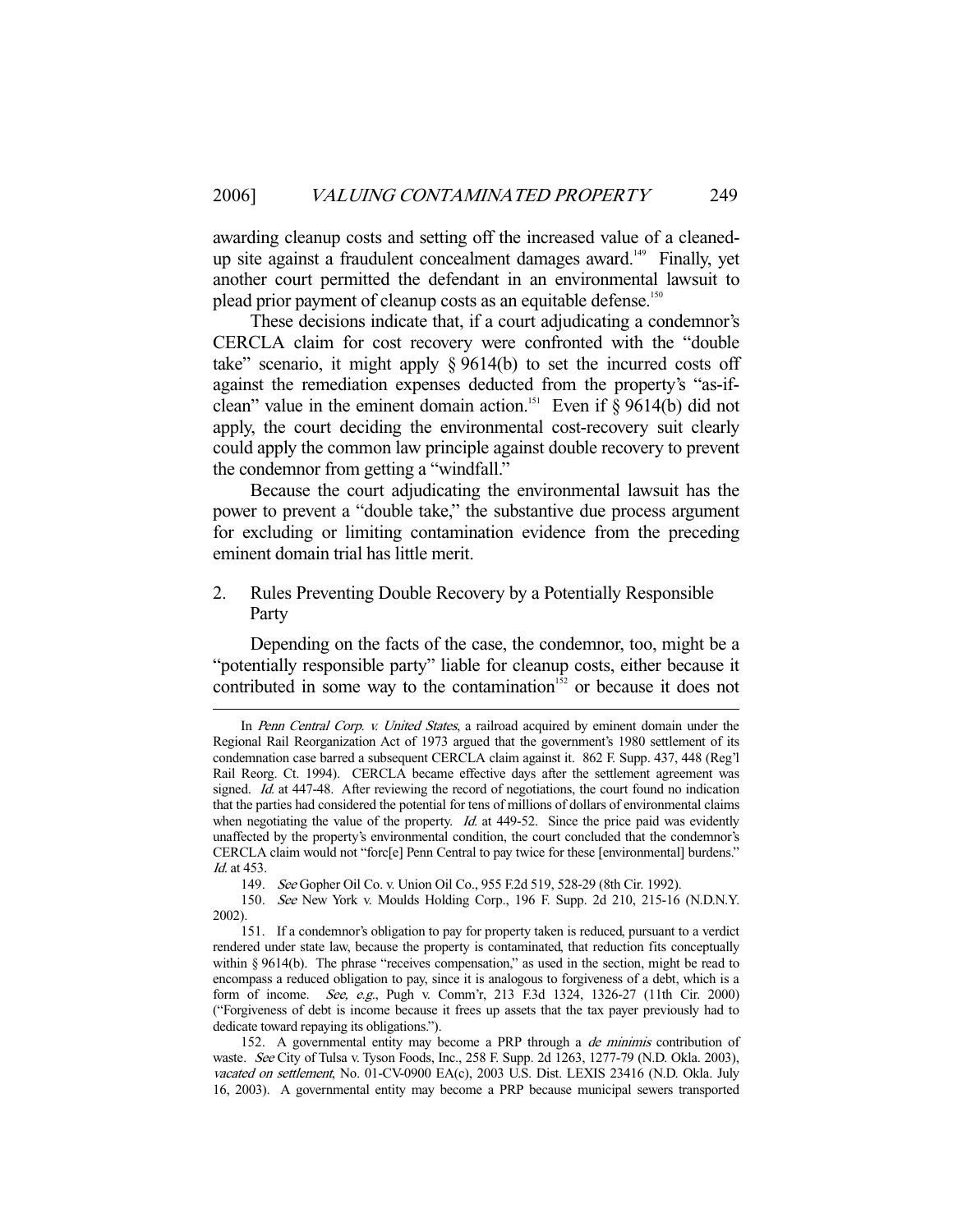qualify for any of the CERCLA landowner defenses.<sup>153</sup> If so, the condemnor could not recover all its cleanup costs: rather, it would have to seek contribution from the other potentially responsible parties under 42 U.S.C. § 9613(f)(1).<sup>154</sup>

 Courts equitably allocate such costs among the various PRPs. Among other factors, courts specifically consider whether the current owner acquired the property at a discount because of the contamination. If so, the current owner may well be required to bear a larger share of the costs, for "if the tract's price is reduced to allow for future environmental cleanup claims, the purchaser should not be entitled to double compensation."<sup>155</sup>

 In Bethlehem Iron Works, Inc. v. Lewis Industries, Inc., for example, the court allocated sixty-five percent of the cleanup costs to the current owner plaintiffs, noting that they had purchased the property at a substantial discount and that they stood to benefit from the increase in the property's value resulting from remediation.<sup>156</sup>

 Accordingly, if the condemnor is a potentially responsible party, the court adjudicating its environmental cost-recovery claim would consider any "discount" the condemnor got when allocating response costs.

some of the waste. See City of Bangor v. Citizens Commc'ns Co., No. 02-183-B-S, 2004 U.S. Dist. LEXIS 3845, at \*42-51 (D. Me. Mar. 11, 2004) (citing cases).

 <sup>153.</sup> Under CERCLA, the owner of a contaminated property is presumptively a PRP liable for a share of cleanup costs. 42 U.S.C. § 9607(A)(1) (2000). A governmental entity that acquired the property—knowing it to be contaminated—has a defense to this liability, but the defense can be lost if the property transfer does not result from an actual eminent domain lawsuit. See discussion *supra* note 138. But see 42 U.S.C. § 9601(40), enacted in 2002 (providing statutory defense for innocent purchasers knowingly buying brownfield properties for redevelopment). Presumably a government entity that bought, rather than condemned, a contaminated property would qualify for this defense.

 <sup>154.</sup> See, e.g., Kalamazoo River Study Group v. Menasha Corp., 228 F.3d 648, 653 (6th Cir. 2000) (involving a contribution action by PRPs that had entered into a voluntary consent order with the state).

 <sup>155.</sup> Smith Land & Imp. Corp. v. Celotex Corp., 851 F.2d 86, 90 (3d Cir. 1988) (citing Phila. Elec. Co. v. Hercules, Inc., 762 F.2d 303, 314-15 (3d Cir. 1985)); see also Amoco Oil, Inc. v. Borden, Inc., 889 F.2d 664, 673 (5th Cir. 1989) (noting that the circumstances of a property's conveyance, "including the price paid and discounts granted, should be weighed in allocating response costs").

 <sup>156.</sup> No. 94-0752, 1996 U.S. Dist. LEXIS 14446, at \*213-216 (E.D. Pa. Sept. 19, 1996); see also PVO Int'l, Inc. v. Drew Chem. Corp., No. 87-3921, 1988 U.S. Dist. LEXIS 18609, at \*21 (D.N.J. June 27, 1988) (reserving decision on contribution claim, even though defendant was responsible for all the contamination, because plaintiff "may have paid a low purchase price for the property . . . [because it] was or might be contaminated" and because defendant "will not reap the benefit of the increased value of the property resulting from its being cleaned up").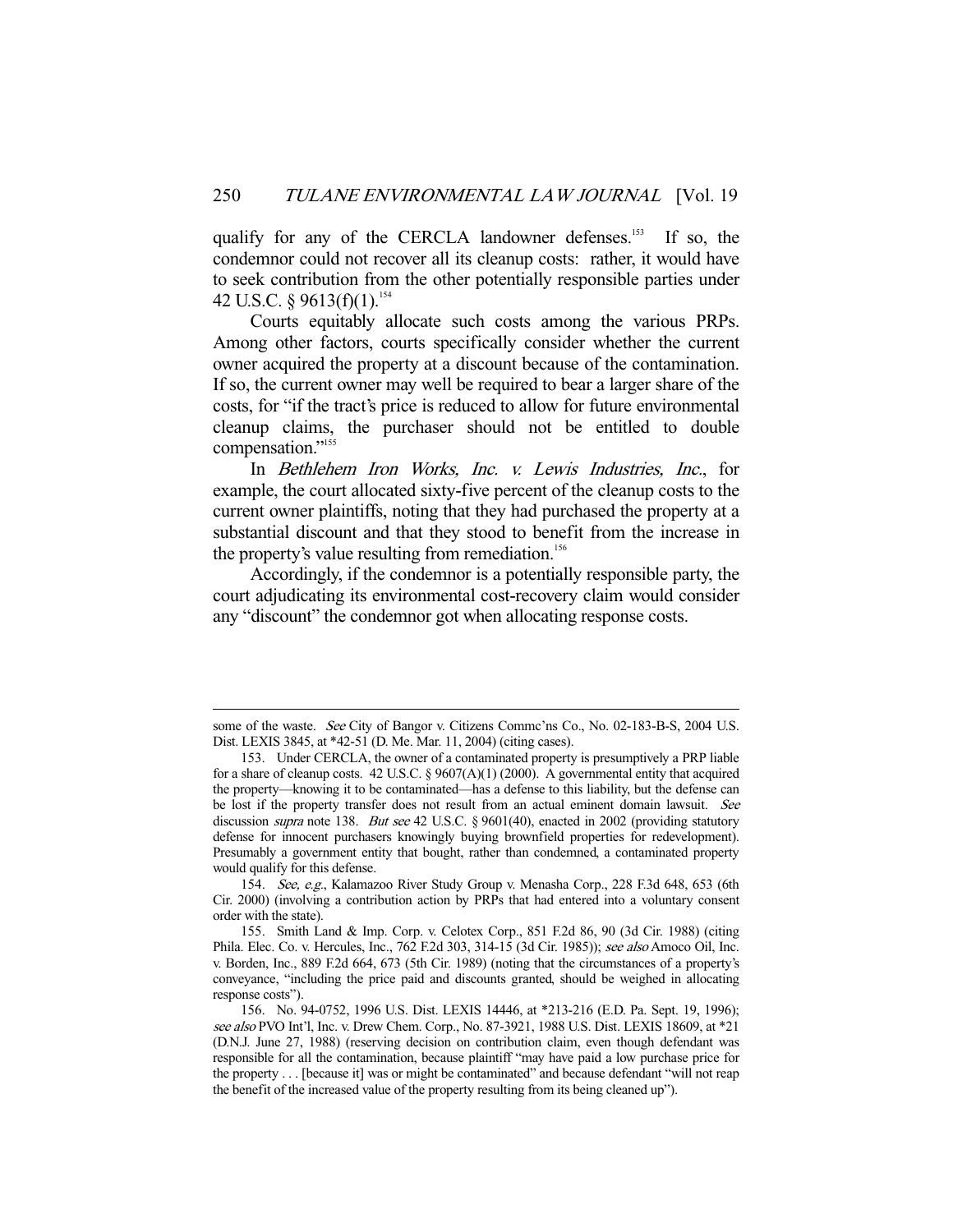#### C. Additional Shortcomings of the Evidence-Limiting Approach

 Even though the court adjudicating an environmental claim can protect the condemnee from double liability for cleanup costs, the approach adopted by New Jersey in *Suydam* still might seem better because it absolutely precludes double liability.<sup>157</sup> By valuing the property as if it had been remediated and escrowing part of the jury award,<sup>158</sup> the *Suydam* approach seems to strike an appropriate, more nuanced balance, allowing the condemnor to present evidence of the contamination's stigma effect on property value but deferring adjudication of cleanup costs to a more competent forum.<sup>159</sup> But this evidence-limiting approach has some significant shortcomings.

 First, since the jury will hear evidence about the contamination (as a necessary foundation for an opinion on stigma damages) but not about the remediation (because it is assumed), it will have an incentive to speculate about the evidence it is not hearing.

 Second, environmental conditions that affect property value—but do not give rise to cost-recovery claims—might be lumped in with actionable environmental contamination and mistakenly taken away from the jury's consideration.

 Third, because the trier of fact must assume that the property has been remediated, it also must overlook some important factors directly related to the cleanup (but only tangentially to cleanup cost) that bear significantly on the condemned property's fair market value. These latter two factors create a real risk that public funds would be used to overcompensate the landowner—a result that is just as undesirable as underpayment.<sup>160</sup>

 <sup>157.</sup> See Hous. Auth. of New Brunswick v. Suydam Investors, 826 A.2d 673, 687 (N.J. 2003).

 <sup>158.</sup> Id. at 685 n.4.

 <sup>159.</sup> See id.

 <sup>160.</sup> See Bauman v. Ross, 167 U.S. 548, 574 (1897) ("The just compensation required by the constitution to be made to the owner [of condemned property] is to be measured by the loss caused to him by the appropriation. He is entitled to receive the value of what he has been deprived of, and no more. To award him less would be unjust to him; to award him more would be unjust to the public.").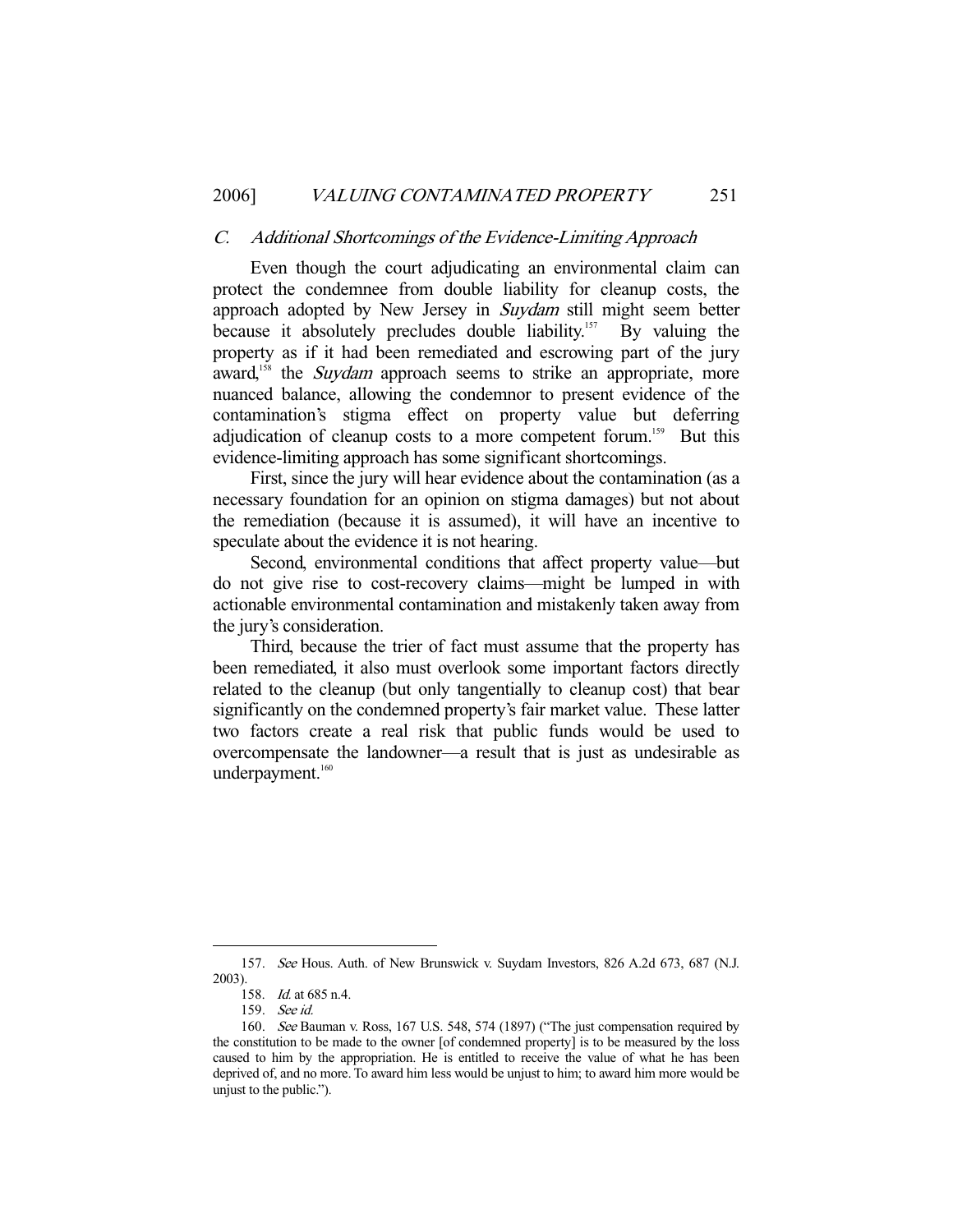1. Admitting Foundational Evidence About Contamination To Support an Opinion on Stigma Damages, While Excluding Evidence About Remediation, May Invite the Jury To Speculate About What Is Being Kept from It

 Environmental stigma has been defined as "'an adverse effect on the market's perception of the value of property containing an environmental risk even after cleanup costs have been expended or considered in estimating value."<sup>161</sup> The concept of stigma encompasses a variety of buyer concerns related to contamination, such as the potential for future remediation costs or regulatory changes, higher transactional costs, and difficulty selling or leasing the property because it has been contaminated.<sup>162</sup> In addition to eminent domain cases, environmental stigma has been recognized as a factor affecting property value in trespass,<sup>163</sup> nuisance,<sup>164</sup> and *ad valorem* property tax cases,<sup>165</sup> among others.<sup>166</sup>

 Professional literature on the subject provides anecdotal evidence that environmental stigma can seriously affect the market value of property, even after it has been remediated to the satisfaction of the

<sup>161.</sup> Roddewig, *supra* note 22, at 221.

 <sup>162.</sup> Id.

 <sup>163.</sup> See, e.g., Walker Drug Co. v. La Sal Oil Co., 972 P.2d 1238, 1245-48 (Utah 1998) (holding that stigma damages are recoverable in Utah when there is temporary physical injury to land and repair of the temporary injury will not return the value of the property to its prior level because of lingering negative public perception).

 <sup>164.</sup> See, e.g., Nashua Corp. v. Norton Co., No. 90-CV-1351 (RSP/RWS), 1997 U.S. Dist. LEXIS 5173, at \*17-19 (N.D.N.Y. Apr. 15, 1997) (allowing proof of stigma as part nuisance claim for diminished value).

 <sup>165.</sup> See, e.g., In re Custom Distrib. Servs., Inc., 216 B.R. 136, 155 (Bankr. D.N.J. 1997) (finding twenty percent postremediation reduction in value due to stigma); Westling v. County of Mille Lacs, 543 N.W.2d 91, 93 (Minn. 1996) (affirming the tax court's decision to adopt an appraisal evaluation giving a stigma discount based on a market case study of fourteen improved industrial properties sold after cleanup of contamination).

 <sup>166.</sup> See, e.g., In re Paoli R.R. Yard PCB Litig., 35 F.3d 717, 795-98 (3d Cir. 1994) (recognizing stigma as a factor in toxic tort litigation). See generally Thomas Hofbauer  $&$  Clare Ryan, The Stigma Enigma: Damages Based on Public Perception of Taint, WISC. LAW., Sept. 2004, at 1, available at http://www.wisbar.org/AM/Template.cfm?Section=Wisconsin\_Lawyer& TEMPLATE=/CM/ContentDisplay.cfm&CONTENTID=47518 (last visited Mar. 15, 2006); Jennifer L. Young, Comment, Stigma Damages: Defining the Appropriate Balance Between Full Compensation and Reasonable Certainty, 52 S.C. L. REV. 409, 410 (2001) (noting that stigma is a factor in suits for breach of pest control contracts, defective construction, deceptive trade practices, and CERCLA).

Evidence of a stigma effect on property value can also be relevant outside of the environmental-contamination context. See, e.g., Vista Resorts, Inc. v. Goodyear Tire & Rubber Co., 2004 Colo. App. LEXIS 2119, at \*15-19 (Colo. Ct. App. Nov. 18, 2004) (admitting owneropinion testimony of stigma damages in product liability suit).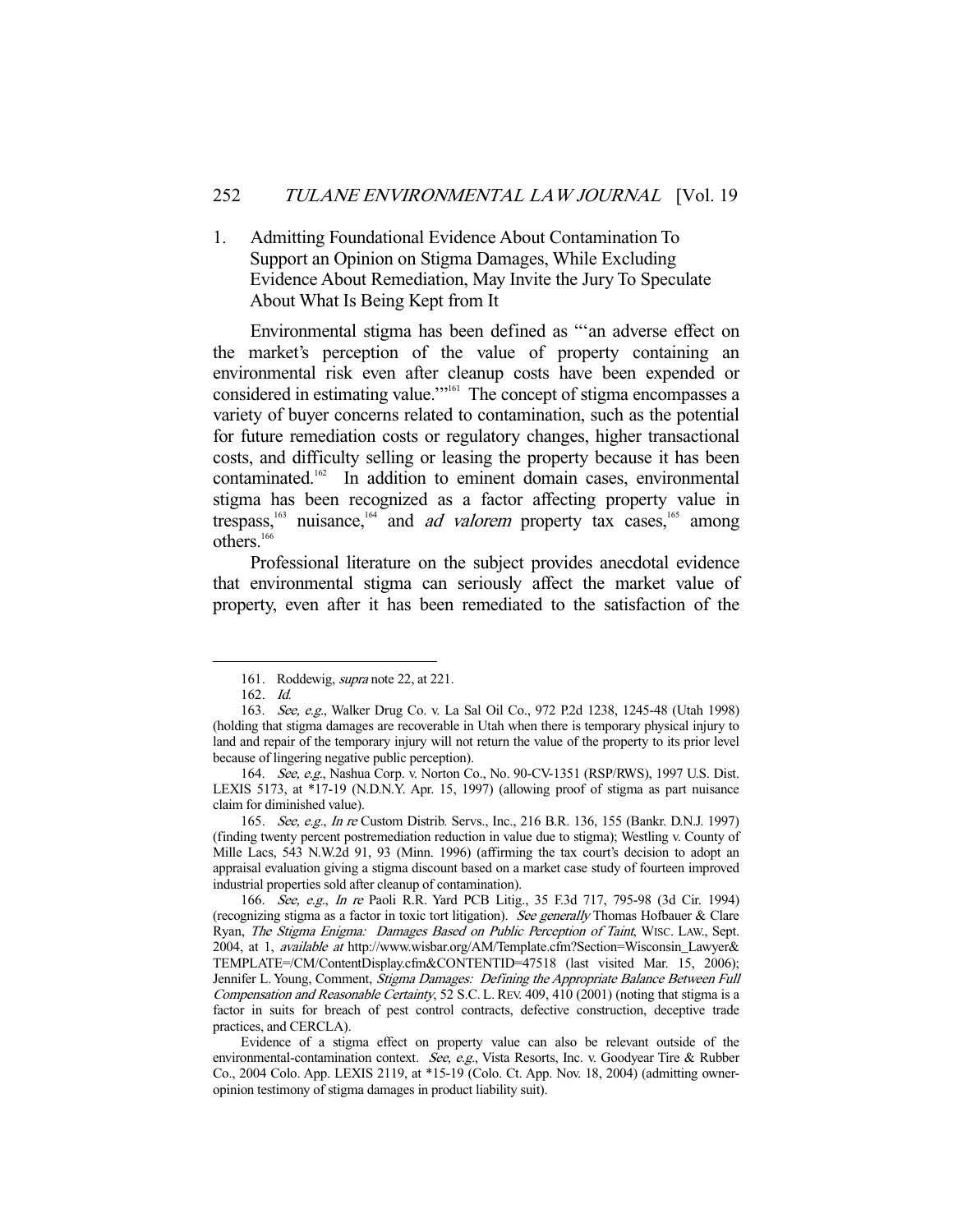environmental enforcement agency.<sup>167</sup> The seller may be forced to offer a substantial discount in price to attract buyers who "seek an equally desirable substitute property without the contamination problem."<sup>168</sup>

 The literature also indicates that, in evaluating stigma, appraisers consider factors such as the type, intensity, and source of the contamination, in addition to the extent to which the contamination interferes with the property's probable postremediation use.<sup>169</sup> This means that a substantial amount of evidence about the environmental contamination will be put before the jury.

Recognizing this problem in its Finkelstein opinion, the Florida Supreme Court cautioned that "[e]vidence of contamination, because of its prejudicial nature, should not be a feature of a valuation trial beyond what is necessary to explain facts showing a reduction in value" caused by contamination stigma. $170$ 

 No matter how carefully it might be circumscribed, however, the jury will hear and see evidence about the contamination on the property. But then, instead of hearing expert testimony—developed by advocates for both sides—about the costs and benefits of various remediation approaches, the jury will be asked simply to assume the contamination has been remediated. Such withholding of information invites the jury to speculate, potentially creating more problems than it solves.<sup>171</sup>

 <sup>167.</sup> Patchin, supra note 22 (noting remediated property lost ninety-five percent of its estimated value).

 <sup>168.</sup> Id. at 196.

<sup>169.</sup> See, e.g., APPRAISAL INST., THE APPRAISAL OF REAL ESTATE 216 (12th ed. 2001); William N. Kinnard, Jr. & Elaine M. Worzala, How North American Appraisers Value Contaminated Property and Associated Stigma, in VALUING CONTAMINATED PROPERTIES 15, 23- 24 (Richard J. Roddewig ed., 2002); Roddewig, supra note 22, at 221.

 <sup>170.</sup> Finkelstein v. Dep't of Transp., 656 So. 2d 921, 925 (Fla. 1995).

 <sup>171.</sup> Concerns that jurors might speculate about information withheld from them permeate the law. See, e.g., People v. Paasche, 525 N.W.2d 914, 920 (Mich. App. 1994) (finding that the prosecutor's question to accountant, eliciting fact that he had invoked attorney-client privilege when questioned by state investigators, "left the jury free to infer that the privilege was asserted in order to hide damaging information from the investigators"); Commonwealth v. Crowley, 556 N.E.2d 1043, 1048 (Mass. App. Ct. 1990) (noting deliberating jurors asked whether sneaker print was in evidence and, if not, "why was it withheld?": trial court instructed them not to speculate about matters that are not in evidence); Commonwealth v. Rogers, 344 A.2d 892, 895 (Pa. 1975) ("Where evidence has been suppressed, no reference to the suppression hearing is permissible because such a reference would reveal to the jury or permit the jury to speculate about the existence of inculpatory evidence withheld from the jury by the suppression order."); State v. Kandzerski, 255 A.2d 154, 156-57 (R.I. 1969) (deliberating jurors asked about a car driven by defendant's mother; trial court responded that both sides have rested so "there is no further information we can obtain"; objection that this reply created an inference that the defense withheld material evidence was overruled).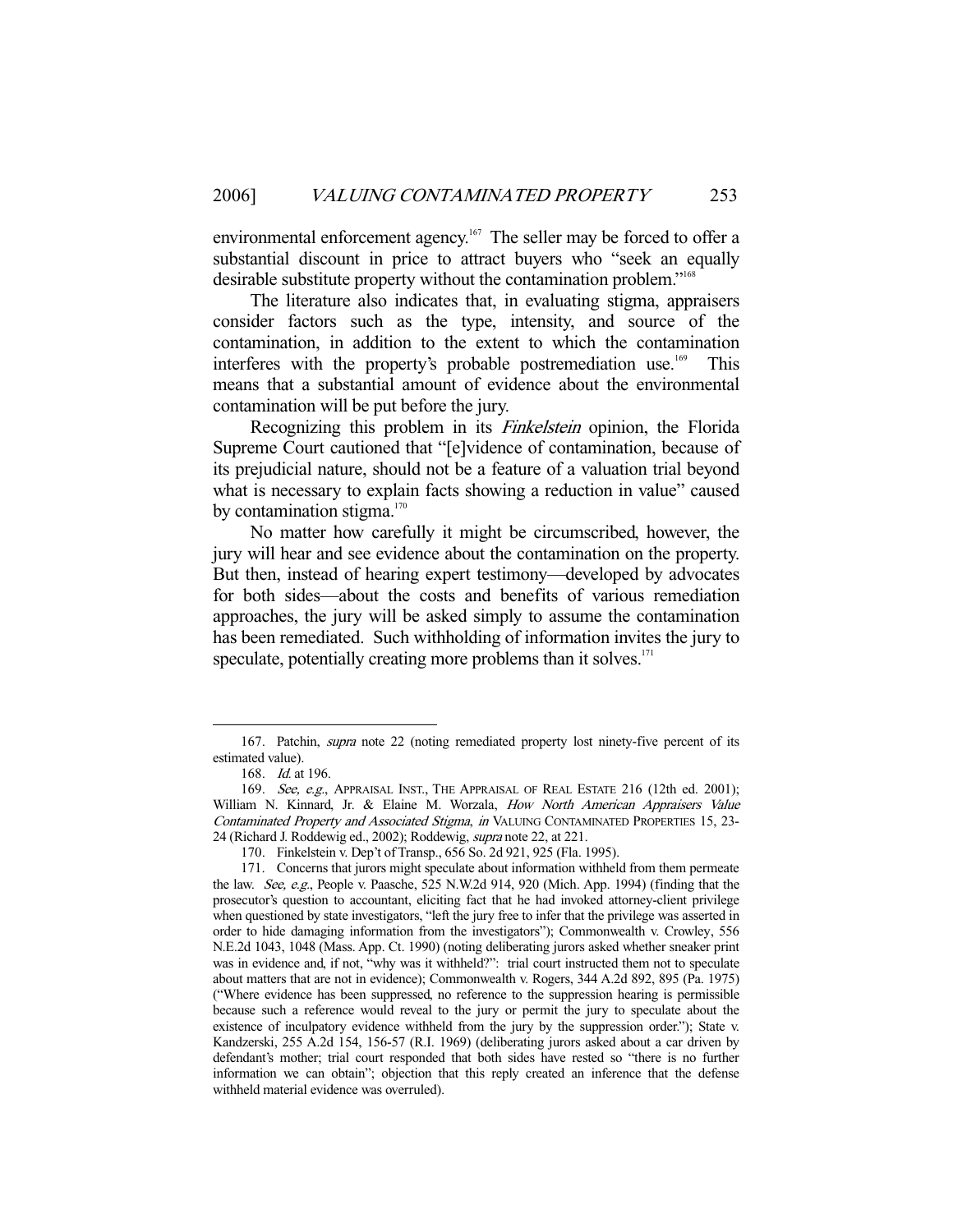#### 2. Not All "Contamination" Is Subject to a Cost-Recovery Claim

 The evidence-limiting approach might exclude evidence of environmental conditions, relevant to the property's fair market value, that could never be the basis of an environmental cost-recovery claim. In Suydam, for example, the New Jersey Supreme Court lumped asbestoscontaining building materials and lead-based paint in with other forms of "contamination," excluding their remediation costs to prevent a "double take."<sup>172</sup>

 The real estate market may require encapsulation or removal of asbestos and lead-based paint, or indicate that buyers demand a reduction in price for the presence of such materials in a building.<sup>173</sup> But a costrecovery action for their removal does not lie under CERCLA, unless the materials are being released into the environment outside the building.<sup>174</sup> If the condemnee could not be sued to recover the costs of lead or asbestos abatement, $175$  considering those costs in eminent domain valuation could not result in a "double take," so excluding the evidence on that ground would be erroneous.

 <sup>172.</sup> See Hous. Auth. of New Brunswick v. Suydam Investors, 826 A.2d 673, 677-78 (N.J. 2003); see also Ne. Conn. Econ. Alliance, Inc. v. ATC P'ship, 776 A.2d 1068, 1073-74 (Conn. 2001) (discussing evidence of asbestos insulation and lead paint as "environmental contamination").

<sup>173.</sup> See, e.g., ABD Assocs. Ltd. P'ship v. Tobacco Co., No. 1:91CV00415, 1995 U.S. Dist. LEXIS 11094, at \*9, \*22 (M.D.N.C. June 26, 1995) (emphasizing that the buyer demanded that the seller remove lead-based paint and asbestos-containing building materials).

<sup>174.</sup> See, e.g., California v. Blech, 976 F.2d 525, 527 (9th Cir. 1992) (finding no private cause of action under CERCLA for removal of asbestos released within the building "from a product that is part of the structure"); Plaskon Elec. Materials, Inc. v. Allied-Signal, Inc., 904 F. Supp. 644, 664 (N.D. Ohio 1995) (finding no CERCLA recovery for cost of removing asbestos insulation); ABD Assocs., 1995 U.S. Dist. LEXIS 11094, at \*9, \*22 (noting buyer demanded seller remove lead-based paint; no private cost-recovery for lead-based paint used on interior walls). But see CP Holdings, Inc. v. Goldberg-Zoino & Assocs., Inc., 769 F. Supp. 432, 436-38 (D.N.H. 1991) (determining seller "disposed" of asbestos-containing building materials under CERCLA when it sold the building to a buyer knowing the buyer intended to raze the building, which caused a release of asbestos into the exterior environment).

 <sup>175.</sup> Product manufacturers have been sued, on product-liability grounds, for diminution in property value caused by asbestos-containing building materials. See, e.g., S.F. United Sch. Dist. v. W.R. Grace & Co., 44 Cal. Rptr. 2d 305, 310-11 (Ct. App. 1995). A seller or former owner might be liable for matters such as fraudulent concealment of asbestos. See, e.g., La Placita Partners v. Nw. Mut. Life Ins. Co., 766 F. Supp. 1454, 1457-60 (N.D. Ohio 1990) (dismissing asbestos-related fraud claims). However, I am not aware of any cause of action against a seller for the mere presence of asbestos or lead in a building if it is properly disclosed to the buyer.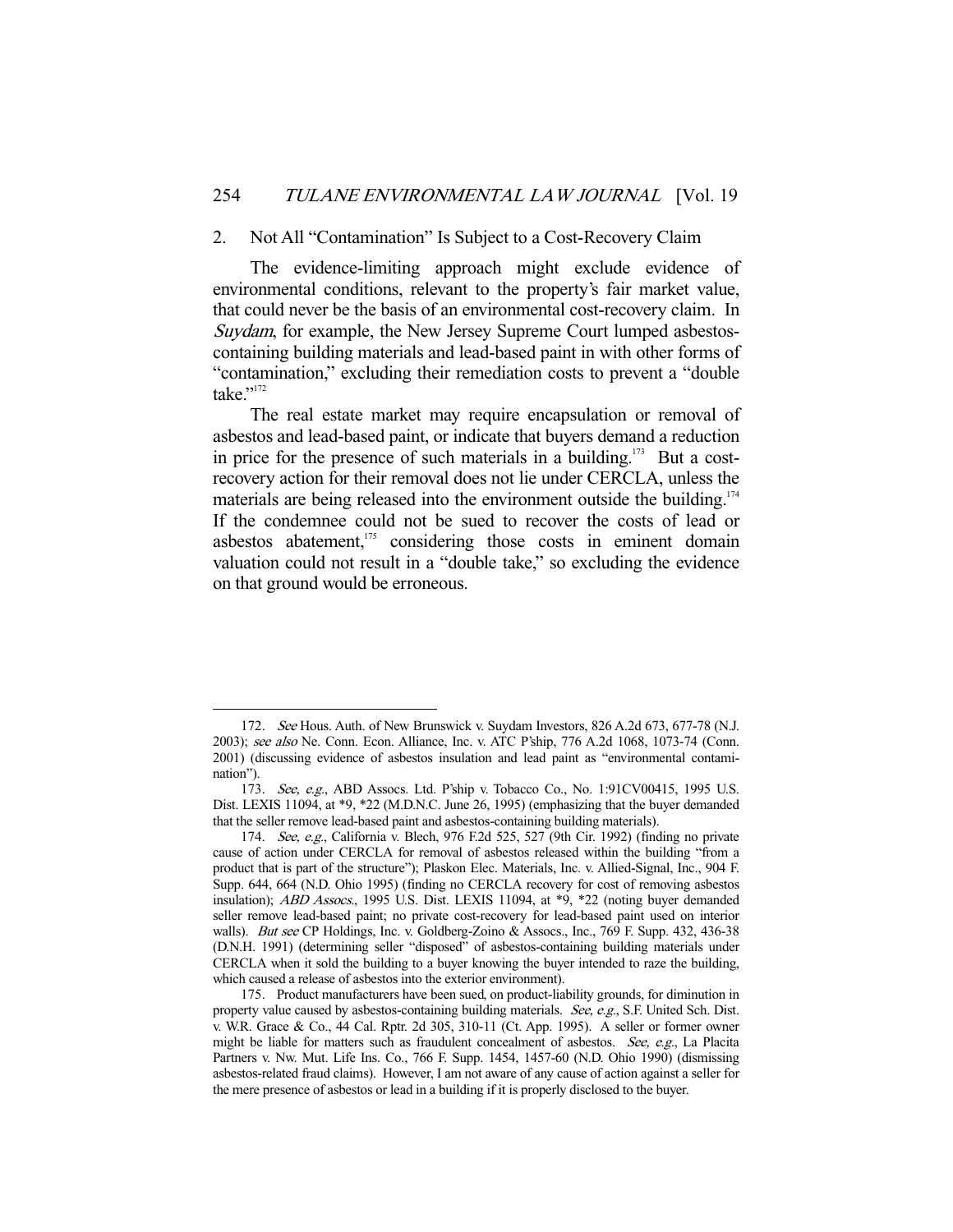# 3. The Evidence-Limiting Approach Is Overly Broad as to Types of Takings

Courts<sup>176</sup> and commentators<sup>177</sup> relying on the "double take" rationale to exclude evidence of remediation costs have focused on situations in which an entire parcel of real estate is being condemned. If a public agency condemns an entire contaminated parcel, it will become an "owner" that can remove or remediate the contamination and then, in theory, sue to recover its costs. Very often, however, condemnations involve small strips of property used for roads or highways. condemnations of that kind, the exclusion of remediation-cost evidence could have untoward consequences, as the following hypothetical set of facts will show.

 ABC Trucking Co. owns a ten-acre trucking terminal property on a state highway next to a rail line. Soil in a gravel parking area behind the terminal, several hundred feet away from the highway, has been heavily contaminated by chemicals leaking from tank trailers. Experts agree that the cheapest option for remediating this contamination will cost \$1,000,000. Based on that evidence, ABC Trucking applied for (and received) a reduction in the tax value of its property from \$2,400,000 to \$1,400,000.

 The state highway department plans to replace the highway's railroad grade crossing with a bridge. To build the bridge embankment, it will need to acquire a 50-foot strip across the entire frontage of the ABC Trucking property. There are no buildings or contaminated soil in the take area, which is worth about \$25,000. Construction of the embankment will eliminate two of the property's three access drives. This loss of access means that, after the taking, the property will no longer be usable as a trucking terminal, although it might be used for longer-term storage. As a result, the market value of the property is reduced by about half.<sup>178</sup>

 Under the relevance-based approach to admitting evidence of contamination, the state highway department could show that, before the taking, the entire ABC Trucking property would have a fair market value of about \$1,400,000. After the taking, due to the access-related change

<sup>176.</sup> See Suydam, 826 A.2d at 677 (noting entire property condemned for redevelopment); In re City of New York v. Mobil Oil Corp., 783 N.Y.S.2d 75, 76 (App. Div. 2004) (indicating the entire property was condemned for a water pollution control plant).

<sup>177.</sup> See generally Moomaw, supra note 6; Dworin, supra note 6.

 <sup>178.</sup> This assumption is somewhat simplistic, but valid enough for the purposes of this illustration. Better appraisal practice would dictate that the land and building be valued separately, and the severance damages probably would relate more to the building than the land.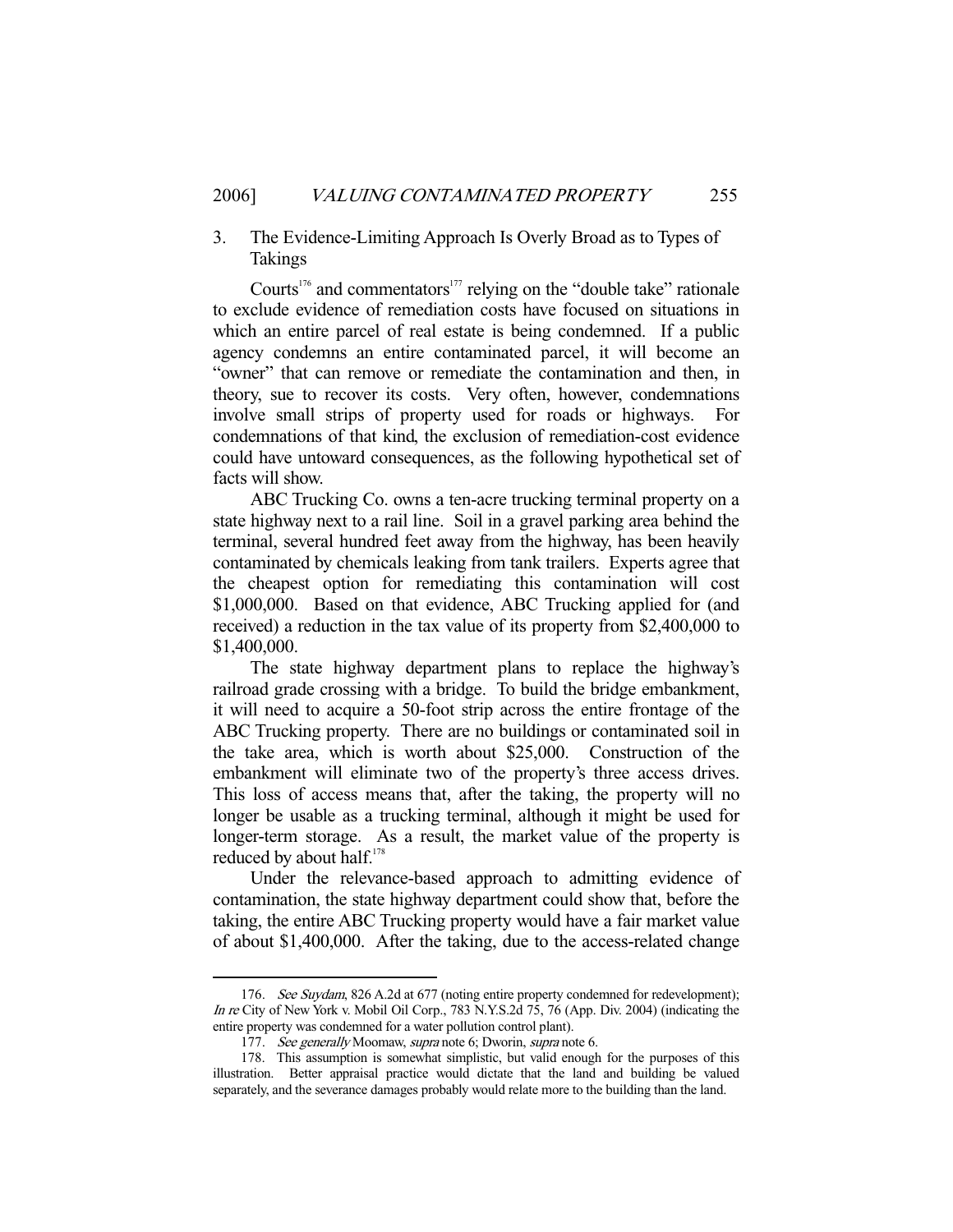in the facility's highest and best use, the highway department's appraiser believes the remaining property will be worth about \$700,000. Based on these findings, the appraiser would testify that ABC Trucking should be paid \$700,000 to compensate it for the land taken and the severance damage to the residue property.

 Under the evidence-limiting approach, however, the appraiser would have to value the property as if the contamination had been remediated. Finding market evidence of a moderate "stigma" effect for properties of this type, the appraiser concludes the property's fair market value before the taking is \$2,200,000; afterward, due to the change in functionality, its value is only \$1,100,000. Based on these findings, the appraiser would testify to \$1,100,000 in "just compensation" to the landowner.

 As a result of the eminent domain proceeding, the state highway department will own a one-acre parcel of uncontaminated land adjacent to its existing right-of-way. Because the land is not contaminated, the highway department cannot seek any environmental cost recovery from ABC Trucking. But if it is precluded from introducing evidence of the contamination's effect on the value of ABC Trucking's residue property, it will have to pay \$400,000 more in severance damages.

 Varying the hypothetical facts, suppose that some soil in the take area is contaminated, and the trial court escrows part of the condemnation award. Using contractor equipment already mobilized for the highway project, the state highway department removes and disposes of the contaminated soil for  $$100,000$ .<sup>179</sup> It then successfully sues ABC Trucking to recover this cost. Afterward, however, ABC Trucking would still be \$300,000 further ahead under the evidence-limiting approach.

 This illustration is not unusual. In highway-related eminent domain cases, the value of the property acquired for highway purposes often is low, while damages to the fair market value of the remaining property (or residue) often are relatively high. If the condemnor must value the residue as if it were remediated, the severance damages it must pay will also increase, even though the condemnor will not benefit by (and cannot require) remediation of the contaminated residue.<sup>180</sup>

 <sup>179.</sup> Removal might be unnecessary. Paved-over soil contamination may require no additional remediation, because the pavement ensures there will be no "release" of a hazardous substance posing an "imminent and substantial endangerment." See, e.g., Price v. U.S. Navy, 818 F. Supp. 1326, 1331 (S.D. Cal. 1992), aff'd in part, rev'd in part, 39 F.3d 1011 (9th Cir. 1994).

 <sup>180.</sup> Even if an environmental agency were to order cleanup of the remaining part of the property, the benefit (in terms of increased property value) would inure to the condemnee, making a "double taking" impossible.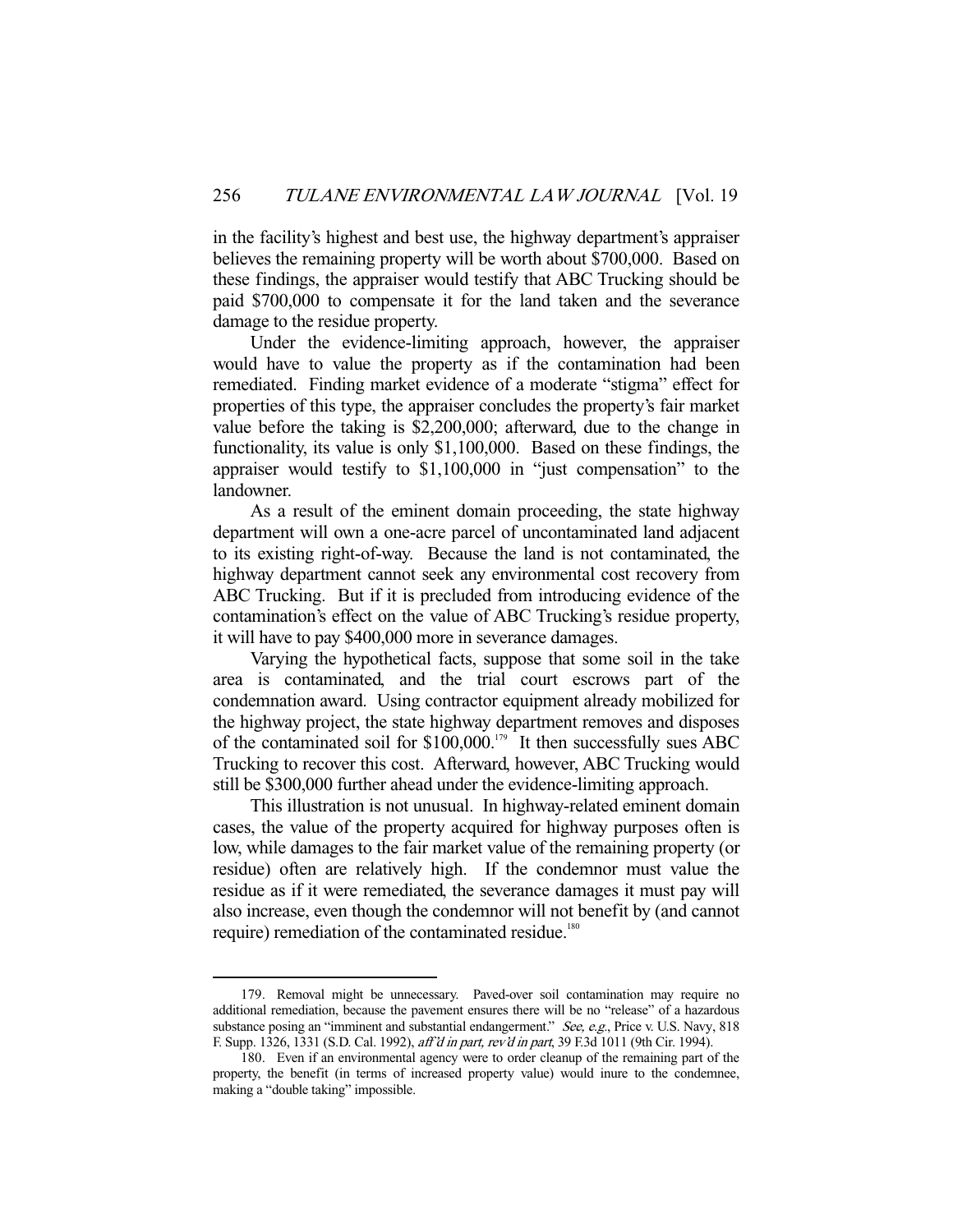# 4. Valuing Contaminated Property "As If Remediated" Overlooks Factors Other than Cleanup Cost That Bear on the Property's Market Value

 Even if the condemnor is taking the entire contaminated property, valuing it "as if remediated" does more than just defer adjudication of cleanup costs—it also assumes away some important factors that bear on the market value of the property.

 There is an inverse relationship, for example, between the speed and cost of environmental remediation methods. A strong demand for developable property might justify using a fast but expensive option, such as excavating the contaminated soil and trucking it to an environmental landfill. If the market is stagnant or declining, on the other hand, it might be most cost-effective to put on an impermeable cap over the contaminated soil to prevent migration into the groundwater. That option would be much cheaper, but it would be many years before that part of the property could be developed.

 Suppose the property being condemned is a two acre, commercially zoned parcel once used as a gasoline service station. The pumps, underground storage tanks, and dispenser lines were removed when the station went out of business. Because the property is located in an expanding retail area, its highest and best use is for redevelopment with a new commercial structure, such as a restaurant. If available for redevelopment, the property would be worth approximately \$1,000,000. The best location for a new building, however, would require construction in a part of the property that is contaminated with petroleum.

 If the soil were excavated, trucked to an environmental landfill, and replaced with clean backfill, redevelopment could begin at any time, but the cost of this remediation option would be about \$400,000. Alternatively, the property owner could use a bioremediation process, in which petroleum-digesting microbes would break the contamination down into harmless byproducts. This option would cost about \$200,000 but would take two years to complete, delaying redevelopment for the same amount of time. Because the buyer could not use the property for two years, its current market value would be reduced to about \$800,000.

 As an alternative to redevelopment, the service station building could be remodeled into a small retail store. The property would be worth about \$700,000 for this purpose. Since the contaminated area would not be needed for construction, it could be paved for parking, which would also create an impermeable surface that would prevent rain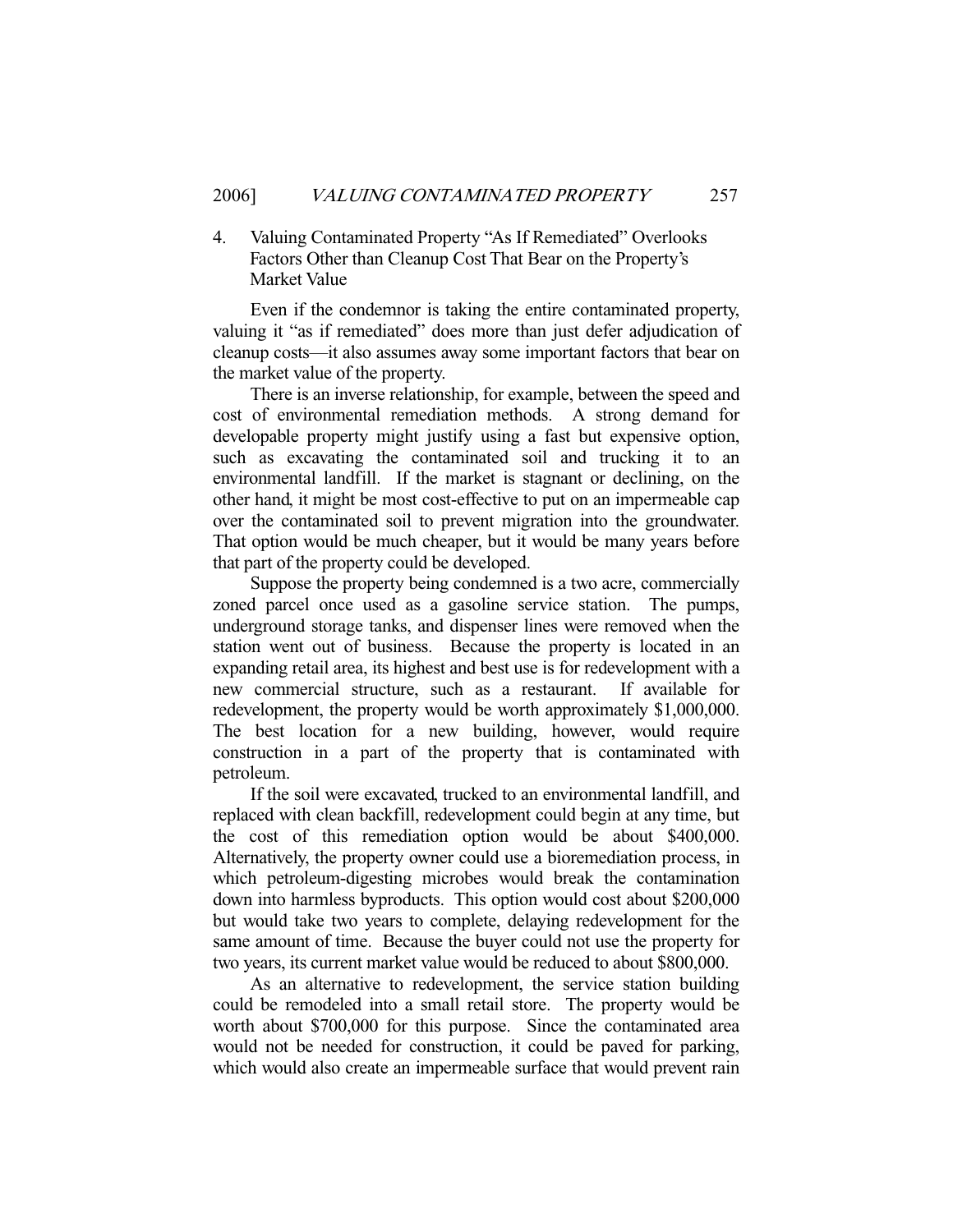from carrying the petroleum down into the groundwater. If this option were selected, it would cost \$100,000, but the owner would have to agree to a land-use control prohibiting any disturbance of the paved area for fifteen years.

 Under the hypothetical facts of this illustration, if the property were uncontaminated, it would have a market value of up to \$1,000,000. In its contaminated state, assuming a buyer would insist on a dollar-for-dollar offset of remediation costs against the purchase price (and ignoring any potential "stigma" effect), its market value would be \$600,000. But if, in valuing the property for eminent domain purposes, the property must be valued "as if remediated," which remediation option should be assumed?

 If we assume the first option, the property value would be \$1,000,000. If we assume the second, and adhere strictly to the "as if remediated" scenario, the value would still be \$1,000,000, even though choosing that option would reduce the property's present fair market value to \$800,000. However, if we assume the third, cheapest remediation option, the choice would affect the property's highest and best use, resulting in an as-if-remediated market value of \$700,000.

 As this example indicates, the time to implement various remediation options, and the uses of the land the various options permit, can have a significant influence on a property's highest and best use and its fair market value.

 Other linkages may exist, too. For example, even though covering contaminated soil with an impermeable cap might be an acceptable alternative to an environmental engineer, a property with contamination still in place (but stabilized) might be much more difficult to sell than one where the known contamination has been removed—leading to a "stigma" effect on value.<sup>181</sup>

 Conversely, assume the contaminated property is agricultural land that could be developed either commercially or residentially. Cleaning the property to a residential-use standard would cost more than remediation for commercial use,<sup>182</sup> but experts might disagree as to which

 <sup>181.</sup> Even if a contaminated property has been properly remediated, the residual contamination might affect its marketability and value. See, e.g., Taylor v. Petroleum Underground Storage Tank, No. 79684, 2001 Ohio App. LEXIS 4778, at \*4-5 (Ohio Ct. App. Oct. 25, 2001) (commenting that former service station site was remediated and "no further action" letter was issued; national drug store chain insisted on removal of remaining soil that was contaminated with petroleum but "within acceptable limits").

 <sup>182.</sup> See, e.g., Kemper/Prime Indus. Partners v. Montgomery Watson Americas Inc., No. 97-C-4278, 2004 U.S. Dist. LEXIS 5543, at \*12 (N.D. Ill. Mar. 31, 2004) (noting that plaintiff's expert had offered only an estimate of the cost of remediating a property to the highest level, but a jury "could find that damages for Tier One remediation may not be appropriate for the Property, which has been put to industrial use for over a hundred years and will continue that use for the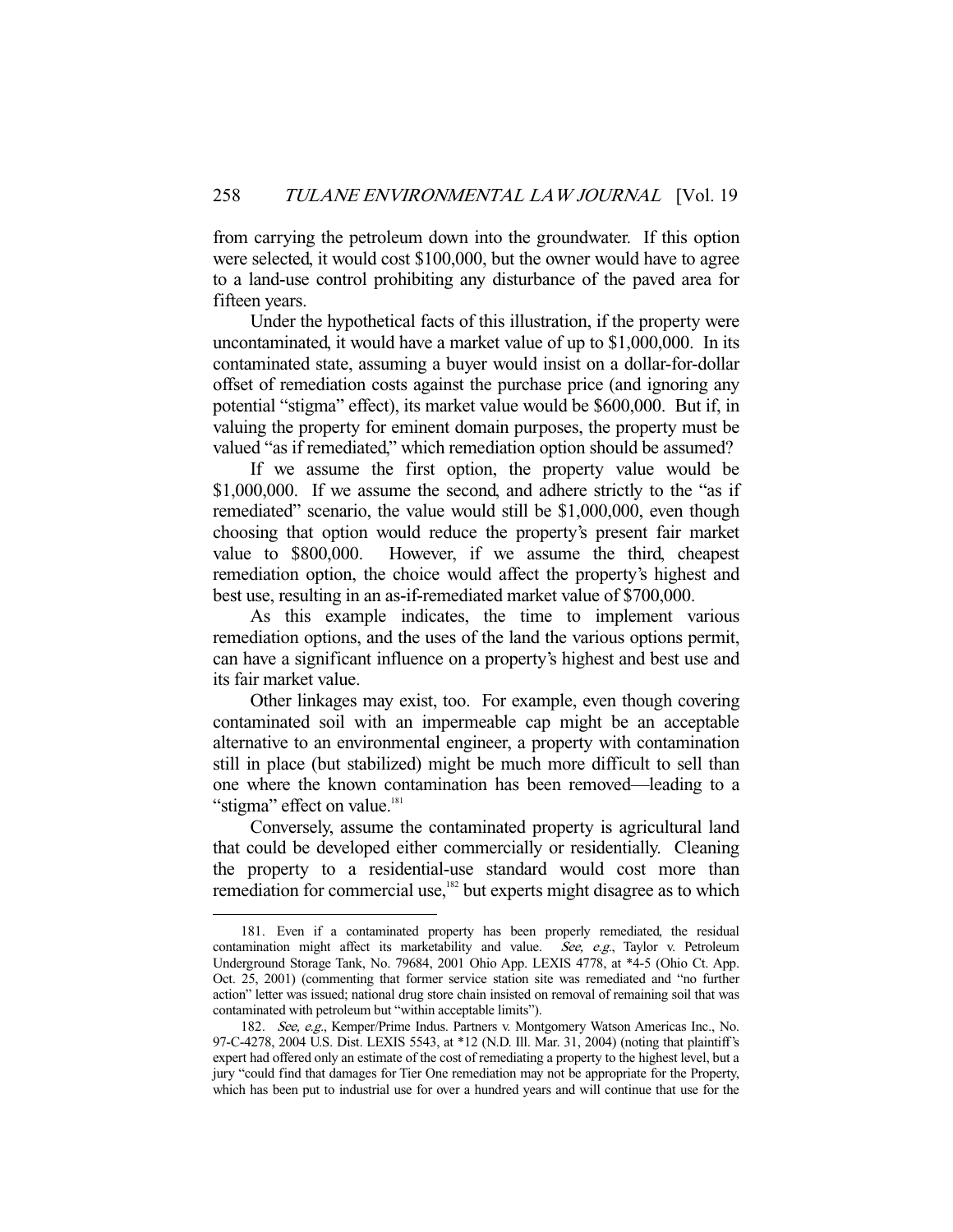use would yield the highest net return. If the trial court used the relevance-based approach, all material facts bearing on this issue would be presented to a fact-finder for decision. But if it used the evidencelimiting approach, the procedure is uncertain. Would the trial court hold a preliminary hearing, decide whether residential or commercial development was the property's the highest and best use, and instruct both sides to present evidence accordingly? Or would each side just assume the use it found most amenable and value the property that way, ignoring the effect that remediation cost normally would have on the decision?<sup>183</sup>

 Finally, going back to our first illustration, suppose the trial court rules that the property should be valued as if the contaminated soil had been removed and replaced and, after the verdict is in, orders \$400,000 to be escrowed as security for the recoverable cleanup costs. In the environmental litigation, the central concern is the effectiveness of the cleanup plan, not its impact on the property's usability. If a number of acceptable plans are presented, the environmental agency responsible for overseeing the cleanup should choose the least expensive one.<sup>184</sup> Because the \$100,000 environmental land-use-control option is an effective cleanup plan, the environmental agency might choose it—and might have to—thereby limiting the condemnor's recovery to that amount and creating a windfall for the condemnee.<sup>185</sup>

foreseeable future"); Mass. Highway Dep't v. Smith, 747 N.E.2d 1235, 1240 (Mass. App. Ct. 2001) (finding that a genuine dispute as to whether a cleanup standard is based on reasonably foreseeable future uses or presently planned commercial uses for the property).

<sup>183.</sup> Relatedly, it has been argued that the *timing* of a condemnation case can have significant effect on value: that by taking the property now, the condemnor deprived the owner of the opportunity to remediate the contamination, restore the property's unimpaired market value, and recover its costs from the polluter. See Ne. Conn. Econ. Alliance, Inc. v. ATC P'ship, 776 A.2d 1068, 1090-91 (Conn. 2001) (Flynn, J., concurring in part and dissenting in part). But that is no different than taking land currently used for farming, which might in the future be subdivided and sold as home sites, or taking land currently zoned for residential use, which might in the future be rezoned for commercial use. In each instance, if the owner can show that the property's present market value is enhanced by the potential for more intensive future development, the verdict should reflect that value. See Ne. Conn. Econ. Alliance, Inc. v. ATC P'ship, 861 A.2d 473, 483-86 (Conn. 2004).

 <sup>184.</sup> See United States v. Am. Cyanamid Co., 786 F. Supp. 152, 162 (D.R.I. 1992) ("The NCP directs EPA to prospectively choose a remedial action that EPA believes will clean-up the site for the least cost.").

 <sup>185.</sup> The "double recovery" principles discussed above probably would not affect this result. Section 9614(b) of CERCLA would not apply because the cost-recovery proceeding is the only one involving compensation for removal costs. And since no one would be paid twice for the same remediation costs, the common law rule does not readily apply, either.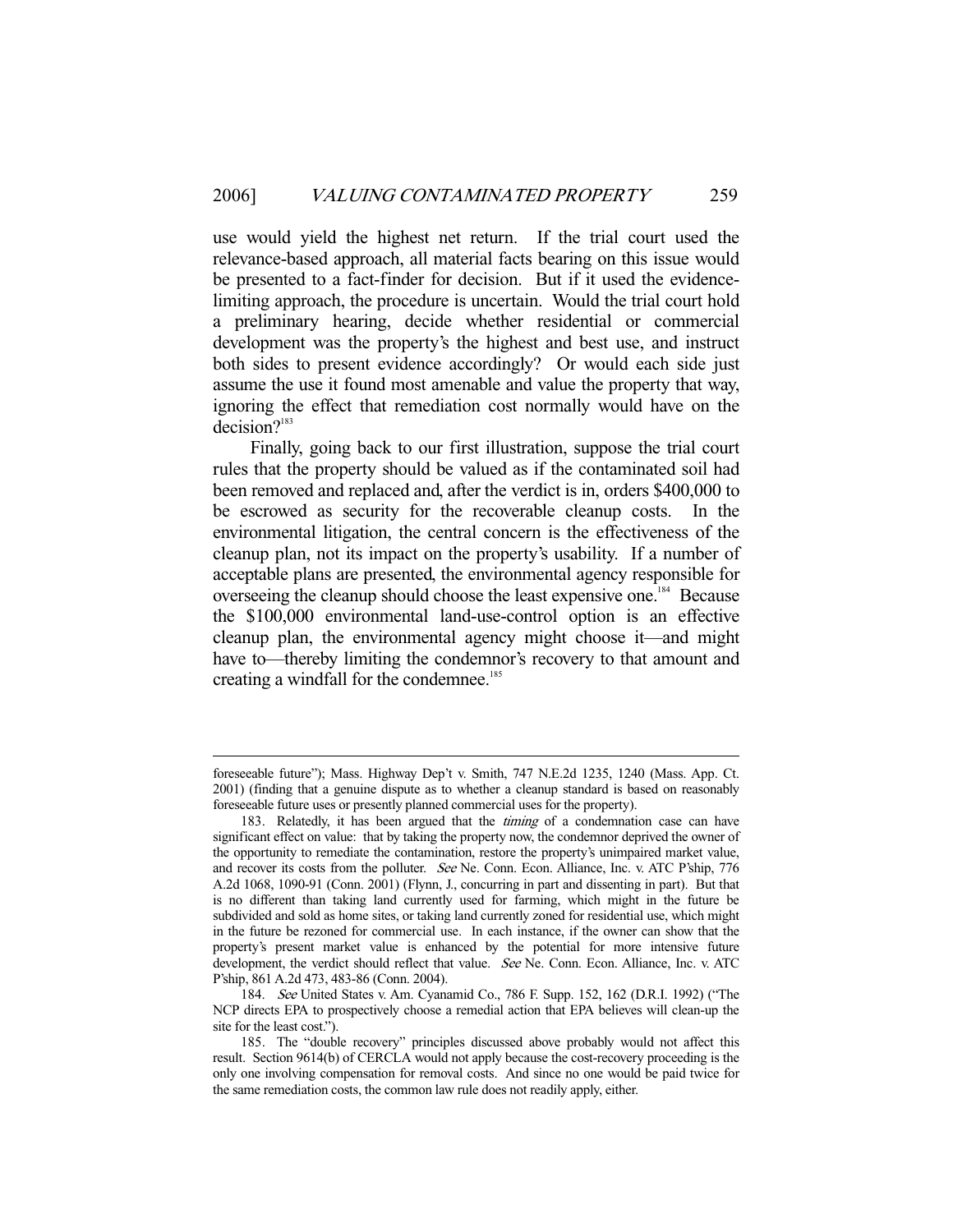## D. Summary of Analysis

 The foregoing analysis has shown that the due process concerns used to justify excluding or limiting contamination evidence are more apparent than real. In addition, if the trier of fact is required to assume the property has been remediated, some significant factors bearing on the property's fair market value will be overlooked. Accordingly, the relevance-based approach, which allows the two sides to litigate fully all aspects of the contamination's effect on market value, is more likely to produce a verdict that correctly compensates the owner of polluted property.

 As discussed below, some additional factors suggest that the relevance-based approach is most appropriate. First, it is consistent with the approach used in *ad valorem* property tax cases and in "inverse" condemnation" cases when pollution from a government-owned facility has contaminated private property. Second, the prevalent use of state assurance funds to pay for petroleum-related cleanups, and recent revisions to federal law providing additional protection for nonpolluting buyers of contaminated sites, indicate that the effect of contamination on property value is becoming more predictable. Third, jury interrogatories could be used to isolate the effect of contamination on compensation in an eminent domain case, ensuring that a court hearing a subsequent environmental cost-recovery action would have data sufficient to ensure that no "double taking" occurs.

- IV. OTHER FACTORS FAVORING ADMISSIBILITY OF CONTAMINATION-RELATED EVIDENCE
- A. Considering the Effect of Contamination on Property Value in Eminent Domain Promotes Consistency with Other Areas of the Law
- 1. Ad Valorem Property Tax Law

-

 Many states allow property owners to use the presence of environmental contamination, and the cost to remediate it, as factors decreasing the tax valuation of their properties.<sup>186</sup> Since contamination is

 <sup>186.</sup> See, e.g., Columbus City Sch. Dist. Bd. of Educ. v. Wilkins, 802 N.E.2d 637, 639-43 (Ohio 2004) (discussing statutory tax exemption for property subject to environmental remediation); Garvey Elevators, Inc. v. Adams County Bd. of Equalization, 621 N.W.2d 518, 523- 24 (Neb. 2001) (admitting evidence of contamination but holding that presumption in favor of tax board's valuation was not rebutted); Dealers Mfg. Co. v. County of Anoka, 615 N.W.2d 76, 79-81 (Minn. 2000) (holding that stigma effect on property value was outside statute capping diminution of assessed value at remediation cost); Schmidt v. Utah State Tax Comm'n, 980 P.2d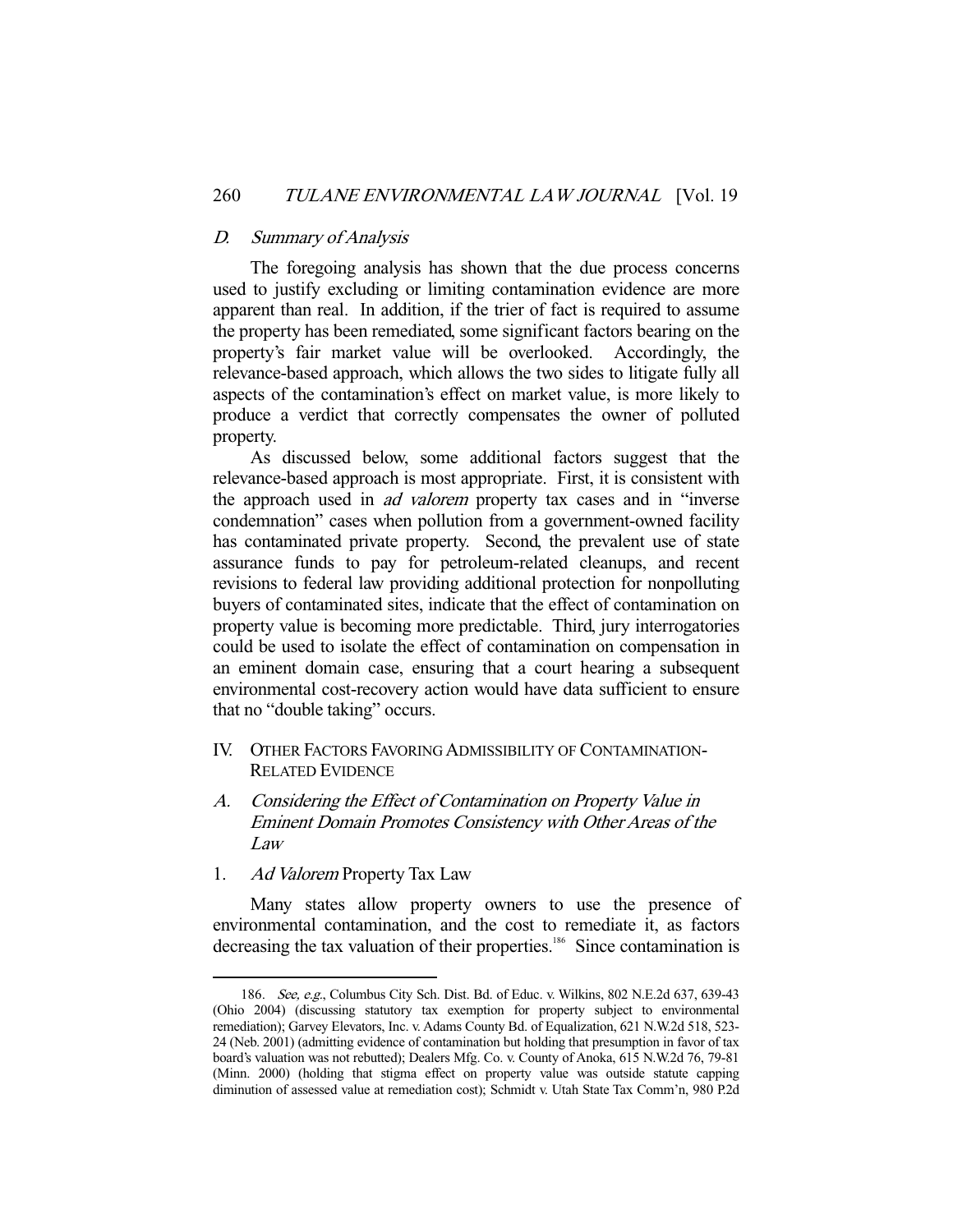a legitimate valuation factor for tax purposes, it would be inconsistent to disallow its use in eminent domain valuation.

 As a general rule, the assessed valuation of a parcel of real property is "not admissible as evidence of valuation for purposes other than taxation."187 Excluding evidence of the tax valuation of a parcel makes sense if the "market value" for tax purposes is considerably less than what the parcel would sell for on the open market.<sup>188</sup>

 Conversely, "an owner's valuation of his property is generally admissible in a case where the value of the property is in issue, if the owner is a party."189 From an evidentiary standpoint, a statement made in a tax proceeding by a property owner, or someone acting on the owner's behalf, normally would be allowed into evidence as an admission by a party-opponent.<sup>190</sup>

 Some courts, however, still exclude a property owner's statements about tax value, reasoning that tax value is too different from market value to make the statements probative.<sup>191</sup> But if the property owner makes statements in a tax proceeding about the cost to remediate

-

190. Under the Federal Rules of Evidence  $801(d)(2)$ , the statement of a party, or someone authorized to speak for a party, is not hearsay.

<sup>690, 691-93 (</sup>Utah 1999) (admitting evidence of contamination but holding that presumption in favor of tax board's valuation was not rebutted); In re Commerce Holding Corp. v. Bd. of Assessors, 673 N.E.2d 127, 128-31 (N.Y. 1996) (concluding that cleanup costs are an "acceptable, if imperfect, surrogate to quantify environmental damage" and they may be used to determine the fair market price of contaminated property); Boekeloo v. Bd. of Review, 529 N.W.2d 275, 278-80 (Iowa 1995) (citing cases and finding that groundwater contamination should be a factor in property valuation); Reliable Elec. Finishing Co. v. Bd. of Assessors, 573 N.E.2d 959, 960-61 (Mass. 1991) (finding that the law requires tax assessments to recognize the effects of proven environmental damage on the fair cash value of property); Inmar Assocs., Inc. v. Borough of Carlstadt, 549 A.2d 38, 43-46 (N.J. 1988).

<sup>187.</sup> C.C. Marvel, Annotation, Valuation for Taxation Purposes as Admissible To Show Value for Other Purposes, 39 A.L.R.2d 209, 212 (1955).

 <sup>188.</sup> As one commentator noted, "it is an open secret that the assessment rarely approaches the true market value." 5 NICHOLS'THE LAW ON EMINENT DOMAIN § 22.1 (Julius L. Sackman, 3d rev. ed. 1973).

<sup>189.</sup> Marvel, *supra* note 187, at 212. According to the annotation, at least half the states and the federal courts consider an owner's statements in a tax valuation proceeding to be an admission against interest in a different proceeding in which the owner seeks to establish a higher valuation. *Id.* at 209-53.

<sup>191.</sup> See, e.g., State of Arizona ex rel. Mendez v. Am. Support Found., Inc., 100 P.3d 932, 935-36 (Ariz. Ct. App. 2004). The court explained that a "property with a true market value of \$1,000,000 may be valued for tax purposes at only \$500,000. The property owner is unlikely to complain about the lower value even if the owner believes that the true market value is much higher. Indeed, the lower value may be appropriate for tax purposes if comparable \$1,000,000 properties are also valued at \$500,000 because the tax burden will be fairly divided between similarly situated property owners based on relative values, not true market values." Id. If tax value is significantly different than actual market value, opinions as to tax value might be irrelevant or unfairly prejudicial in an eminent domain proceeding, and therefore excludable under Federal Rules of Evidence 401 or 403.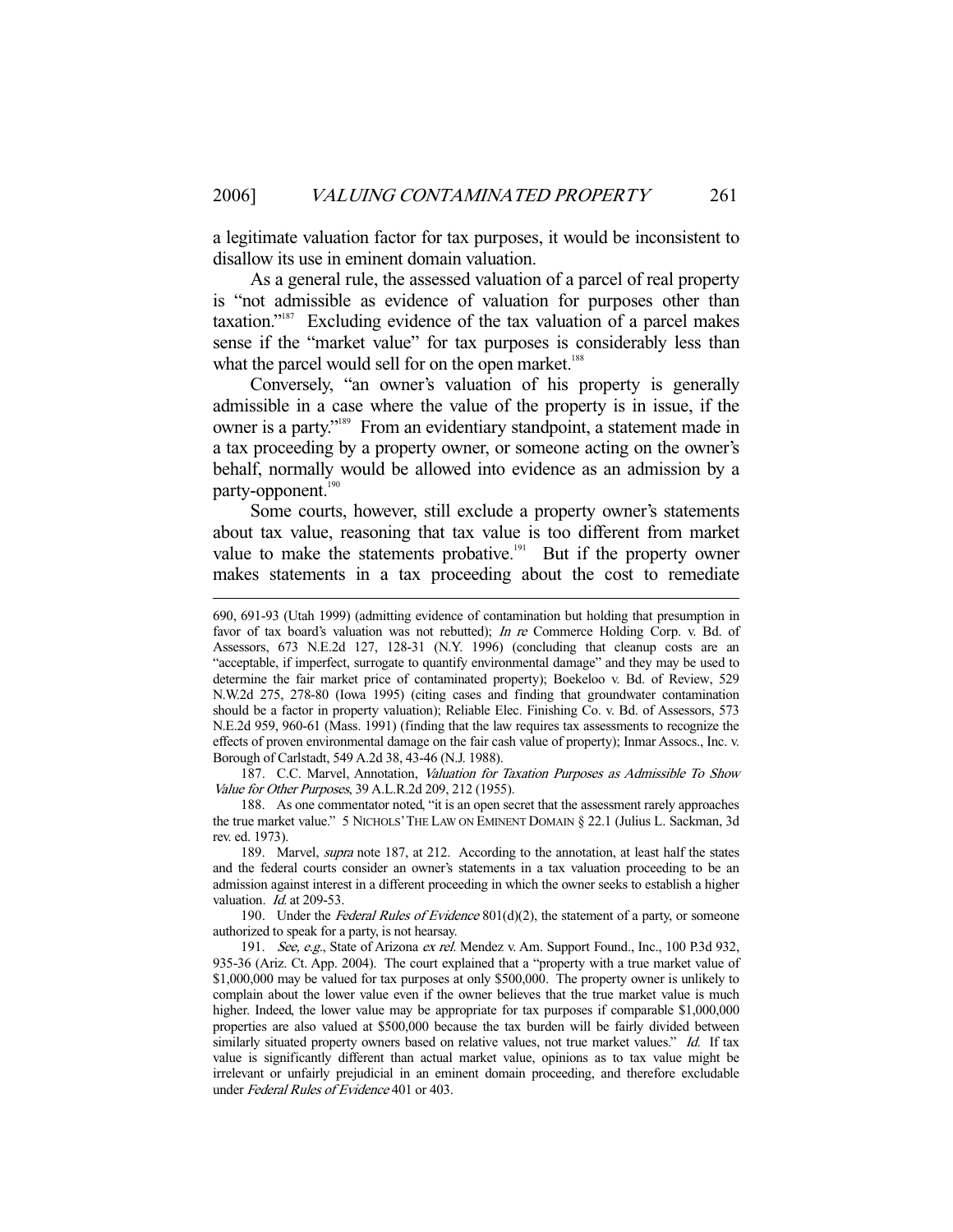contamination, even under the most restrictive approach they should be allowed into evidence in an eminent domain case, because the remediation cost is independent of tax value.<sup>192</sup>

In *Westling v. County of Mille Lacs*, for example, the Minnesota Supreme Court agreed with the property owners' contention that their thirteen-acre improved industrial property had no market value because of the presence of contamination.193 Describing the tax court proceedings, the supreme court noted:

Peter J. Patchin, an appraiser called by the Westlings, testified that if "unimpaired" the tract would have had a market value of \$1,350,000. . . . After deducting the loss of value resulting from the stigma attached to polluted properties and the present value of the anticipated costs of cleanup, Mr. Patchin was of the opinion that the market value of the tract was -\$2,835,000 on January 2, 1992 and \$-2,760,000 on January 2, 1993.194

The tax court "accepted Mr. Patchin's cost-to-cure figures because they were based on the environmental engineer's current cost estimates," and since even the county's appraiser did not think "that the market value of the property, unimpaired by contamination, was greater than the \$2,800,000 cost to cure," it directed a reduction of the assessor's estimated market value of the Westling property to \$0.<sup>195</sup>

The result of the *Westling* litigation raises an interesting possibility. If Minnesota courts followed either the evidence-excluding or evidencelimiting approaches to valuing contaminated property for eminent domain purposes, and the Westling property were condemned, then the owners could claim their property was worth nothing for tax purposes but at least \$1,350,000 for eminent domain purposes.

<sup>192.</sup> See, e.g., Holman v. Papio-Mo. River Natural Res. Dist., 523 N.W.2d 510, 517 (Neb. 1994) (excluding owner's opinion of tax value but noting that its ruling on admissibility "might be different with respect to Max Holman's representations as to the physical attributes of the property").

 <sup>193. 543</sup> N.W.2d 91, 93 (Minn. 1996).

<sup>194.</sup> Id. The entire tract was contaminated with tetrachloroethylene (TCE), a volatile organic compound used as a degreaser.  $Id$  at 92. The landowners' environmental engineer proposed two remediation alternatives: "(A) The present value of the cost of a single far-field system of treatment, projected to be performed over a 24-year period, [for] \$2,800,000; or (B) the present value of the cost of a double far-field system, which could be expected to be completed in 12 years, [for] \$2,900,000." Id. at 92-93.

<sup>195.</sup> Id. at 93; see also In re Camel City Laundry Co., 472 S.E.2d 402, 404-08 (N.C. Ct. App. 1996). The court upheld the county's tax appraisal which reduced the tax value of Camel City's property from \$639,000 to \$430,872 to account for environmental contamination. Id. at 408. The tax appraisal amount represented the county's analysis of the value. Id. at 406. Camel City's expert appraisal witness opined that the remediation cost exceeded the unimpaired marked value. *Id.* at 405.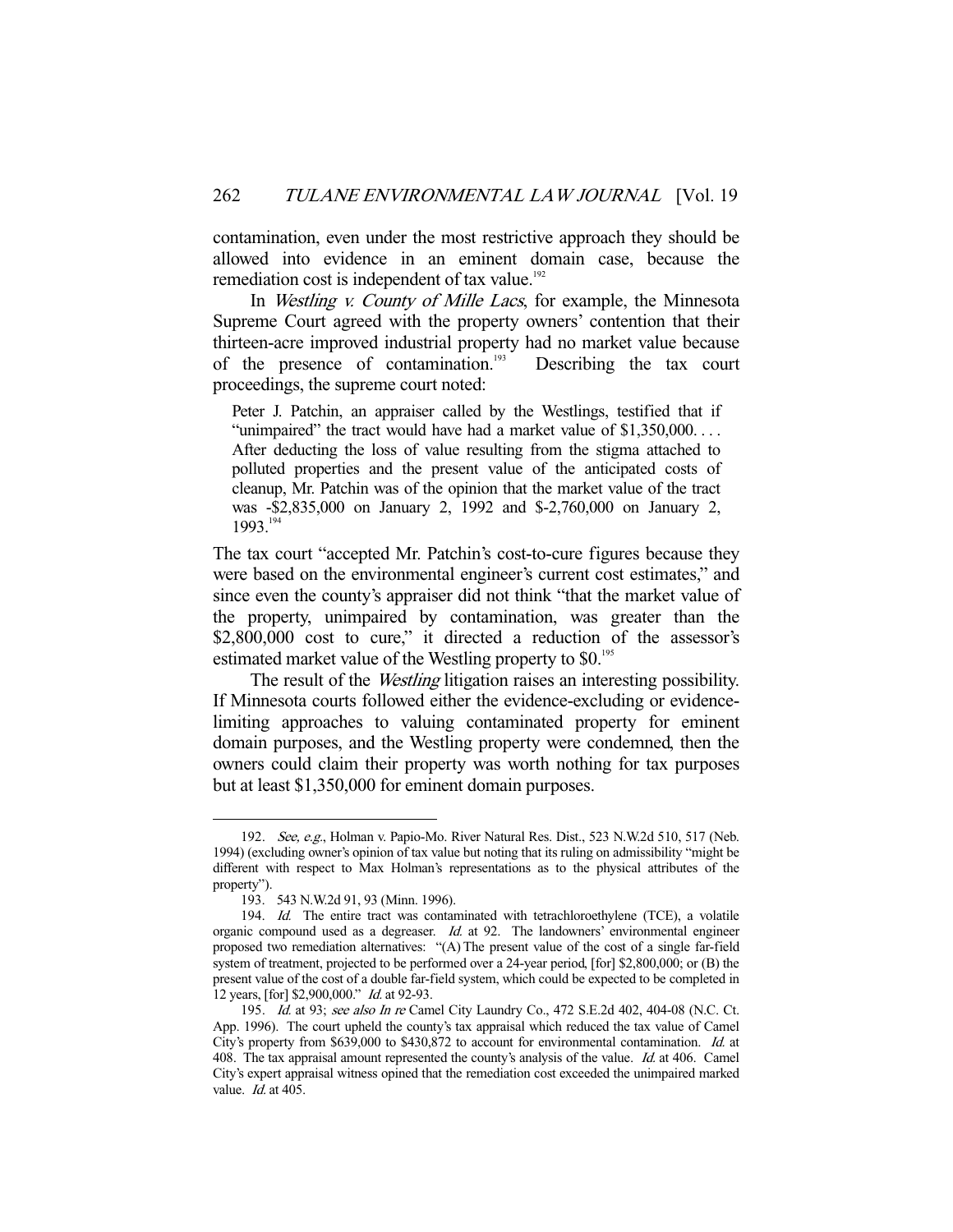While compelling policy reasons might justify attaching different consequences to the same set of facts in different legal settings,<sup>196</sup> no such compelling reasons are evident here. Therefore, a different policy reason, favoring consistency and coherence in the law,<sup>197</sup> indicates that if evidence of contamination's effect on property value is admissible for tax purposes, it should also be admissible for eminent domain purposes.

#### 2. Inverse Condemnation

-

 To this point, we have focused on the problem of valuation and compensation when a government agency is condemning contaminated property for public use. But contamination is can also be relevant in inverse condemnation cases, such as when pollutants from a governmentoperated landfill migrate onto nearby property.

 In such cases, the landowner-plaintiff's recovery is measured by determining the difference in the property's fair market value with and without contamination.<sup>198</sup> The cost of remediation may not be an issue, because if a release of contaminants is proven, the government entity may take responsibility for remediation.<sup>199</sup> But even if the contamination

 <sup>196.</sup> Due to differences in policy goals and administrative mechanisms, for example, courts may allow disabled individuals to assert their ability to work (with reasonable accommodation) under the Americans With Disabilities Act (ADA) but also assert inability to engage in gainful work when seeking Social Security disability income. See Cleveland v. Policy Mgmt. Sys. Corp., 526 U.S. 795, 802-07 (1999).

 <sup>197.</sup> Courts keep in mind the goals of consistency and coherence when fashioning the body of law. See, e.g., Patterson v. McLean Credit Union, 491 U.S. 164, 172-73 (1989) (noting that a traditional justification for overruling a case is when the precedent is a positive detriment to coherence and consistency in the law); Straight v. Wainwright, 476 U.S. 1132, 1135 (1986) (Brennan, J., dissenting) (describing the "first principles of justice that ultimately define a system of law" as being "the principles of uniform application of rules, of consistency, of evenhandedness, of fairness").

<sup>198.</sup> See, e.g., Shealy v. Unified Gov't of Athens-Clarke County, 537 S.E.2d 105, 108-10 (Ga. Ct. App. 2000) (finding that the measure of damages recoverable in an inverse condemnation proceeding would be the reduction in market value of the property caused by the contamination); Ravan v. Greenville County, 434 S.E.2d 296, 307 (S.C. Ct. App. 1993) (agreeing with the jury instruction to measure damages according to the difference between the fair market value if there were no contamination and the current market value); City of Springdale v. Weathers, 410 S.W.2d 754, 757 (Ark. 1967) (upholding jury damage award in the difference between the value of the property before and after damage).

<sup>199.</sup> See, e.g., City of Bristol v. Tilcon Minerals, Inc., No. CV-970572219, CV-030827148, 2004 Conn. Super. LEXIS 1515, at \*1-2 (Conn. Super. Ct. June 9, 2004) (indicating that city agreed to remediate leaching of contaminants from its landfill pursuant to a state consent order); Shealy, 537 S.E.2d at 106 (noting that the county government sought to condemn the property in order to facilitate environmental remediation efforts).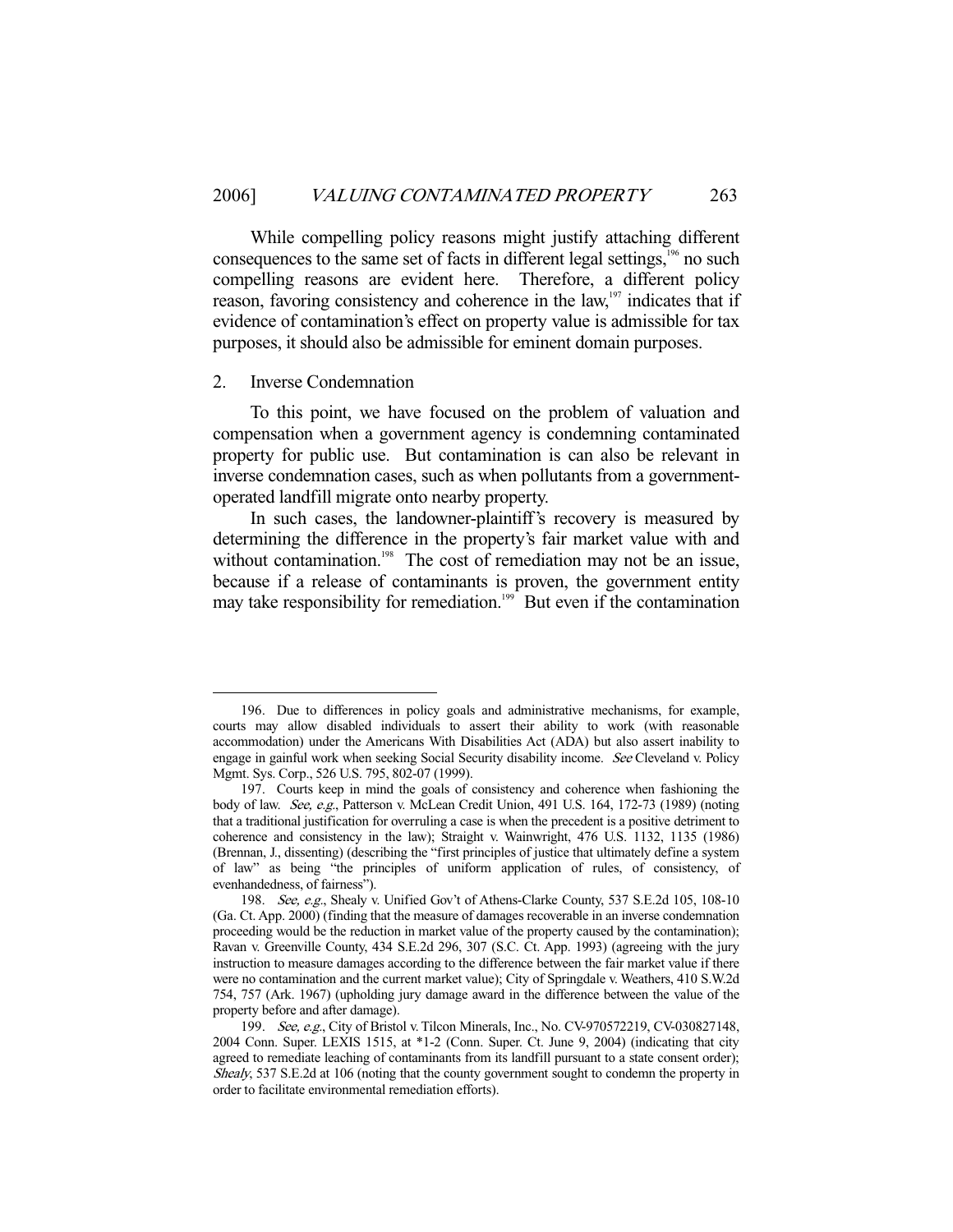is remediated, the subsequent value of the property may be stigmatized, both during and after the remediation process.<sup>20</sup>

 In Connecticut, for example, one landowner showed that the stigma of groundwater contamination from a city-owned landfill damaged the market value of adjacent, residentially developable property by half, or \$201,760<sup>201</sup> Connecticut, of course, has adopted the relevance-based approach for admitting evidence of contamination in condemnation (and inverse condemnation) cases.<sup>202</sup> If it had not, it is doubtful that the law would have recognized the landowner's inverse condemnation claim, and other causes of action might not have provided a remedy.<sup>203</sup>

# 3. Seller's Negligent or Fraudulent Nondisclosure

 When a property buyer sues the seller for negligent or fraudulent nondisclosure of contamination, the usual measure of damages is the difference between the actual value of the property received and the purchase price paid for it.<sup>204</sup> As in the tax valuation cases discussed above, it would be inconsistent to allow a landowner to claim that property has little or no value due to contamination in a tort suit against the seller, but preclude the same evidence if offered by a condemnor in an eminent domain proceeding.

 <sup>200.</sup> City of Bristol v. Tilcon Minerals, Inc., No. CV-970572219, CV-030827148, 2004 Conn. Super. LEXIS 1515, at \*1-2 (Conn. Super. Ct. June 9, 2004).

 <sup>201.</sup> Id.

 <sup>202.</sup> See Ne. Conn. Econ. Alliance, Inc. v. ATC P'ship, 776 A.2d 1068, 1080 (Conn. 2001).

 <sup>203.</sup> If the inverse condemnation were unavailable, the landowner might have sued in trespass. But a trespass claim might be subject to a shorter statute of limitations,, or might be barred by governmental immunity. See City of Bristol v. Tilcon Minerals, Inc., No. CV-970572219, CV-030827148, 2004 Conn. Super. LEXIS 1515, at \*27 (Conn. Super. Ct. June 9, 2004); see, e.g., Benson v. Town of Redding, No. CV-0203446685, 2003 Conn. Super. LEXIS 297, at \*12-16 (Conn. Super. Ct. Feb. 4, 2003) (finding no reason to apply the continuing tort doctrine, the claims for negligence were barred by the statute of limitations); Lawrence v. Buena Vista Sanitation Dist., 989 P.2d 254, 255-56 (Colo. App. 1999) (holding that a trespass claim for contamination caused by a sanitation district was barred by governmental immunity).

<sup>204.</sup> See, e.g., Braswell Shipyards, Inc. v. Beazer E., Inc., 2 F.3d 1331, 1339 (4th Cir. 1993) (concluding that negligent nondisclosure damage awards should take into account the projected value of the site after the projected cleanup); Gopher Oil Co. v. Union Oil Co., 955 F.2d 519, 528-29 (8th Cir. 1992) (allowing damages to be based upon the difference between the purchase price of the contaminated site and the value of the site after completion of cleanup); see also Foote v. Fleet Fin. Group, No. 99-6196, 2004 R.I. Super. LEXIS 117, at \*1-2, \*24 (June 25, 2004) (noting seller failed to disclose contamination; buyer purchased property for \$45,000; jury awarded compensatory damages of \$140,000); Paul A. Locke & Patricia I. Elliott, Caveat Broker: What Can Real Estate Licensees Do About Their Potentially Expanding Liability for Failure to Disclose Radon Risks in Home Purchase and Sale Transactions?, 25 COLUM.J. ENVTL. L. 71, 100 n.135 (2000) (collecting cases).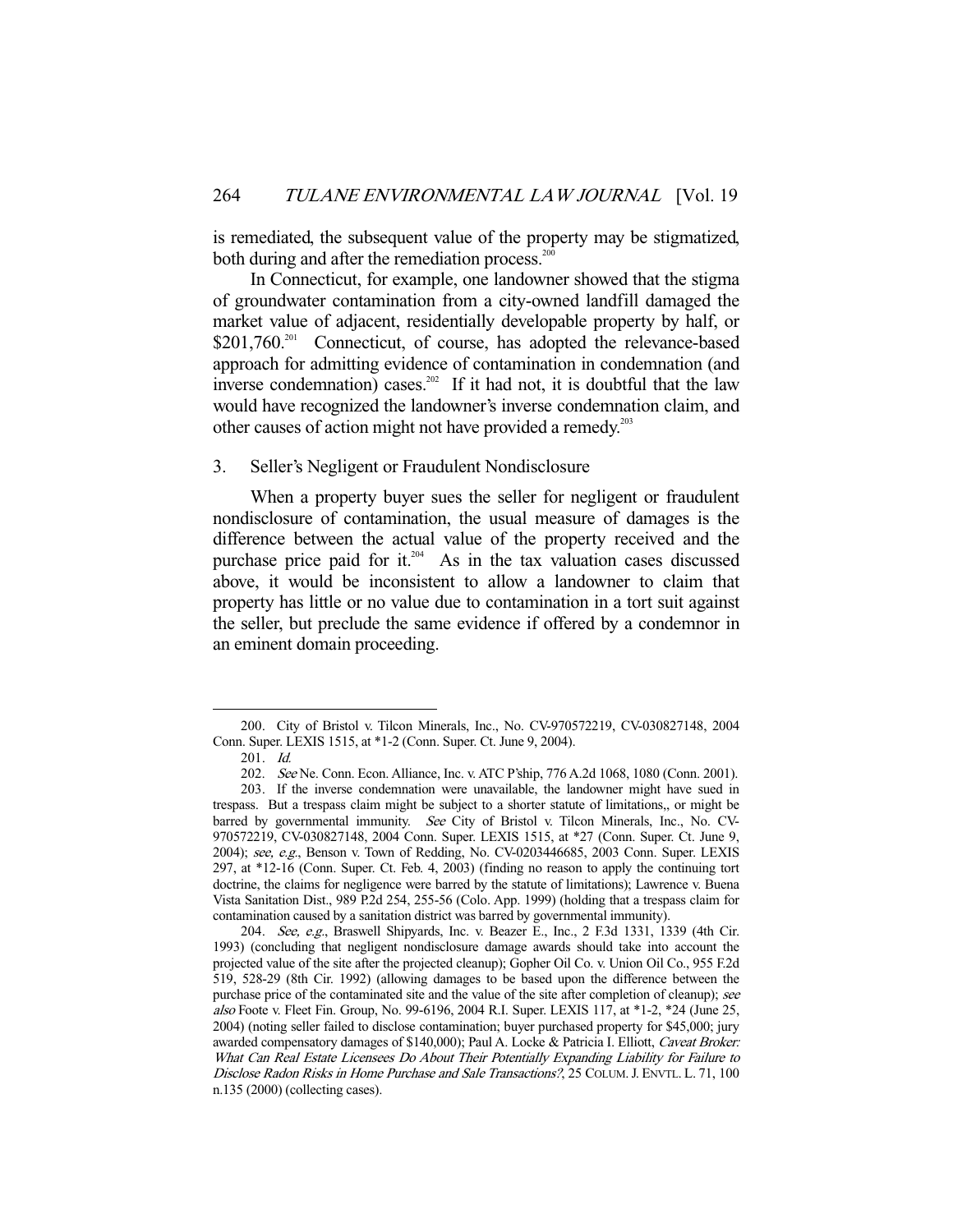# B. The Effect of Contamination on Property Value Is Becoming Better Defined

## 1. Cleanups of Petroleum Contamination May Be Reimbursable

 As the cases discussed in Part I.A above illustrate, many contaminated-property transactions involve gasoline service stations. Forty-three states have developed programs regulating petroleum underground storage tanks and providing funds to reimburse cleanup expenses.<sup>205</sup> Depending on the state, those expenses might be partly or fully reimbursed.<sup>206</sup>

 The availability of cleanup money has important ramifications for market transactions and eminent domain valuation. In some instances, the landowner may incur no out-of-pocket costs for remediation.<sup>207</sup> And even if some remediation-related costs are not covered, the state assurance funds act as a cap on liability, making the total costs finite and knowable $208$ 

# 2. The Brownfields Revitalization Act

 The 2002 Small Business Liability Relief and Brownfields Revitalization Act<sup>209</sup> amended CERCLA to give purchasers of contaminated property protection from CERCLA liability and limit the Environmental Protection Agency's (EPA) recourse for unrecovered response costs to a lien on the property for the increase in fair market value resulting from the EPA's remediation activities.<sup>210</sup> While this legislation is still too new to gauge its effect on market-based investment in contaminated property,<sup>211</sup> it can be expected to reduce cleanup-costbased negative effect on market value.<sup>212</sup>

 <sup>205.</sup> U.S. EPA data reported at http://www.epa.gov/swerust1/states/fndstatus.htm.

 <sup>206.</sup> See, e.g., City of Olathe v. Stott, 861 P.2d 1287, 1291, 1294-95 (Kan. 1993) (finding corrective action costs are reimbursed, but not cost of removing tanks); Finkelstein v. Dep't of Transp., 656 So. 2d 921, 923-24 (Fla. 1995) (supporting full reimbursement of remediation costs).

<sup>207.</sup> See Finkelstein, 656 So. 2d at 923-24.

 <sup>208.</sup> See Stott, 861 P.2d at 1295 (noting nonreimbursable costs estimated at \$61,600).

 <sup>209.</sup> Pub. L. No. 107-118, 115 Stat. 2356.

 <sup>210.</sup> See Standard and Practices for All Appropriate Inquiries, 69 Fed. Reg. 52,542, 52,546 (proposed Aug. 26, 2004) (to be codified at 40 C.F.R. pt. 312).

<sup>211.</sup> See, e.g., Amy Pilat McMorrow, Note & Comment, CERCLA Liability Redefined: An Analysis of the Small Business Liability Relief and Brownfields Revitalization Act and Its Impact on State Voluntary Cleanup Programs, 20 GA. ST. U. L. REV. 1087, 1100-09 (2004) (discussing the legislation's potential effect on prospective purchasers).

 <sup>212.</sup> Even though a statutorily protected buyer of brownfield property may not have exposure to environmental liability, the value of the property might still be depressed due to the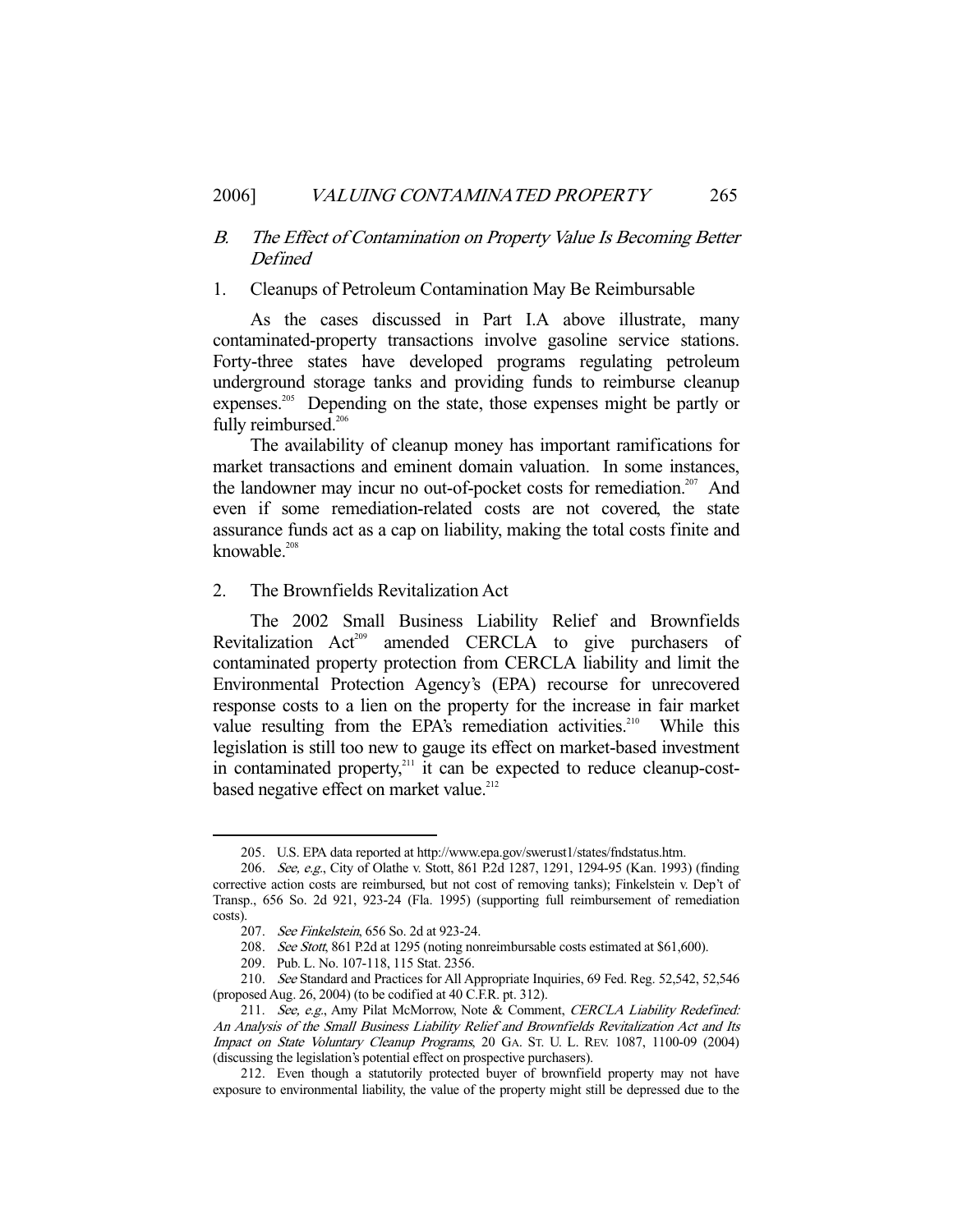#### 3. The Availability of Environmental Insurance

 Reflecting the increasing predictability of environmental cleanup costs, the insurance industry has broadened the range of insurance products it offers to cover environmental risk. Pollution legal liability insurance, sometimes called environmental impairment liability insurance, is available "to eliminate the risk associated with property that may be contaminated as a result of its prior use but does not currently require remediation."<sup>213</sup> Remediation stop loss insurance, or cost cap insurance, "provides coverage to the insured for any cost overrun incurred in excess of a deductible as part of an approved remediation project of a contaminated site."214

 While environmental insurance is not directly relevant to eminent domain litigation, it may offer new possibilities in pre-condemnation negotiations. For example, if its risk of cleanup liability can be eliminated by insurance, a condemnor might agree to pay for contaminated property "as-if-remediated" less the cost of obtaining the insurance coverage.

# C. Use of Jury Interrogatories

 In contamination-related property damage lawsuits, courts commonly use jury interrogatories to provide discrete answers to questions of causation and damage.<sup>215</sup> If jury interrogatories were used in an eminent domain suit, then the landowner-defendant could have the jury give its findings on the before-the-taking and after-the-taking value of the property, both in its contaminated state and "as if remediated." Alternatively, or in addition, the jury could state its findings of anticipated remediation cost and stigma, if any. Doing so would establish a record the landowner could use in a subsequent environmental cost-

contamination's effect on the use of the property, the time to remediate it, and "stigma" factors. None of these items, however, could give rise to a "double take."

<sup>213.</sup> Janice E. Falini, Comment, Using Environmental Insurance To Manage Risk Encountered in Non-Traditional Transactions, 14 VILL.ENVTL. L.J. 95, 100 (2003).

<sup>214.</sup> *Id.* at 102.

<sup>215.</sup> See, e.g., Lowe's Home Ctrs., Inc. v. Gen. Elec. Co., 381 F.3d 1091, 1096 n.2 (11th Cir. 2004) (noting interrogatories addressing defendant's contamination of plaintiff's property); Union Pac. R.R. Co. v. Reilly Indus., Inc., 215 F.3d 830, 841 n.9 (8th Cir. 2000) (noting that a jury interrogatory produced an advisory finding of when plaintiff knew or should have known about contamination); Chance v. BP Chems., Inc., 670 N.E.2d 985, 989 (Ohio 1996) (noting the use of jury interrogatories to track elements of contamination claim); Belle Fourche Pipeline Co. v. Elmore Livestock Co., 669 P.2d 505, 509 (Wyo. 1983) (addressing the use of jury interrogatories to isolate soil and groundwater damages).